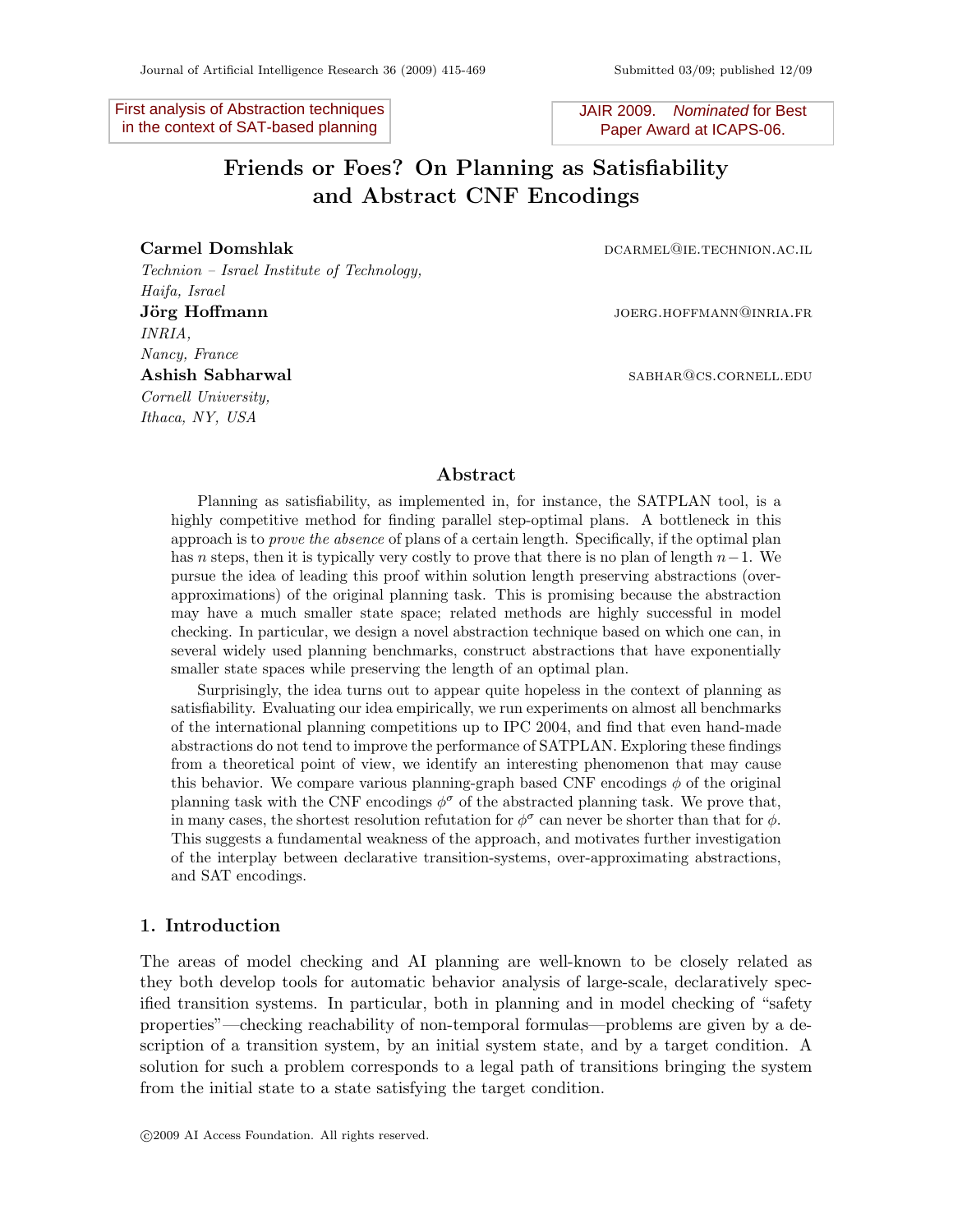For a model checking problem, a solution corresponds to an "error path" in the system, that is, to an unwanted system behavior. Proving absence of such error paths is the ultimate goal of system verification, and thus the traditional focus of the field is exactly on that. Besides clever symbolic representations of the state space, the key technique to accomplish this ambitious task is abstraction. System abstraction corresponds to an over-approximation of the considered transition system, and thus abstraction preserves all the transitions of the original system. Hence, if the abstract transition system does not contain a solution, then neither does the original system. The key to success in model checking is that, in many cases, one can prove the absence of solutions in rather coarse abstractions with a comparatively small state space. Techniques of this kind have been explored in depth for a long time. Arguably its most wide-spread instance in model checking is predicate abstraction (Graf  $&$  Saïdi, 1997), where system states form equivalence classes defined in terms of the truth values of a number of expressions (the "predicates"), such as linear expressions over integer system variables. Predicates can be learned by analyzing spurious error paths in too-coarse abstractions (Clarke, Grumberg, Jha, Lu, & Veith, 2003). Methods of this kind have been extremely successful in the verification of temporal safety properties (e.g., Ball, Majumdar, Millstein, & Rajamani, 2001; Chaki, Clarke, Groce, Jha, & Veith, 2003; Henzinger, Jhala, Majumdar, & McMillan, 2004).

In contrast to system verification, the focus in AI planning is on *finding* solutions in instances that are assumed to be solvable. In particular, in optimizing planning, the task is to find a solution that optimizes a certain criterion such as (the focus of our analysis here) the sequential/parallel length of the solution path. Unlike in general planning where any solution is good enough, the main bottleneck in length-optimizing planning is always to prove the absence of solutions of a certain length. In particular, if the optimal plan has n steps, then the hardest bit is typically to prove that there is no plan of length  $n-1$ . Note that this is where the plan is actually proved to be optimal, and no length-optimizing planner can avoid constructing this proof, no matter what computational techniques it is based on.

Our agenda in this research is to apply the above idea from model checking to lengthoptimizing planning. We lead the optimality proof—non-existence of a plan of length  $n-1$ – within an abstraction. In particular, our focus is on the interplay between abstraction and proving optimality in parallel step-optimal planning as satisfiability. This approach was originally proposed by Kautz and Selman (1992), who later developed the SATPLAN tool (Kautz & Selman, 1999; Kautz, 2004; Kautz, Selman, & Hoffmann, 2006). SATPLAN performs an iteration of satisfiability tests on CNF formulas  $\phi_b$  encoding the existence of a parallel plan of length at most b, where b starts from 0 and is increased incrementally. If  $\phi_n$  is the first satisfiable formula, then n equals the length of an optimal parallel plan, and hence SATPLAN is a parallel optimal, or *step-optimal*, planner. In that class of planners, SATPLAN is highly competitive. In particular, SATPLAN won 1st prizes for optimal planners in the International Planning Competition (IPC), namely in IPC 2004 (Kautz, 2004; Hoffmann & Edelkamp, 2005) and in IPC 2006 (Kautz et al., 2006). One property of the CNF encodings employed by SATPLAN that plays a key role in our analysis later on is that these are based on the planning graph structure (Blum & Furst, 1995, 1997).

Of course, our objective closely relates to the many approaches developed in planning for computing lower bounds based on over-approximations, (e.g., Haslum & Geffner, 2000;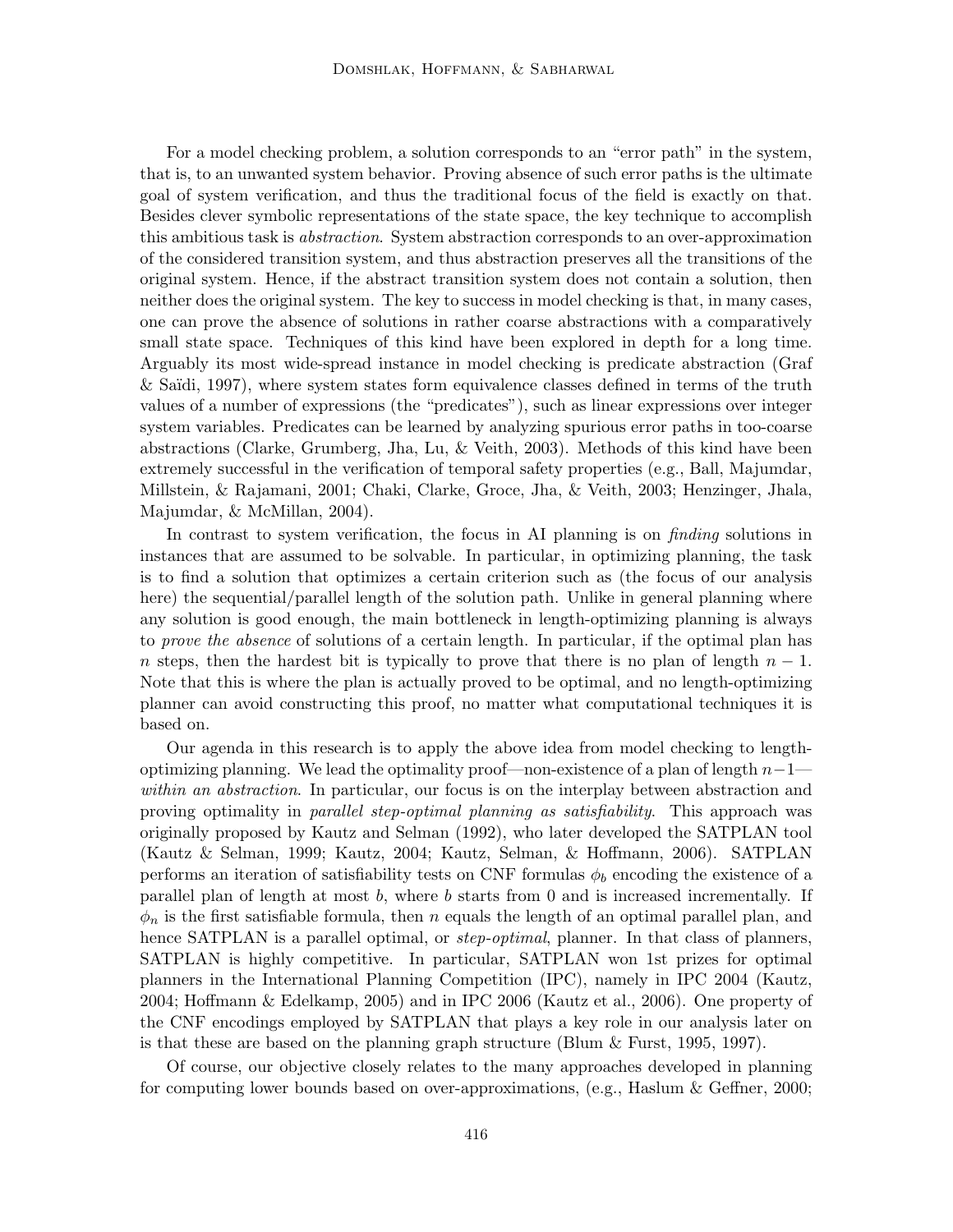Edelkamp, 2001; Haslum, Botea, Helmert, Bonet, & Koenig, 2007; Helmert, Haslum, & Hoffmann, 2007; Katz & Domshlak, 2008; Bonet & Geffner, 2008). The key difference, however, is our focus on *exact* lower bounds, that is, the attempt to actually prove optimality within the abstraction. If we want to be able to prove optimality within the abstraction, then the abstraction must be what we term *solution length preserving*: the abstraction must not introduce any solutions shorter than the optimal solution for the original problem. If the lower bound for step-optimal planning is not exact, then there will be no support for SATPLAN's iteration  $n-1$ , which constitutes the main bottleneck.

In what follows, we briefly explain our initial motivation behind this work, and we summarize our empirical and theoretical results.

#### 1.1 Initial Motivation

It would of course be interesting to explore whether predicate abstraction can be applied to planning. Indeed, that had been our initial idea. However, while our discussions of this idea lead to nowhere,<sup>1</sup> we instead made a different discovery. Planning state spaces can often be dramatically reduced, without introducing any shorter solutions, based on an abstraction technique that we call variable domain abstraction. That technique essentially adapts the work by Hernadvölgyi and Holte (1999) to the propositional STRIPS formalism. We abstract the STRIPS task by not distinguishing between certain values of the multiplevalued variables underlying the STRIPS encoding. That is, if  $p$  and  $q$  are propositions corresponding to non-distinguished values, the abstracted STRIPS task acts as if  $p$  and  $q$ were the same. Note that this generalizes the abstraction used by Edelkamp (2001) which, for each multi-valued variable, either abstracts it away completely or does not abstract it at all; see the details in Section 2.

The first example where we noticed the "compression power" of variable domain abstraction is the classical Logistics domain. In this domain, packages must be transported within cities using trucks and between cities using airplanes. Actions load/unload packages, and move vehicles. Importantly, there are no constraints on (either of) vehicle capacities, fuel, or travel links. As a consequence, if a package  $p$  starts off in city  $A$  and has its destination in city B, then all other cities  $C \neq A, B$  are completely irrelevant to p. That is, one can choose an arbitrary location x in such a city C, and replace all facts of the form  $at(p, l)$ , where l is a location outside A and B, with  $at(p,x)$ . Also,  $in(p,t)$ , where t is a truck outside A and B, can be replaced with  $at(p,x)$ . One can completely abstract away the positions of packages that have no destination, and some other minor optimizations are possible. This way we lose many distinctions between different positions of objects—without introducing a shorter solution! An optimal plan will not rely on storing a package  $p$  in a city other than  $p$ 's origin or destination. The state space reduction is dramatic: the abstracted state space contains at least  $(((C-2)*S)-1)^P$  states less, where C, S, and P respectively are the number of cities, the city size (number of locations in each city), and the number of packages. Similar

<sup>1.</sup> We are still skeptical about the prospects. Software artifacts (rigid control structure, numeric expressions essential for the flow of control) have a rather different nature than planning problems (loose control structure, numeric expressions non-existent or mostly used to encode resource consumption). For example, a major advantage of predicate abstraction is that it can capture loop invariants—a great feature, but seemingly rather irrelevant to plan generation.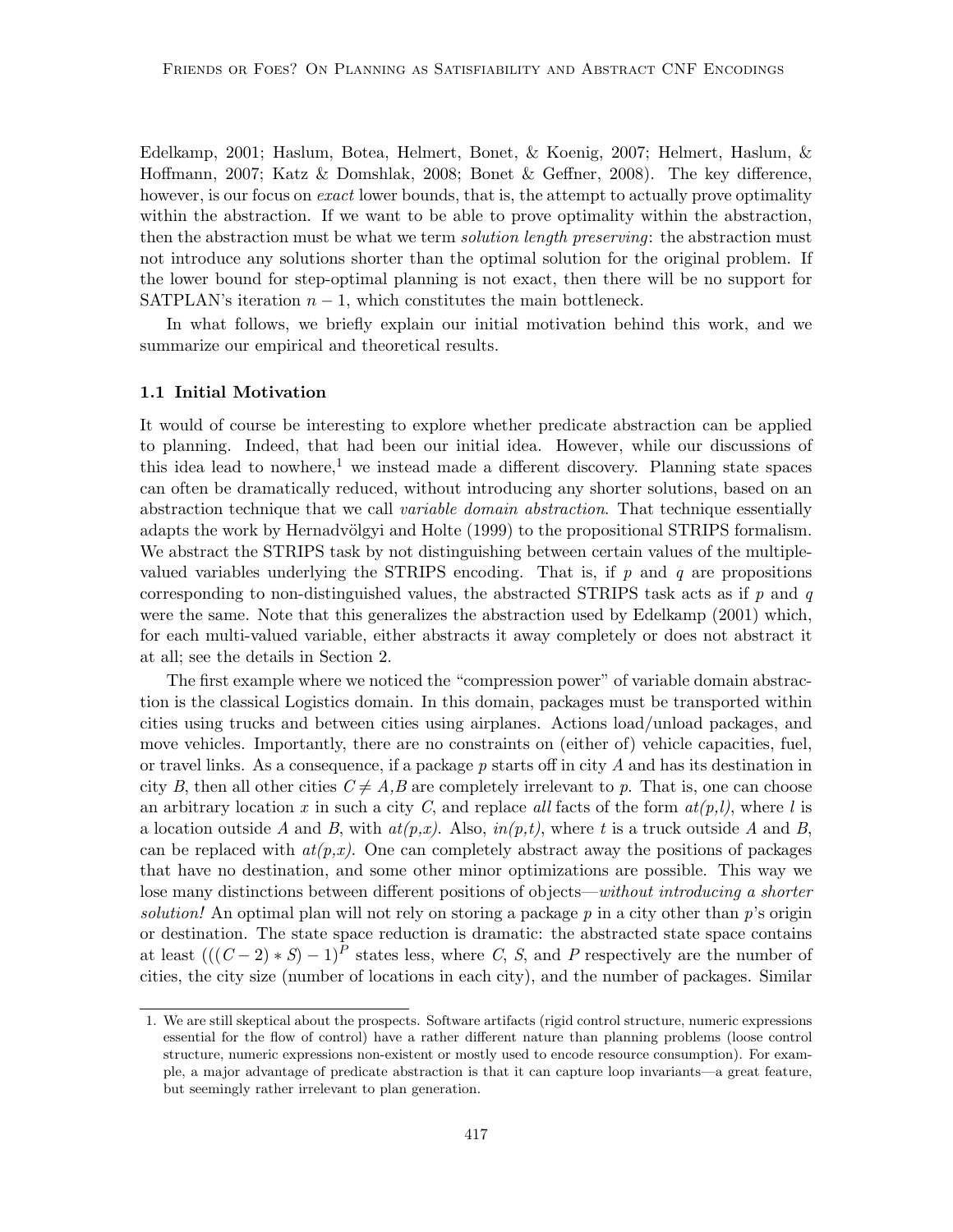abstractions can be made, and similar state space reductions can be obtained, in other IPC domains such as Zenotravel, Blocksworld, Depots, Satellite, and Rovers (see Section 3).

#### 1.2 Summary of Empirical Results

In our first experiment, we have implemented our Logistics-specific abstraction by abstracting a set of planning tasks at the level of their description, modifying their actions and their initial state. All these planning tasks feature 2 airplanes, 2 locations in each city, and 6 packages. The number of cities scales from 1 to 14. To account for the variance in the hardness of individual instances, we took average values over 5 random instances for each problem size. The increasing number of cities introduces an increasing amount of irrelevance, which we measure by the percentage RelFrac of facts considered relevant (not abstracted). Note here that the additional cities are irrelevant only for some of the individual packages—they can't be removed completely from the task like standard irrelevance detection mechanisms, e.g. RIFO (Nebel, Dimopoulos, & Koehler, 1997), would try to do.

We provided all the abstracted tasks to three optimizing planners, namely Mips.BDD (Edelkamp & Helmert, 1999), IPP (Hoffmann & Nebel, 2001), and SATPLAN'04,<sup>2</sup> in order to examine how the abstraction affects different approaches to optimizing planning. Mips.BDD searches blindly while exploiting a sophisticated symbolic representation of the state space. IPP is equivalent to a parallel state-space heuristic search with the widely used  $h^2$  heuristic—the parallel version of  $h^2$  as originally introduced in Graphplan (Blum & Furst, 1997; Haslum & Geffner, 2000). Thus, Mips.BDD, IPP, and SATPLAN'04 represent orthogonal approaches to optimizing planning.<sup>3</sup> For each abstract task and planner, we measured runtime, and compared the latter to the time taken by the same planner on the original task. Time-out was set to 1800 seconds, which was also used as the value for the average computation if a time-out occurred. We stopped evaluating a planner if it had 2 time-outs within the 5 instances of one size.

Figure 1(a), (b), and (c) respectively show our results for Mips.BDD, IPP, and SAT-PLAN'04. Comparing the performance on the original and abstracted tasks, it is apparent from Figure 1 that proving optimality within the abstraction dramatically improved the performance of Mips.BDD, and significantly improved the performance of IPP. At the right end of the scale (with 14 cities), Mips.BDD using the abstraction can find optimal sequential plans almost as fast as SATPLAN'04 can find step-optimal plans. Given that it is usually much harder to find optimal sequential plans than optimal parallel plans, especially in highly parallel domains such as Logistics, this performance improvement is quite remarkable. (In addition to the reduced state space size, Mips.BDD benefits from the small state *encoding*, which stops growing at some point because the maximal number of locations relevant to each package is constant.)

The above findings for Mips.BDD and IPP were in line with our original intuition and, for SATPLAN'04 as well, we expected to see much improved runtime behavior within the abstraction. To our surprise, we did not. As appears in Figure  $1(c)$ , the improvement obtained for SATPLAN'04 by proving optimality within the abstraction was hardly dis-

<sup>2.</sup> SATPLAN'04 is the version of SATPLAN that competed in the 2004 International Planning Competition.

<sup>3.</sup> Importantly, Mips.BDD is sequentially optimal while SATPLAN'04 and IPP are step-optimal. Hence one should not compare the performance of those planners directly, and in particular this is not our purpose here. We focus on how each of the planners reacts to the abstraction.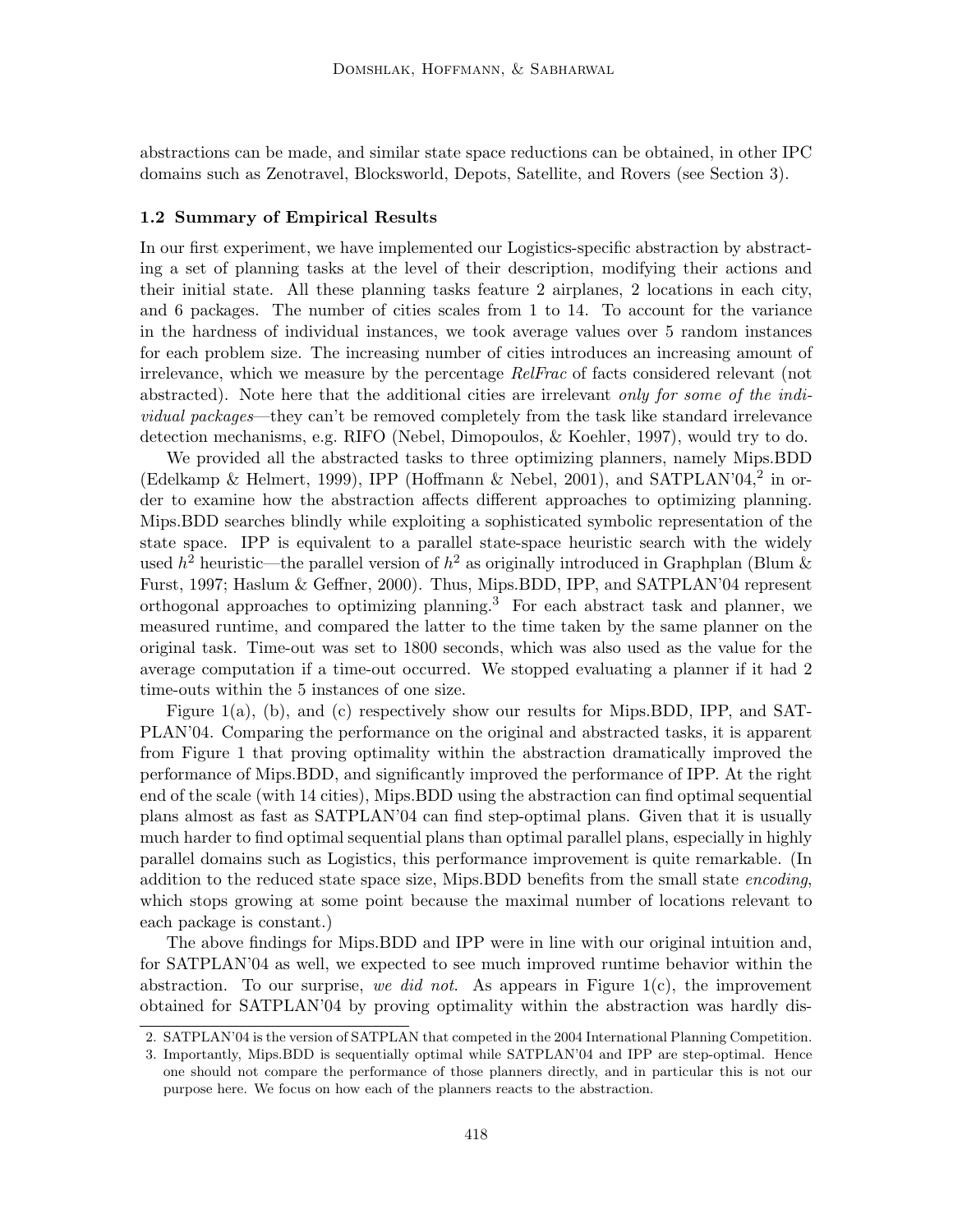

Figure 1: Runtime performance of (a) MIPS, (b) IPP, and (c) SATPLAN'04, with ("abstract") and without ("real") our hand-made variable domain abstraction, in Logistics instances explicitly scaled to increase the amount of irrelevance. Horizontal axis scales the number of cities, left vertical axis shows total runtime in seconds, right vertical axis shows the percentage *RelFrac* of relevant facts.

cernible. At the right end of the scale, abstraction yields a humble speed-up factor of 2.8. That is particularly insignificant since this speed-up is obtained at the drastically small RelFrac value of 24%—in the IPC 2000 Logistics benchmarks, RelFrac is 42% on average. The latter corresponds to 6 cities in Figure 1, where SATPLAN'04 has a slight advantage on the original tasks.

To investigate the above more broadly, we conducted experiments in almost all STRIPS domains used in all international planning competitions (IPC) up to IPC 2004. In many cases, we tailored the abstraction of the domain by hand. The results of this exhaustive evaluation (discussed in detail in Section 3) do not significantly depart from those for the Logistics-specific abstraction above. For Mips.BDD we almost consistently obtained a significant improvement. For IPP the improvements happened only rarely, and typically these were not substantial. (While IPP is improved in Figure 1, note that, at the IPC-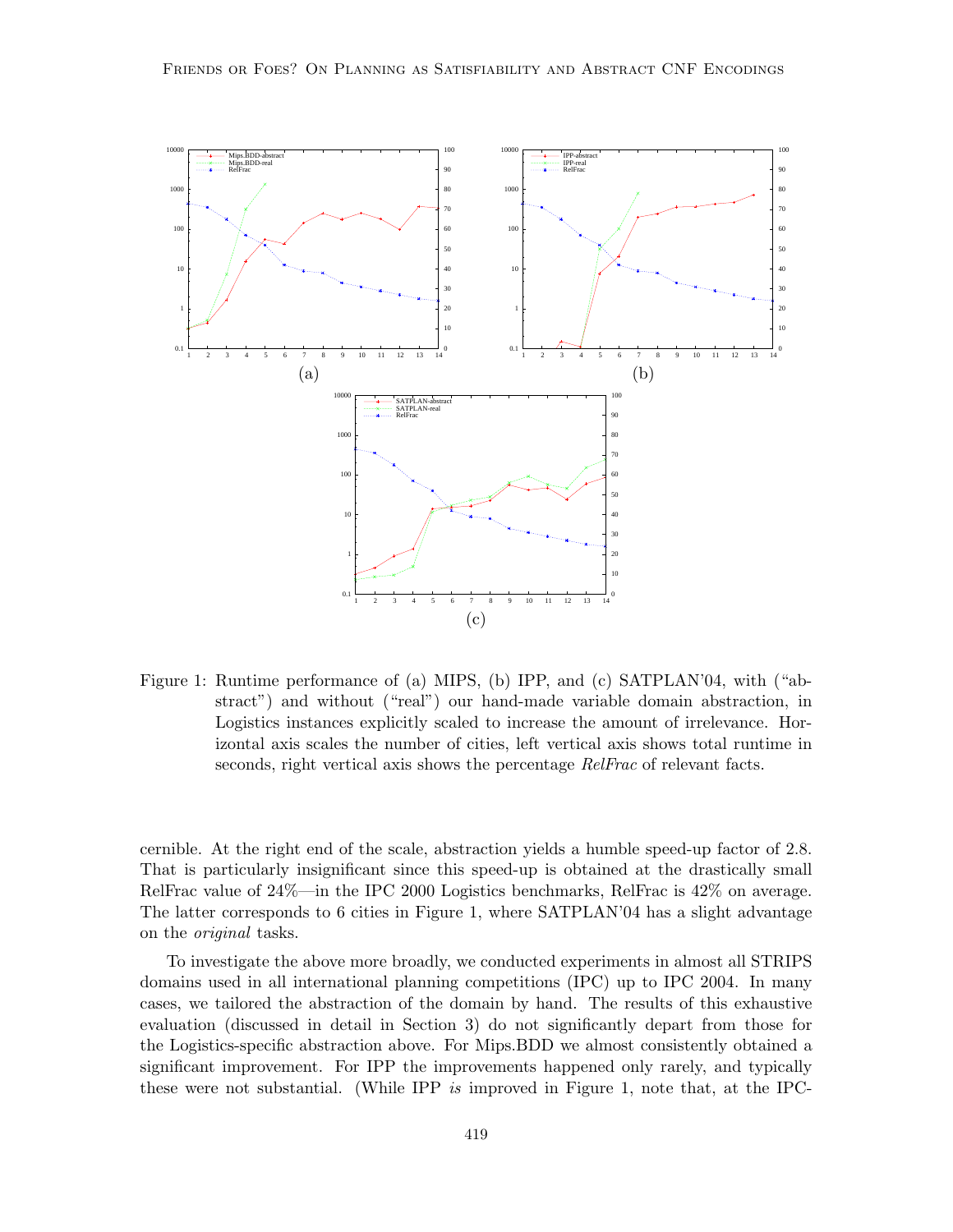average RelFrac of 42%, the improvement is not yet strong.) Finally, for SATPLAN'04, we hardly ever obtained an improvement.

What causes the difference in "profiting from abstraction" between these three different planning techniques? An intuitive interpretation of our results is that the informedness of the abstraction must compete with the informedness of the search itself. In other words, the better the planner is at exploiting the structure of a particular example, the more difficult it is for the abstraction to exploit structure that is not already being exploited. This intuition is in good correspondence with the Logistics results in Figure 1: while optimizing exactly the same measure, on the original examples, SATPLAN'04 is faster than IPP, while the inverse relation holds regarding which planner profits more from the abstraction. That said, such intuitive interpretations of our results are, at this point, mere speculation. It is left open for future research to determine more accurately what precisely causes the difference. Herein, we concentrate only on planning as satisfiability, and identify a fundamental weakness of this approach with respect to "profiting from abstraction".

# 1.3 Summary of Theoretical Results

Intrigued by our results for  $SATPLAN'04<sup>4</sup>$  we wondered what kind of effect an abstraction actually has on a "CNF encoding" of the planning task formulated as a Boolean satisfiability problem instance. Recall here that our abstractions are over-approximations, that is, any action sequence applicable in the original task is applicable in the abstract task, and any plan in the original task is a plan in the abstract task. So, intuitively, the abstract task is "more generous" than the original task. With this in mind, consider the CNF formula  $\phi_{n-1}$  encoding the existence of a plan one step shorter than the optimal plan, and consider the same formula,  $\phi_{n-1}^{\sigma}$ , generated for the abstract task. We need to prove that  $\phi_{n-1}^{\sigma}$  is unsatisfiable. (Note that  $\phi_{n-1}^{\sigma}$  is, in fact, unsatisfiable when  $\sigma$  is a solution length preserving abstraction.) Intuitively, the more constrained a formula is, the easier it is to lead such a proof. But  $\phi_{n-1}^{\sigma}$  is "more generous", and hence less constrained, than  $\phi_{n-1}$ . Does this mean that it is actually *harder* to refute  $\phi_{n-1}^{\sigma}$  than to refute  $\phi_{n-1}$ ?

For some abstraction methods, it is in fact trivial to see that the answer to that question is "yes". Say we abstract  $\phi_{n-1}$  by ignoring some of its clauses.  $\phi_{n-1}^{\sigma}$  is then a sub-formula of  $\phi_{n-1}$ , immediately implying that any resolution refutation for  $\phi_{n-1}^{\sigma}$  is also a resolution refutation for  $\phi_{n-1}$ . In particular, the shortest possible refutation cannot be shorter for  $\phi_{n-1}^{\sigma}$ . A similar situation sometimes occurs in the interplay between abstractions and CNF encodings of planning problems. For instance, suppose we abstract by ignoring a subset of the goals. In most CNF encodings of planning, and in particular in the planning-graph based CNF encodings (Kautz & Selman, 1999) underlying SATPLAN, each goal fact yields one clause in the CNF. Hence, with a "goal ignoring" abstraction,  $\phi_{n-1}^{\sigma}$  is a sub-formula of  $\phi_{n-1}$ , just as above.

A more complex example would correspond to abstraction by ignoring preconditions or delete effects. In the encodings used by SATPLAN, one or several clauses related to the ignored precondition/delete effect disappear. However, the CNF changes also in other ways because, with one precondition/delete effect less, more actions and facts become possible at later time steps. Intuitively, those additional actions and facts do not help proving

<sup>4.</sup> Translation: "Deeply frustrated by our results for SATPLAN'04, . . . "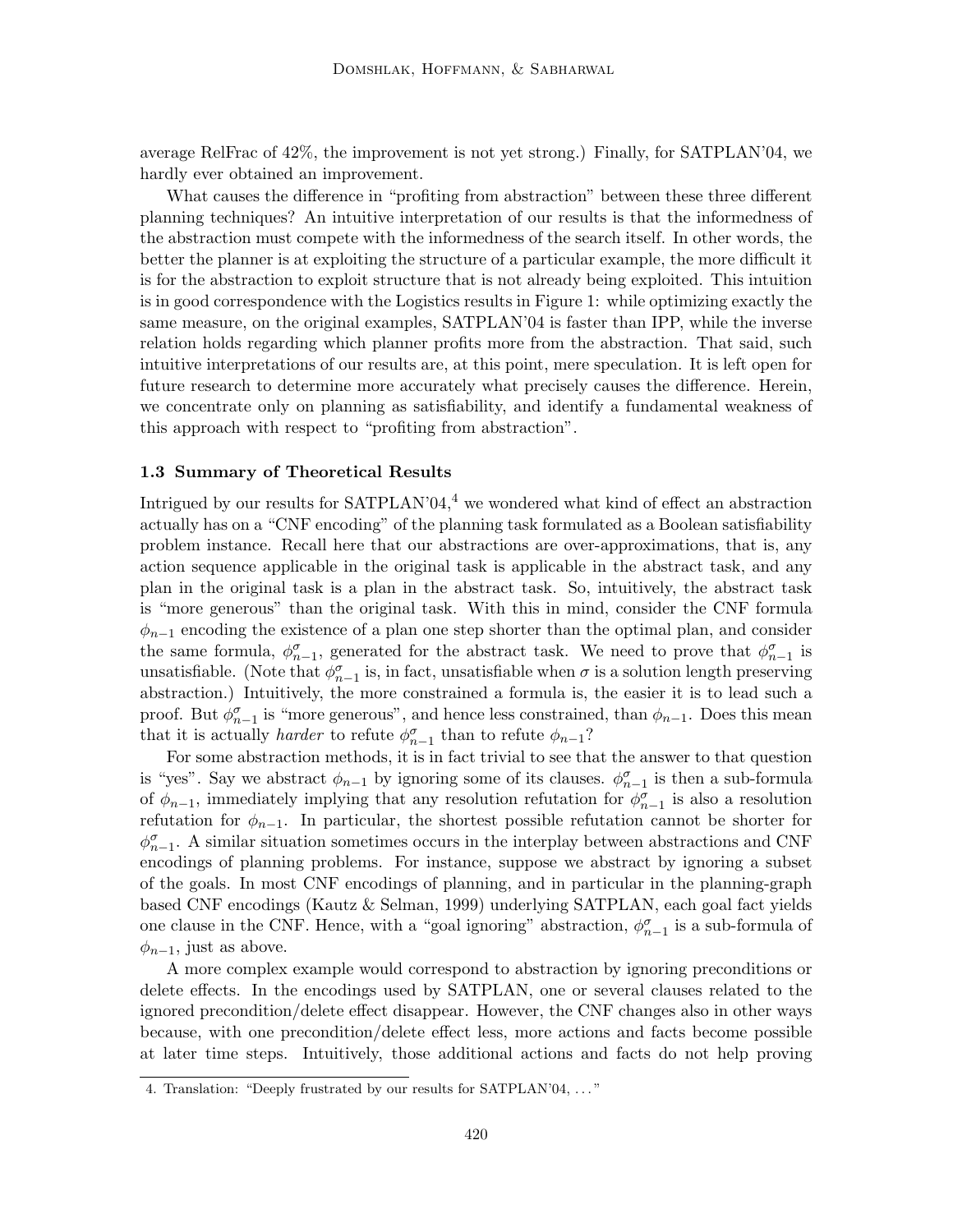unsatisfiability of  $\phi_{n-1}^{\sigma}$ . The formal proof of this intuitive statement, however, is less obvious than the one for the "goal ignoring" abstraction above. Matters are most complicated, and much less intuitive, for Edelkamp's (2001) abstraction and for variable domain abstraction, where the changes made to the abstract task also affect the *add* effects of actions. Recall that variable domain abstraction is of special interest here because it is most likely to satisfy the constraint of solution length preservation.

To investigate these issues in detail, one has to consider various possible combinations of CNF encodings and abstraction methods. Many different encodings of planning into SAT have been proposed. We focus on planning-graph based encodings because those were used in the SATPLAN system, in all of its appearances in the international planning competitions (Kautz & Selman, 1999; Long, Kautz, Selman, Bonet, Geffner, Koehler, Brenner, Hoffmann, Rittinger, Anderson, Weld, Smith, & Fox, 2000; Kautz, 2004; Kautz et al., 2006). Indeed, according to Kautz and Selman (Kautz & Selman, 1999; Long et al., 2000), such CNF encodings—in particular the mutex relations computed by Graphplan—are vital to SATPLAN's performance. While recent results on more effective encodings may challenge this assessment (Rintanen, Heljanko, & Niemelä, 2006; Chen, Huang, Xing, & Zhang, 2009; Robinson, Gretton, Pham, & Sattar, 2008), even so the graphplan-based encodings are of interest simply because they have been widely used during almost a decade. It remains of course an important question whether and to what extent our results carry over to alternative CNF encodings. We discuss this issue in some depth when concluding the paper in Section 5.

We consider four different encodings, three of which have been used in some edition of the IPC; the fourth encoding is considered for the sake of completeness. The encodings differ in two parameters: whether they use only action variables, or action as well as fact variables; and whether they include all planning graph mutexes between actions or only the direct interferences. (The latter is motivated by the fact that there is often an enormous amount of action mutexes, seriously blowing up the size of the formula.)

On the abstractions side, we focus on abstraction methods that can be formulated as manipulating planning tasks at the language level, i.e., modifying the task's actions and/or initial/goal states. Many commonly used abstractions for propositional STRIPS can be formulated this way. We consider six such abstractions, namely (1) removing goals, (2) adding initial facts, (3) removing preconditions, (4) removing delete effects, (5) Edelkamp's (2001) abstraction (removing entire facts), and (6) variable domain abstraction.

For all 24 combinations of CNF encoding and abstraction method, we prove that the shortest possible resolution refutation can be exponentially longer for  $\phi_{n-1}^{\sigma}$  than for  $\phi_{n-1}$ . For all 20 combinations involving abstractions other than variable domain abstraction, we prove that the shortest possible resolution refutation cannot be shorter for  $\phi_{n-1}^{\sigma}$  than for  $\phi_{n-1}$ . For abstraction (1), this is trivial as outlined above. For abstractions (2)–(4), the proof exploits the fact that these abstractions lead to "larger" planning graphs containing more actions and facts. For abstraction (5), this reasoning does not work because some facts disappear from the planning graph. However, one can start by removing a fact from the goal and all action preconditions; afterwards the fact is irrelevant and one can remove it also from the initial state and action effects.

Matters are most complicated for abstraction (6), that is, variable domain abstraction. For the encoding with only action variables and full mutexes, we show that, as before,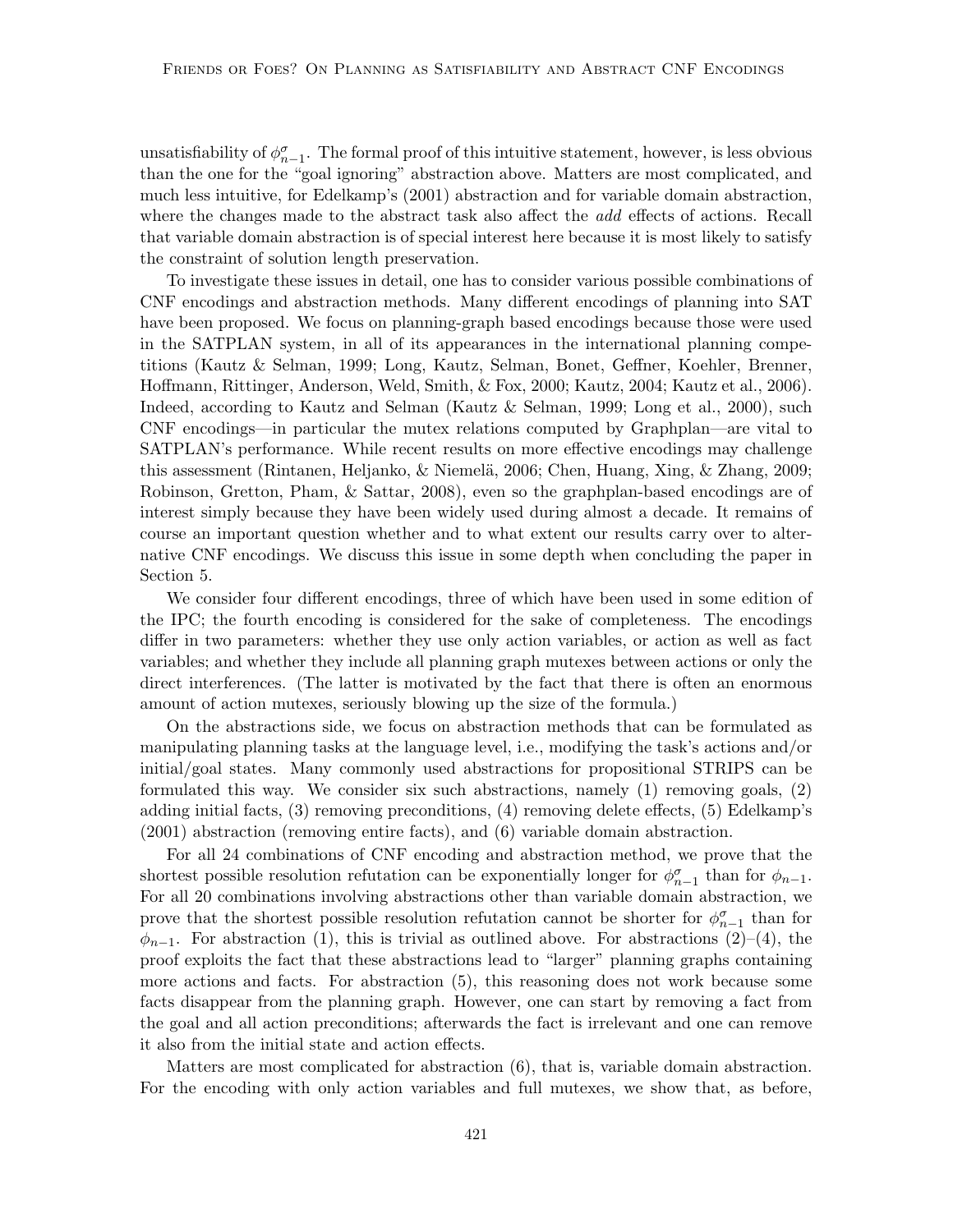the shortest possible resolution refutation cannot be shorter for  $\phi_{n-1}^{\sigma}$  than for  $\phi_{n-1}$ . For the encoding with only action variables and only direct action mutexes, we show that the possible improvement is bounded from above by the effort it takes to recover the indirect action mutexes. For the two encodings with both action and fact variables, it remains an open question whether such bounds exist.<sup>5</sup>

Importantly, all our proofs are valid not only for general resolution, but also for many of the known restricted variants of resolution, in particular for the tree-like resolution refutations generated by DPLL (Davis & Putnam, 1960; Davis, Logemann, & Loveland, 1962). Naturally, our proofs are not separate for each of the combinations, but rather exploit and exhibit some of their common features.

The practical significance of our theoretical results is, to some extent, debatable as there is no direct connection between best-case resolution refutation size and empirical SAT solver performance. Even a very large refutation may be easy to find if it mostly consists of unit resolutions. Vice versa, just because a small refutation exists, that does not mean the SAT solver will find it. This notwithstanding, it appears unlikely that best-case resolution refutation size and practical SAT solver performance are completely unrelated (beyond the obvious lower bound). One example that indicates the opposite are planning graph mutexes. Mutexes do reduce the best-case refutation size by doing some of the work before the resolution is even invoked.<sup>6</sup> In other words, SAT solvers can exploit the mutexes to prune their search trees more effectively. We are not aware of explicit empirical proof that this tends to happen often, but there seems to be little doubt that it does. That is also suggested explicitly by Kautz and Selman (Kautz & Selman, 1999; Long et al., 2000) by ways of explaining the improved performacce of their system when run on graphplan-based encodings.

An interesting situation arises in (all) our experiments. We use variable domain abstraction on the encoding with only action variables and only direct action mutexes (as employed in SATPLAN's IPC'04 version). In this setting, resolution refutations can get shorter in principle, although only by the effort it takes to recover the indirect action mutexes. Further, we employ some trivial post-abstraction simplification methods (such as removing action duplicates) which, as we show, also have the potential to shorten resolution refutations. Still, as reported above, there is no discernible empirical improvement. The reason might be that the SAT solver does not find the shorter refutations, or that such shorter refutations do not actually appear on a significant scale. There is some evidence indicating the latter: mutex recovery becomes necessary only in rather special situations, where the abstraction turns an indirect mutex into a direct one. This will typically concern only a small fraction of the indirect mutexes. In addition, for both mutex recovery and simplifications, in a well-designed variable domain abstraction the affected actions will typically be irrelevant anyway. For example, with our hand-made Logistics abstraction,

<sup>5.</sup> The reason for complications is that answering this question requires determining, for planning-graph based encodings in general, whether fact variables are only syntactic sugar or may lead to more succinct refutations. Such a proof appears quite challenging; we say some more on this in Section 4.

<sup>6.</sup> General resolution can recover the mutexes effectively, c.f. the related investigations by Brafman (2001) and Rintanen (2008). It does not seem likely that the same is the case for tree-like resolution, but to the best of our knowledge this is not yet known.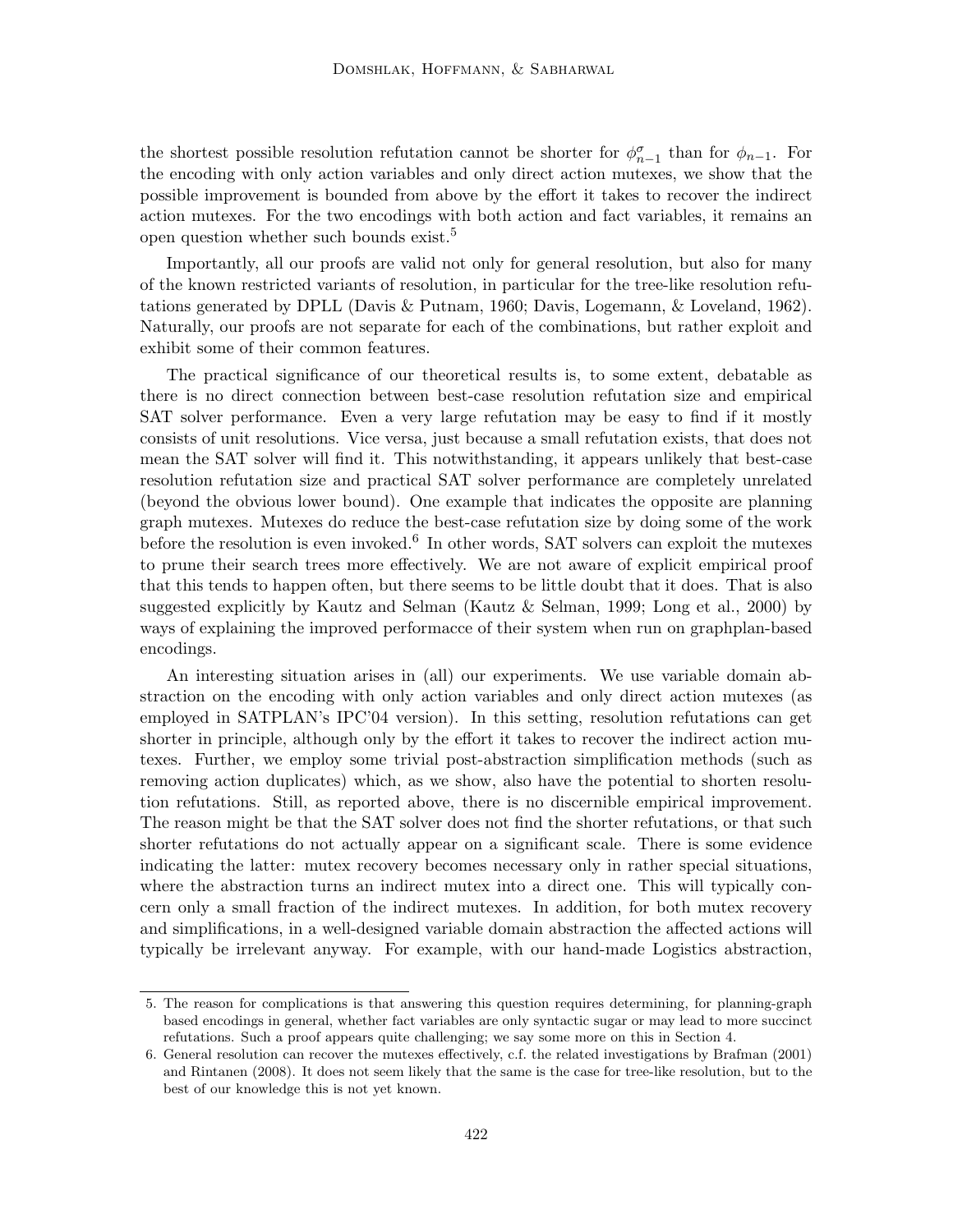the effect of the potential improvements is limited to actions appearing only in redundant plans. We get back to this in detail in Section 4.

In our view, the theoretical results would be of potential importance even with no evidence of empirical relevance, simply because they are quite surprising. After a moment of thought, it is clear that resolution refutation does not become easier by ignoring goals. However, variable domain abstraction in domains such as Logistics deflates state spaces immensely, up to a point where they have only a tiny fraction of their original size. Before performing this work, we would never have expected the best-case refutation size to remain the same.

The paper is organized as follows. Section 2 discusses preliminaries, covering the employed notions of planning, planning graphs, propositional encodings, resolution, and abstraction methods; in particular, it formally defines variable domain abstraction. Section 3 summarizes our empirical results. Section 4 presents our results regarding resolution refutations in abstract CNF encodings. Related work is discussed during the text where appropriate. We conclude in Section 5. Appendix A contains most proofs, which are replaced with brief proof sketches in the main body of the text. Additional empirical data can be found in an online appendix (see JAIR web page for this article).

# 2. Preliminaries

We begin with a discussion of various concepts needed in the rest of the paper: propositional STRIPS planning, planning graphs, propositional CNF encodings of planning problems, resolution proofs of unsatisfiability, and abstraction methods used in planning. As a general rule of notation, we will use variants of:  $P$  for planning tasks;  $F, A$ , and G for sets of facts, actions, and goals, respectively;  $\sigma$  for abstractions; PG for planning graphs; and  $\phi$  for propositional formulas and encodings.

## 2.1 STRIPS and Planning Graphs

Classical planning is devoted to goal reachability analysis in state transition models with deterministic actions and complete information. Such a model is a tuple  $\mathcal{M} = \langle S, s_0, S_G, A, \delta \rangle$ where S is a finite set of states,  $s_0 \in S$  is the initial state, and  $S_G \subseteq S$  is a set of alternative goal states, A is a finite set of actions, and  $\delta: S \times A \rightarrow S$  is a transition function, with  $\delta(s, a)$  specifying the state obtained by applying a in s. A solution, that is a plan, for a state transition model is a sequence of actions  $a_1, \ldots, a_m$  from A that generate a sequence of states  $s_0, \ldots, s_m$  such that, for  $0 \leq i < m$ ,  $\delta(s_i, a_{i+1}) = s_{i+1}$ , and  $s_m \in S_G$ .

While AI planning targets large-scale state transition models with huge numbers of states, these models are assumed to be described in a concise manner via some intuitive declarative language. Here we use a propositional fragment of the STRIPS language (Fikes & Nilsson, 1971). For brevity, we will refer to this fragment as  $STRIPS$  herein. Informally, a planning task or planning instance in STRIPS consists of a set of propositional facts, some of which hold initially and some of which must hold simultaneously at the end of the plan execution. The state of the system at any time is defined by the set of propositional facts that hold at that time. The task specifies a set of actions, each of which is defined by a set of precondition facts, a set of facts that are added to the state, and a set of facts that are removed from the state, if the action is taken. Formally, a STRIPS planning task is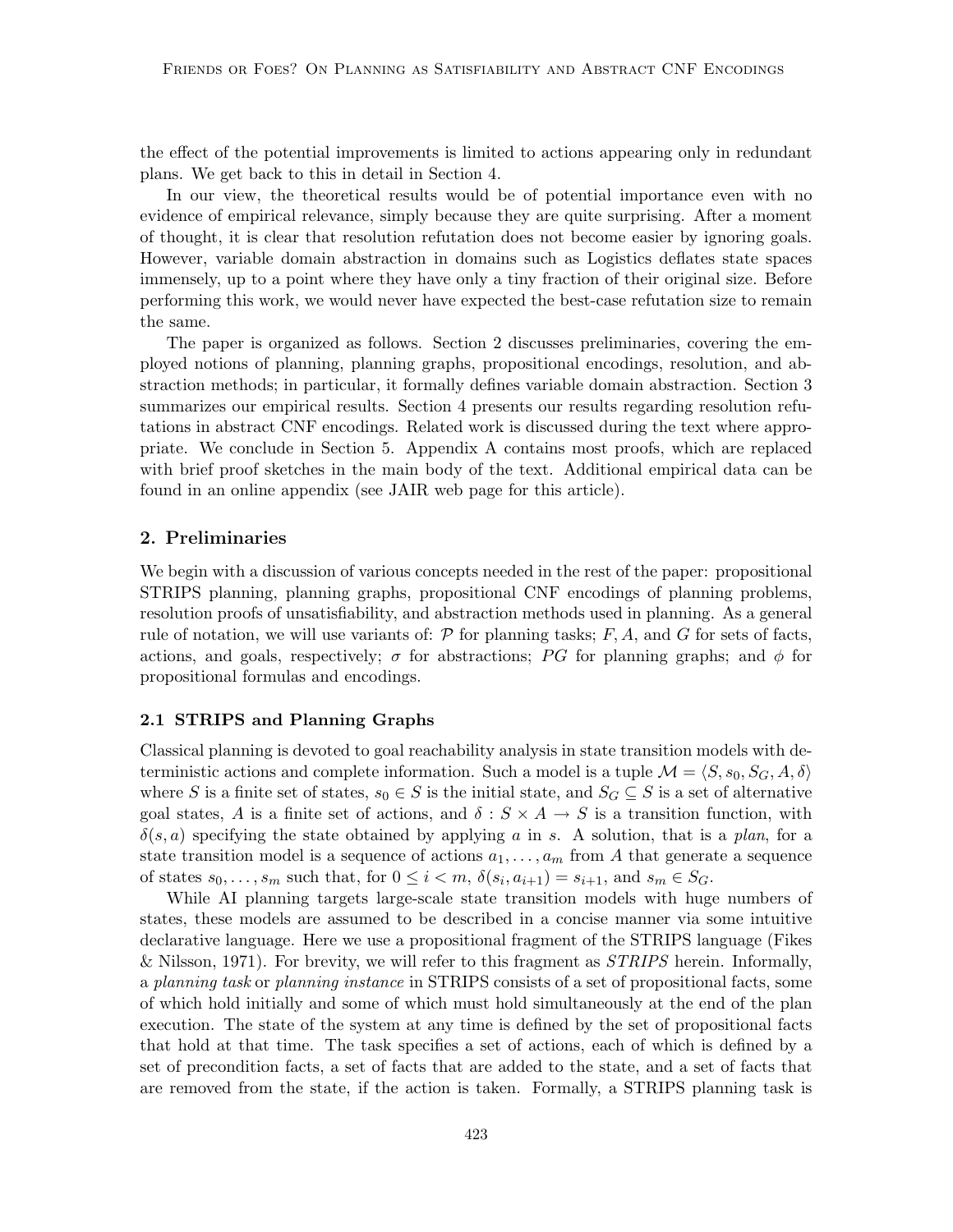given by a quadruple  $\mathcal{P} = (P, A, I, G)$  with fact set P, initial state description  $I \subseteq P$ , goal description  $G \subseteq P$ , and action set A where for every action  $a \in A$  we have  $pre(a)$ ,  $add(a)$ , and  $del(a)$ , each of which is a subset of P. Such a planning task defines a state transition model  $\mathcal{M} = \langle S, s_0, S_G, A, \delta \rangle$  with the state space  $S = 2^P$ , the initial state  $s_0 = I$ , and for each  $s \in S$ , we have  $s \in S_G$  iff  $G \subseteq s$ . For each  $s \in S$ ,  $A(s) = \{a \in A \mid pre(a) \subseteq s\}$  are the actions applicable in s, and for each  $a \in A(s)$ , we have  $\delta(s, a) = (s \setminus \text{del}(a)) \cup \text{add}(a)$ . Here we assume that the actions are reasonable in the sense that  $add(a) \cap del(a) = \emptyset$ . This is satisfied in most known planning benchmarks; in particular it is satisfied in all benchmarks used in our experiments.<sup>7</sup>

Many planning algorithms, including SATPLAN, employ some form of approximate reachability analysis. One of the primary tools for this purpose is the *planning graph*, first introduced in the scope of the Graphplan planner (Blum & Furst, 1997). For a length bound b, the planning graph  $PG(\mathcal{P})$  associated with  $\mathcal P$  is a layered graph with two kinds of nodes: fact nodes and action nodes. The layers alternate between fact layers  $F(0), F(1), \ldots, F(b)$ , and action layers  $A(0), A(1), \ldots, A(b-1)$ , with each pair of layers  $F(t), A(t)$  forming a "time step" t. The first vertex layer  $F(0)$  contains the initial state.  $A(t)$  and  $F(t+1)$  for  $0 \leq t < b$  are the action sets and fact sets, respectively, available at time step t and  $t + 1$ . More precisely, each  $A(t)$  includes all actions  $a \in A$  where  $pre(a) \subseteq F(t)$  and no pair of facts  $p, p' \in pre(a)$  is mutex in layer t (c.f. below); further,  $A(t)$  contains the standard NOOP action for every fact in  $F(t)$ .<sup>8</sup> Each  $F(t + 1)$  contains the union of the add effects of all actions in  $A(t)$ . Obviously, we have  $A(t) \subseteq A(t+1)$  and  $F(t) \subseteq F(t+1)$ . The goal facts G label appropriate vertices in  $F(b)$ .  $PG(\mathcal{P})$  has four kinds of edges:

- (1)  $E_{pre}(t) \subseteq F(t) \times A(t)$  connect the actions in  $A(t)$  with their preconditions in  $F(t)$ ,
- (2)  $E_{add}(t) \subseteq A(t) \times F(t+1)$  connect the actions in  $A(t)$  with their add effects in  $F(t+1)$ ,
- (3)  $E_{a-mutex}(t) \subseteq A(t) \times A(t)$  capture a pair-wise mutual exclusion relation between actions in  $A(t)$ ; if  $(a(t), a'(t)) \in E_{a-mutes}(t)$ , then actions a and a' cannot be applied simultaneously at time  $t$ ,
- (4)  $E_{f-mutex}(t) \subseteq F(t) \times F(t)$  capture a pair-wise mutual exclusion relation between facts in  $F(t)$ ; if  $(f(t), f'(t)) \in E_{f-mutex}(t)$ , then facts f and f' cannot hold together at time t.

Note that  $PG(\mathcal{P})$  does not have explicit edges for the deletion effects of actions; these effects are captured in the mutual exclusion relation (e.g., if  $p \in add(a_1) \cap del(a_2)$ , then  $(a_1, a_2) \in E_{a-mutex}$  at all times). The mutex edges  $E_{mutex} = E_{a-mutex} \cup E_{f-mutex}$  are computed by an iterative calculation of interfering action and fact pairs (Blum & Furst, 1997). Namely, two actions (directly) *interfere* if the effects of one contradict the effects of the other, or if one deletes a precondition of the other. Two actions have competing

<sup>7.</sup> In the IPC-2002 domain Rovers, some operators add and delete the same artificial fact in order to prevent their parallel application. We implement this restriction via duplicating the respective operators and sequentializing original and duplicate via two artificial facts. Similar fixes have been implemented in a couple of other domains as well.

<sup>8.</sup> For a fact  $p \in P$ , the associated NOOP $(p)$  has no delete effects, and has  $\{p\}$  as both its preconditions and add "effects". These are dummy actions that simply propagate facts from one fact layer to the next.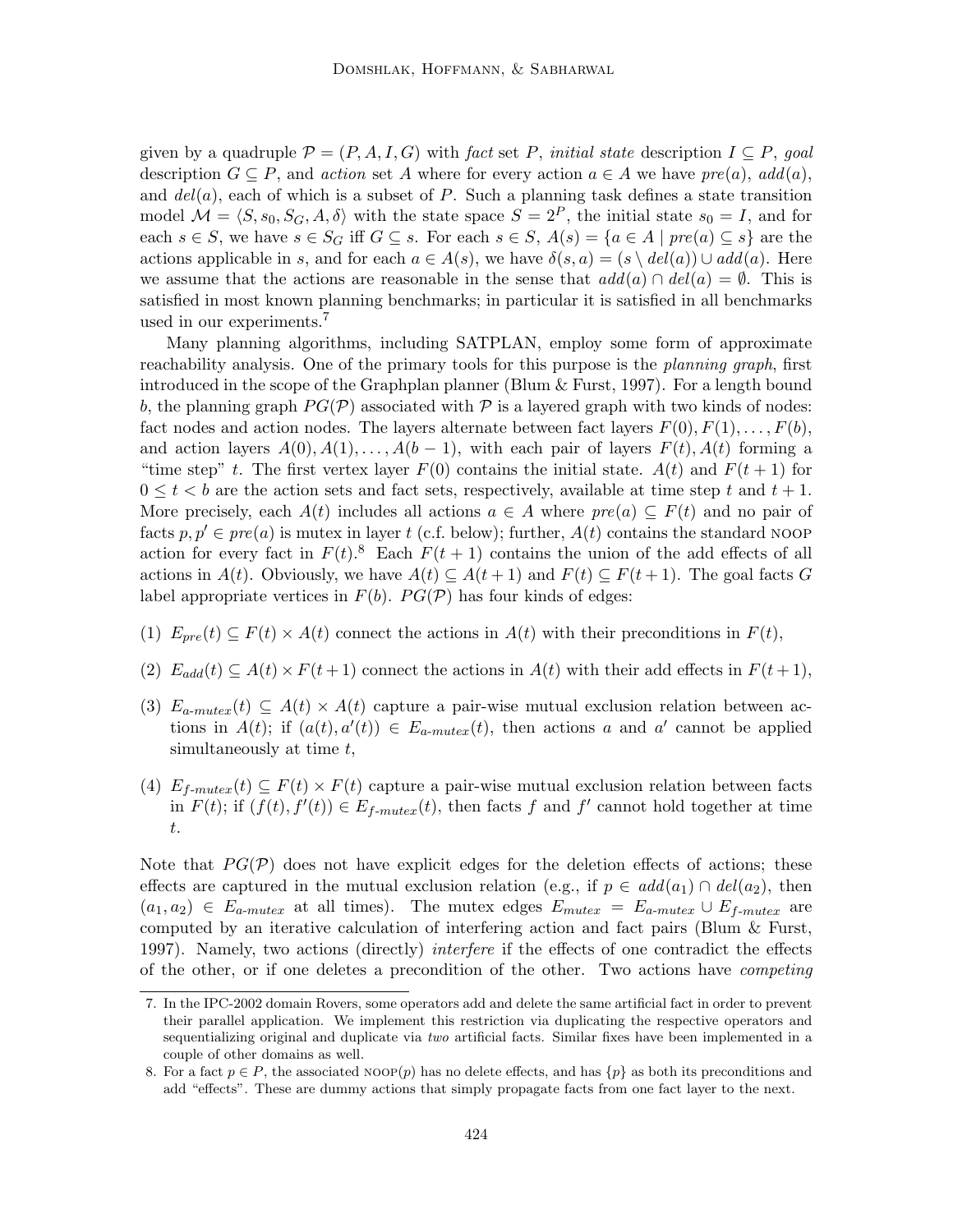needs if they have mutex preconditions. Combining these two scenarios together, we say that two actions are mutex if they either (directly) interfere or have competing needs. In a similar spirit, two facts are mutex if there is no non-mutex pair of actions (in the graph layer directly below) together achieving both facts. A variant that will be of interest is the planning graph in which, after the iterative computation,  $E_{a-mutex}$  is reduced to contain only the directly interfering actions. We will call this the *reduced planning graph*, and denote it with  $PG_{red}(\mathcal{P})$ . The motivation for considering this is that, often, the reduced planning graph results in much smaller SAT encodings; we get back to this below.

#### 2.2 Propositional Encodings

We consider three CNF encodings used by (one or the other version of) SATPLAN, as well as a fourth encoding that fits naturally into the picture. Each of the encodings takes as input a planning task  $\mathcal P$  with length bound b, and creates a formula in the standard Conjunctive Normal Form (CNF). The CNF formula is then solved by an off-the-shelf SAT solver. This process constitutes the basic step in a SAT-based approach to planning as implemented in SATPLAN (Kautz & Selman, 1992, 1996, 1999), where one starts with  $b = 0$  and iteratively increments b until the CNF becomes satisfiable for the first time. The plan corresponding to the satisfying assignment is then a plan with minimal  $b$ , and is hence optimal in that sense.<sup>9</sup>

A CNF formula  $\phi$  is logically a conjunction (AND) of clauses, where a clause is a disjunction (or) of literals, and a literal is a propositional (Boolean) variable or its negation. CNF formulas are often written as a set of clauses, and each clause written as a set of literals, the underlying logical conjunction and disjunction, respectively, being implicit. Our propositional encodings of bounded-length planning tasks are specified in terms of various kinds of clauses generated by the encoding method.

- **Encoding (A)** is constructed from  $PG(\mathcal{P})$  and uses the propositional "action" variables  ${a(t) | 0 \le t < b, a \in A(t)}$ . For each goal fact g there is a goal clause of the form  $\{a_1(b-1),\ldots,a_l(b-1)\}\$ , where  $a_1,\ldots,a_l$  are the actions in  $A(b-1)$  that add g. Similarly, for every  $a(t)$  with  $t > 0$  and every  $p \in pre(a)$  we have a precondition clause  ${\lbrace \neg a(t), a_1(t-1), \ldots, a_l(t-1) \rbrace}$ , where  $a_1, \ldots a_l$  are the actions in  $A(t-1)$  that add p. Finally, we have a mutex clause  $\{\neg a(t), \neg a'(t)\}\$ for every t and  $(a, a') \in E_{a-mutex}(t)$ . (Note here that the dependence on the initial state is taken into account already in terms of which actions are contained in the sets  $A(t)$ , and does not need to be stated explicitly in the CNF.)
- Encoding (B) is similar to (A) except that it uses variables (and appropriate clauses) also for the facts. More specifically, in addition to the action variables, it has "fact" variables  $\{f(t) \mid 0 \le t \le b, f \in F(t)\}\$ . For each goal fact g, the goal clause is simply a unit clause asserting  $g(b)$ . For  $t > 0$  and each fact  $f(t)$ , we now have an *effect clause* of the form  $\{\neg f(t), a_1(t-1), \ldots, a_l(t-1)\}\$ , where  $a_1, \ldots a_l$  are the actions in  $A(t-1)$ that add f. For every  $a(t)$  and every  $p \in pre(a)$  we have a precondition clause, which

<sup>9.</sup> While all versions of SATPLAN use this naive incremental update on b, it has been shown that there are more clever strategies, exploiting the typical distribution of runtime over different values of b (Rintanen, 2004; Streeter & Smith, 2007).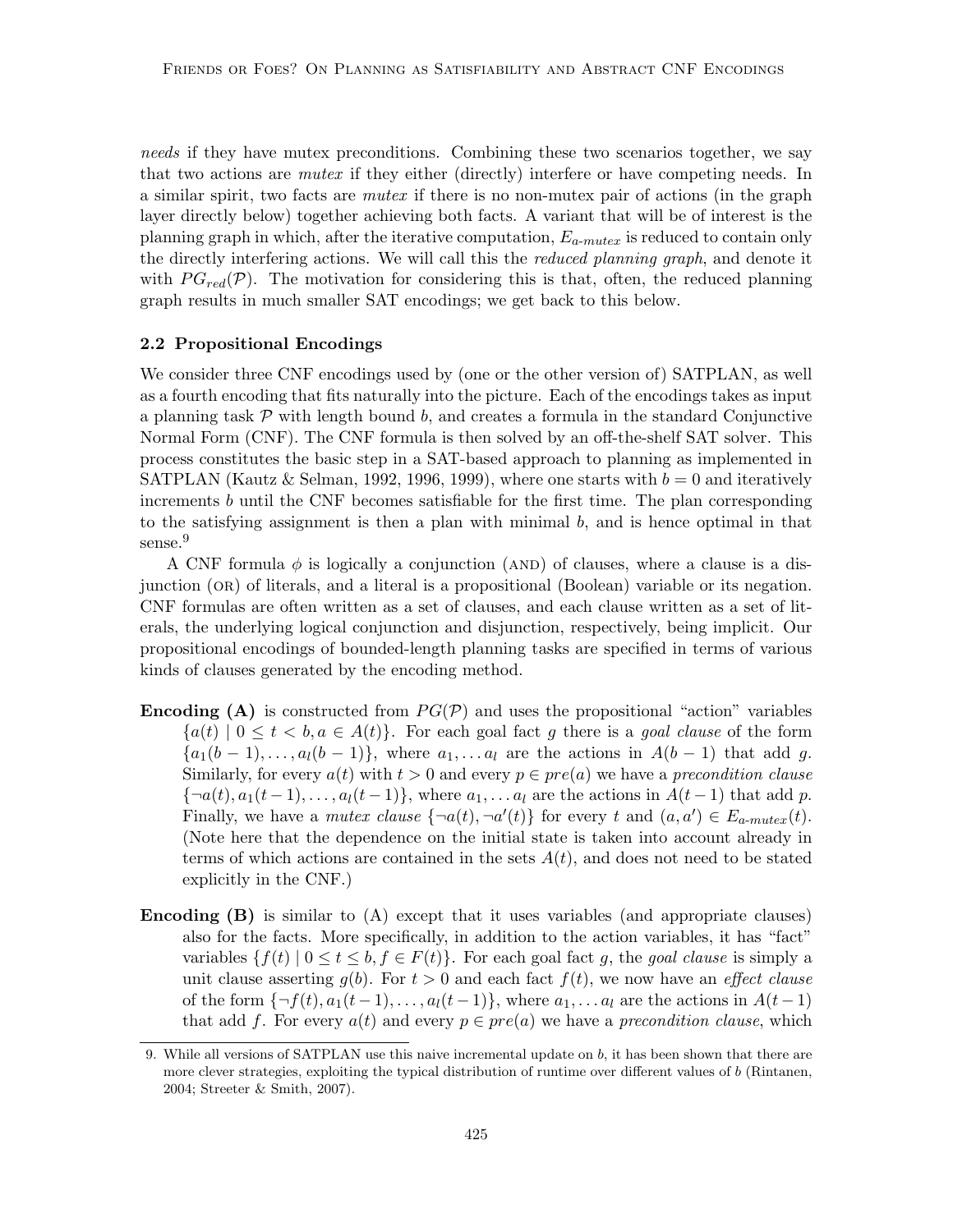takes the form  $\{\neg a(t), p(t)\}\)$ . We have *action mutex clauses*  $\{\neg a(t), \neg a'(t)\}\)$  for every t and  $(a, a') \in E_{a-mutex}(t)$ , and fact mutex clauses  $\{\neg f(t), \neg f'(t)\}\$ for every t and  $(f, f') \in E_{f-mutex}(t)$ . Finally, for each fact  $f \in F(0)$ , we have an *initial state clause*  ${f(0)}$  (these are not strictly necessary but are implemented in SATPLAN which is why we include them here).

- **Encoding (C)** is like (A) except that it is based on the reduced planning graph  $PG_{red}(\mathcal{P})$ , so that mutex clauses are present only for action pairs whose preconditions and effects interfere directly.
- **Encoding (D)** is like (B) except that, as in (C), it is based on  $PG_{red}(\mathcal{P})$ , with mutex clauses only for action pairs whose preconditions and effects interfere directly. Note, however, that the fact mutexes are those of the full planning graph,  $PG(\mathcal{P})$ .

All these encodings are reasonable ways of turning a planning graph into a CNF formula. The encodings essentially underly the competition implementations of SATPLAN. We will detail this below. First, note that the different encodings have different benefits and drawbacks. First, observe that the encodings are characterized by two decisions: (1) Should we include all action mutexes from Graphplan, or only the direct interferences? (2) Should we include only action variables, or both action and fact variables? Regarding (1), the empirical observation that "mutexes help" was one of the major observations in the design of SATPLAN (then called Blackbox) (Kautz & Selman, 1999; Long et al., 2000), in particular in comparison to earlier encoding methods (Kautz, McAllester, & Selman, 1996). On the other hand, since mutexes talk about pairs of facts and actions, the encodings may become quite large—there will be one clause for every pair of mutex actions or mutex facts. This is particularly critical for actions, of which in many planning benchmarks there are thousands (compared to at most a few hundred facts). Indeed, it turns out that action mutexes often consume critically large amounts of memory. It is not uncommon to have CNF formulas with millions of clauses, most of which are action mutexes (Kautz & Selman, 1999; Kautz, 2004; Kautz et al., 2006). This motivates encodings (C) and (D). As for question (2), this does not make as much of a difference, empirically, in most planning benchmarks. We consider this distinction only because it was used in some versions of SATPLAN.

Let us say a few words to clarify exactly how encodings  $(A)$ – $(D)$  relate to the SATPLAN literature and implementations. Due to the long history of SATPLAN, as well as a few imprecisions in the literature, this is a little complicated. Our foremost reference is the actual program code underlying SATPLAN'04 and SATPLAN'06, i.e., the most recent versions used in the 2004 and 2006 competitions. The encoding methods in these versions were implemented by one of the authors of this paper. There are four different encoding methods: action-based, graphplan-based, skinny action-based, and skinny graphplan-based. The action-based encoding is exactly (A), the graphplan-based encoding is exactly (B), and the skinny graphplan-based encoding is exactly  $(D)$ .<sup>10</sup> The skinny action-based encoding is like (C) except that, to save some runtime, the planning graph implementation does not propagate mutexes (after all, only direct interferences are present in the final encoding), effectively computing a relaxed planning graph (Hoffmann & Nebel, 2001). We use a normal

<sup>10.</sup> In the 2004 version, the skinny graphplan-based encoding did not feature fact mutexes. This is of no consequence because that encoding was not used in the 2004 competition.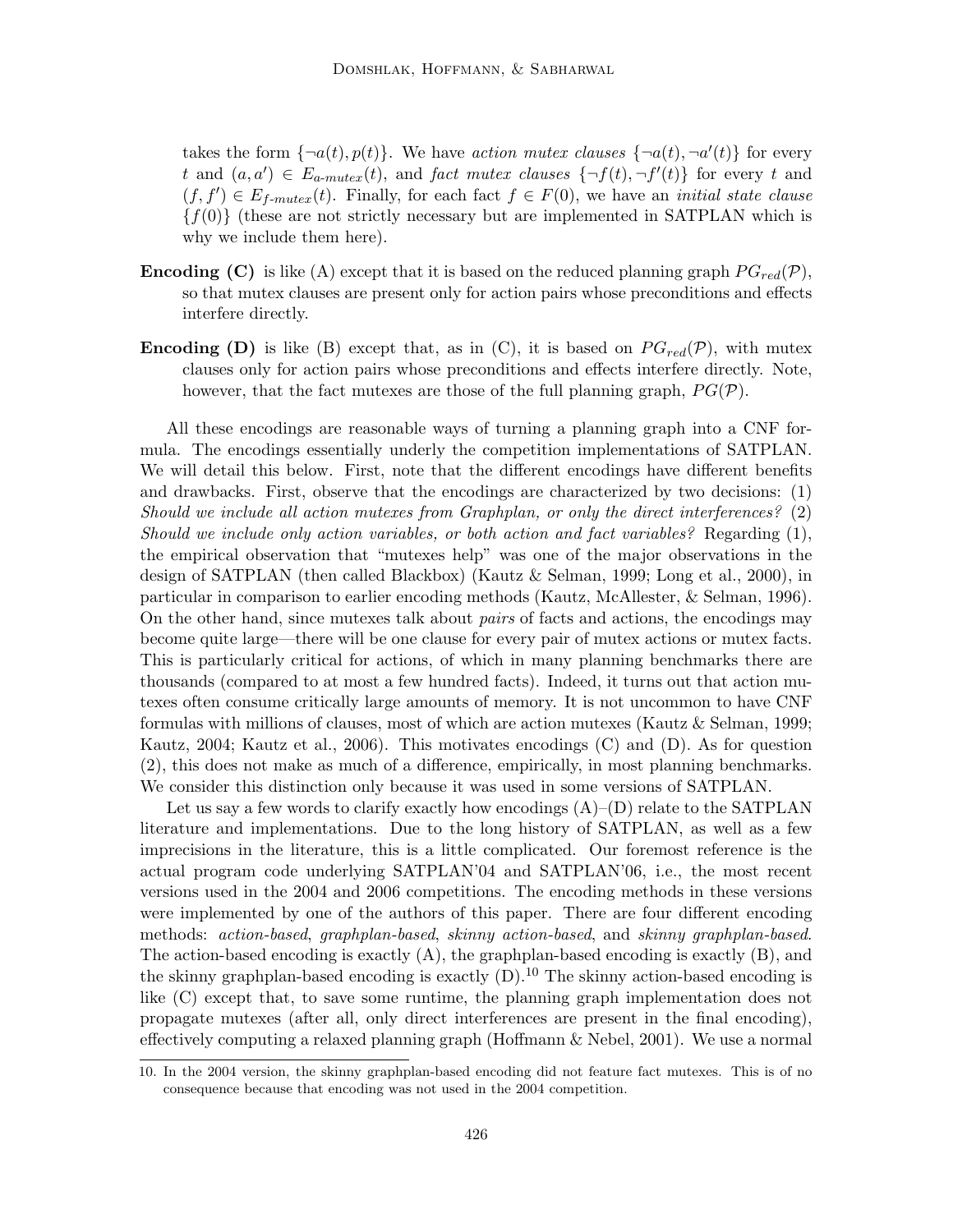planning graph for (C) only for the sake of readability—the greater similarity to the other encodings significantly simplifies the write-up, and our theoretical results hold as stated also for relaxed planning graphs.

How did the SATPLAN encodings develop historically, how is this reflected in the literature, and which encodings were used in the competitions? We answer these questions to the extent necessary for explaining encodings  $(A)$ – $(D)$ . The original paper on SATPLAN (Kautz & Selman, 1992) introduced rather different encodings. Graphplan-based encodings with only direct action mutexes were introduced next, and observed to yield performance comparable to Graphplan itself (Kautz & Selman, 1996). Subsequently, it was observed that modern SAT solvers profit from full (fact and action) mutex relations and actually beat other planners, in several domains (Kautz & Selman, 1999).<sup>11</sup> Consequently, such a graphlan-based encoding, i.e., our encoding (B), was used in the 1998 and 2000 competitions (Long et al., 2000). Prior to the 2004 competition, the encoding methods were re-implemented, yielding the four methods explained above. The IPC'04 booklet paper on SATPLAN'04 (Kautz, 2004) describes these four encodings.<sup>12</sup> The version run in the competition is the skinny action-based encoding that is (for our theoretical results) equivalent to encoding (C). When running the planner in IPC 2006, it turned out that having full fact mutexes helped in some domains, and so encoding (D) was used instead (Kautz et al., 2006). We consider encoding (A) for the sake of completeness.

#### 2.3 Resolution Refutations

Our theoretical results are with respect to the resolution proof system (Robinson, 1965), which forms the basis of most of the complete SAT solvers around today (cf. Beame, Kautz, & Sabharwal, 2004). It is a sound and complete proof system, and has been studied extensively for theoretical and practical reasons. It works on CNF formulas and has only one simple rule of inference: given clauses  $\{A, x\}$  and  $\{B, \neg x\}$ , one can *derive* the clause  $\{A, B\}$ by resolving upon the variable x. Here A and B are shorthands for arbitrary lists of literals. Note that the choice of clauses to resolve is arbitrary, as long as they share a variable, with opposite signs. A resolution derivation  $\pi$  of a clause C from a formula  $\phi$  consists of a series of applications of the resolution rule starting from the clauses in  $\phi$  such that one eventually derives C; when C is the (unsatisfiable) empty clause,  $\{\}, \pi$  is called a *resolution proof* (of unsatisfiability) or refutation of  $\phi$ . The size of  $\pi$  is the number of applications of the resolution rule in  $\pi$ . When  $\phi$  is unsatisfiable,  $\mathcal{RC}(\phi)$  denotes the *resolution complexity* of  $\phi$ , i.e., the size of the smallest resolution proof of unsatisfiability of  $\phi$ . We will be interested in whether applying an abstraction to a planning task can convert its encoding into one that has smaller resolution complexity.

A commonly studied sub-class of (still sound and complete) resolution derivations is that of tree-like resolution derivations, where each derived clause is used at most once in the whole derivation; the underlying graph structure of the proof is then a tree. Other

<sup>11.</sup> Kautz and Selman (1999) cite graphplan-based encodings from their earlier work (which used only action mutexes). However, the Blackbox program code includes functions that generate full mutexes, and Kautz and Selman explicitly emphasize the importance of these mutexes.

<sup>12.</sup> The paper is only an abstract and is a little imprecise in this description: initial state, goal, and fact mutex clauses are not mentioned; the skinny action-based encoding is stated to be identical to our encoding  $(C)$ , i.e., based on a full planning graph rather than a relaxed planning graph.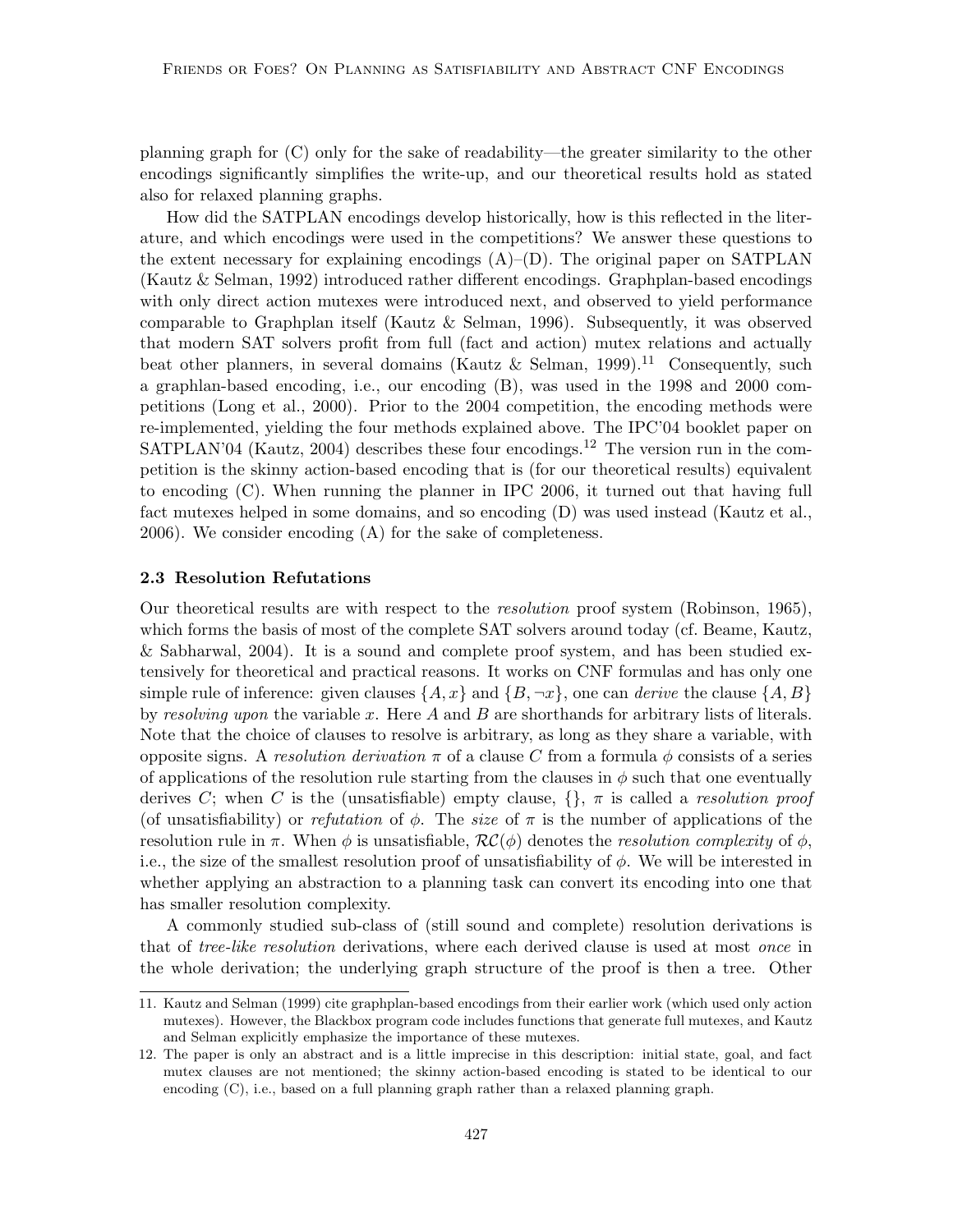interesting sub-classes of resolution include *regular resolution*, which is provably exponentially more powerful than tree-like resolution and in which each variable is resolved upon at most once in any path from the root to a leaf in the underlying proof graph, and ordered resolution, where in addition variables respect a fixed ordering in any root-to-leaf path. Tree-like resolution captures proofs of unsatisfiability generated by SAT solvers that are based on the DPLL procedure (Davis & Putnam, 1960; Davis et al., 1962) but don't employ so-called "clause learning" techniques; the latter kind of SAT solvers can be provably exponentially more powerful than even regular resolution although still within the realm of general resolution (Beame et al., 2004).

We note that the arguments presented in this paper are for general (unrestricted) resolution. However, since most of aour constructions do not affect or rely on the structural properties of the resolution refutations under consideration, the results hold as stated (except for a slight weakening in the case of Lemma 4.14) for all known variants of resolution for which setting variables to True or False or replacing one variable with another preserves proof structure. These variants include tree-like (DPLL), regular, and ordered resolution.

We state a standard property of resolution proofs which we will use in our arguments, pointing out that certain modifications (such as "variable restrictions" and "shortening of clauses") of a given formula do not cause proofs to become longer with general resolution or any of its "natural" sub-classes, including those mentioned above. Let  $x$  be a variable of  $\phi$  and y be True, False, or another (possibly negated) variable of  $\phi$ . The variable restriction  $x \leftarrow y$  on  $\phi$  is a transformation that replaces x with y throughout  $\phi$ , and simplifies the resulting formula by removing all clauses containing True or a variable and its negation, and by removing False or duplicate literals from clauses. In other words, a variable restriction involves fixing the value of a variable or identifying it with another literal, and simplifying the formula. If  $\tau$  is a sequence of variable restrictions on  $\phi$ , then by  $\phi|_{\tau}$  we denote the outcome of applying  $τ$  to  $φ$ .

The following proposition combines two basic facts together in a form that will be useful for us: (1) variable restrictions cannot increase the resolution complexity of a formula, and (2) lengthening clauses and/or removing clauses cannot decrease the resolution complexity of a formula.

**Proposition 2.1.** Let  $\phi^{\sigma}$  and  $\phi$  be CNF formulas. If there exists a sequence  $\tau$  of variable restrictions on  $\phi^{\sigma}$  such that every clause of  $\phi^{\sigma}|_{\tau}$  contains as a sub-clause a clause of  $\phi$ , then  $\mathcal{RC}(\phi) \leq \mathcal{RC}(\phi^{\sigma}).$ 

Some explanation of this proposition and how we will use it is in order. The notation used here is chosen to match the way we will eventually utilize this proposition in our proofs; more on this below. The conditions in the proposition imply that one may obtain  $\phi$  from  $\phi^{\sigma}$  by applying the restriction  $\tau$ , possibly throwing away some literals from some clauses, and possibly adding new clauses. Intuitively, each of these three modifications to  $\phi^{\sigma}$  can only reduce the number of solutions and cannot make it any harder to prove the formula unsatisfiable. This property of resolution refutations of propositional formulas has been previously used (at least indirectly) in various contexts. For completeness, we include a proof in Appendix A, based on "folklore" ideas from proof complexity literature. An alternative proof, with a somewhat different notation, may also be found in the appendix of a recent article by Hoffmann, Gomes, and Selman (2007).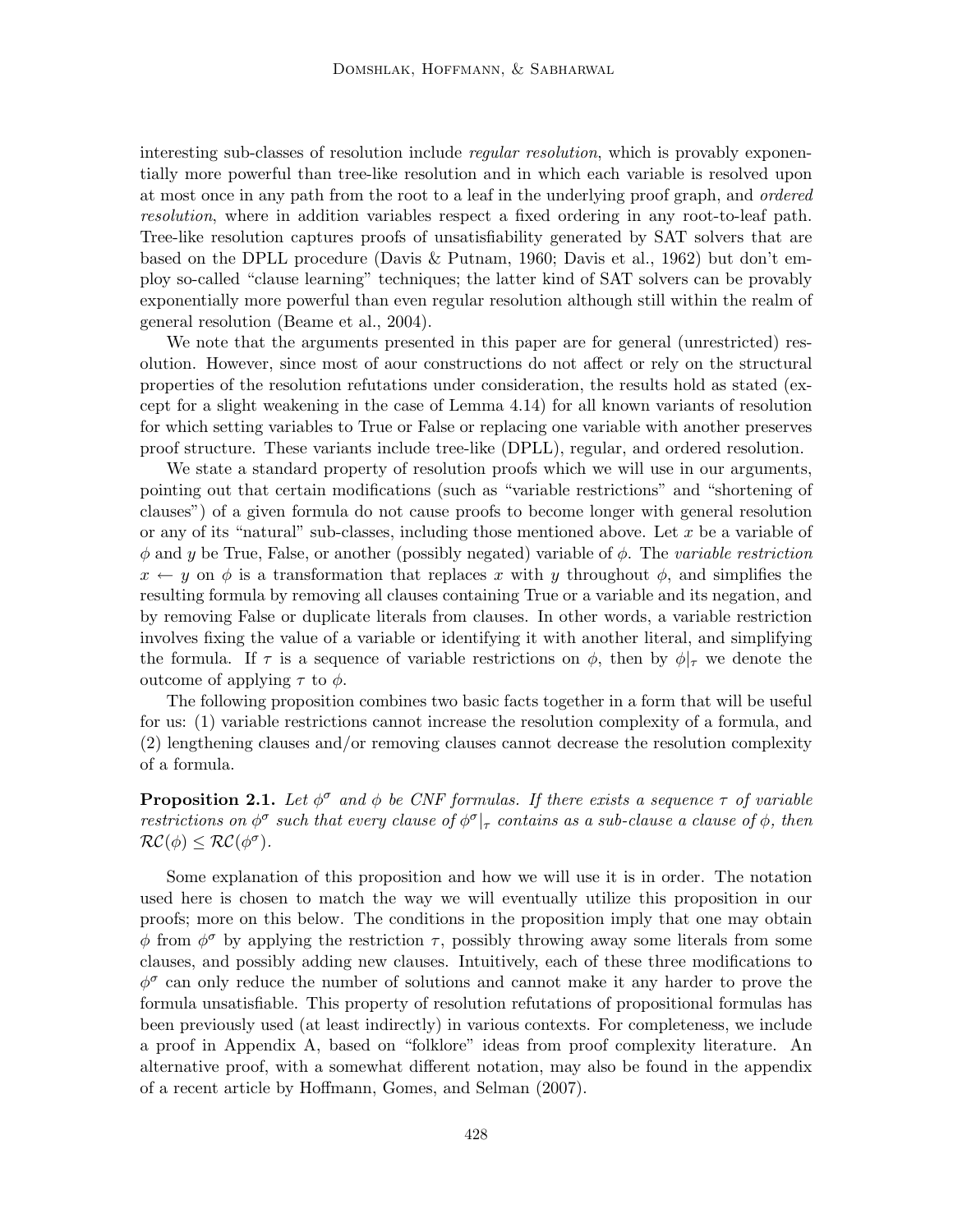The way we will use this proposition is the following:  $\phi^{\sigma}$  will be the CNF encoding of an abstracted planning task,  $\phi$  will be the encoding of the original planning task, and  $\tau$ will be a carefully chosen restriction of  $\phi^{\sigma}$  that will bring our focus to variables already appearing in  $\phi$ . Proposition 2.1 will then imply that the original encoding is no harder to refute, using resolution or its natural sub-classes, than the abstracted encoding.

#### 2.4 Abstraction in Planning

Abstraction methods of various kinds have been put to use in planning, often quite successfully. One line of work uses abstraction methods for problem decomposition (cf. Sacerdoti, 1973; Knoblock, 1990; Koehler & Hoffmann, 2000). To the best of our knowledge, our approach—examining the abstract state space in order to prove the absence of solutions has not been pursued before. The line of work most relevant to ours is the work on domainindependent heuristic functions (cf. McDermott, 1999; Bonet & Geffner, 2001; Hoffmann & Nebel, 2001; Edelkamp, 2001; Haslum et al., 2007; Helmert et al., 2007; Katz & Domshlak, 2008). There, "abstraction" means over-approximation of the state space, as in our work; what differs is how the abstractions are used. Of course, the kinds of over-approximations that are useful for either purpose can differ a lot. To use abstraction as we do in this paper, one has to define over-approximations that preserve, to a very large extent, the real structure of the problem. In particular, our ideal goal is to find abstractions that preserve the length of an optimal solution—something one definitely wouldn't expect from the abstraction underlying a heuristic function, since that has to be solved in every search state.

We briefly review some of the over-approximation methods that have been used in planning so far; we then formally introduce our novel one, variable domain abstraction. We use the Logistics domain as an illustrative example.<sup>13</sup>

One wide-spread over-approximation method in planning is the "2-subset" relaxation underlying the computation made in a planning graph (Blum  $&$  Furst, 1997), which is generalized to an "m-subset" relaxation by Haslum and Geffner (2000). In a nutshell, one assumes that achieving a set of facts is only as hard as achieving its hardest m-subset. It is known that, in most domains, including Logistics, the 2-subset solution length (corresponding to the length of a planning graph constructed up to the first fact layer containing no mutexes between the goal facts) is typically strictly lower than the length of an optimal plan. For  $m > 2$ , on the other hand, computing m-subset solution length is typically too costly, and still, for no  $m = o(|P|)$  can one typically guarantee solution length preservation (Helmert  $&$  Mattmüller, 2008).

A second wide-spread over-approximation method is "ignoring delete lists" (McDermott, 1999; Bonet & Geffner, 2001). For this approximation, one simply removes (some of) the negative effects of the actions. If all negative effects are removed, then the problem becomes solvable in time linear in the instance size. The latter is the basis of the heuristic functions used in many modern planners (cf. Bonet & Geffner, 2001; Hoffmann & Nebel, 2001; Gerevini, Saetti, & Serina, 2003). Ignoring deletes is very likely to introduce shorter solutions. For example, in the Towers of Hanoi problem, it leads to plans of length  $n$  instead of  $2^{n} - 1$  (Hoffmann, 2005). In Logistics, if one ignores the deletes of moving actions then

<sup>13.</sup> As stated, an open topic is to explore model checking abstractions, in particular predicate abstraction (Graf & Saïdi, 1997; Clarke et al., 2003), instead of planning abstractions.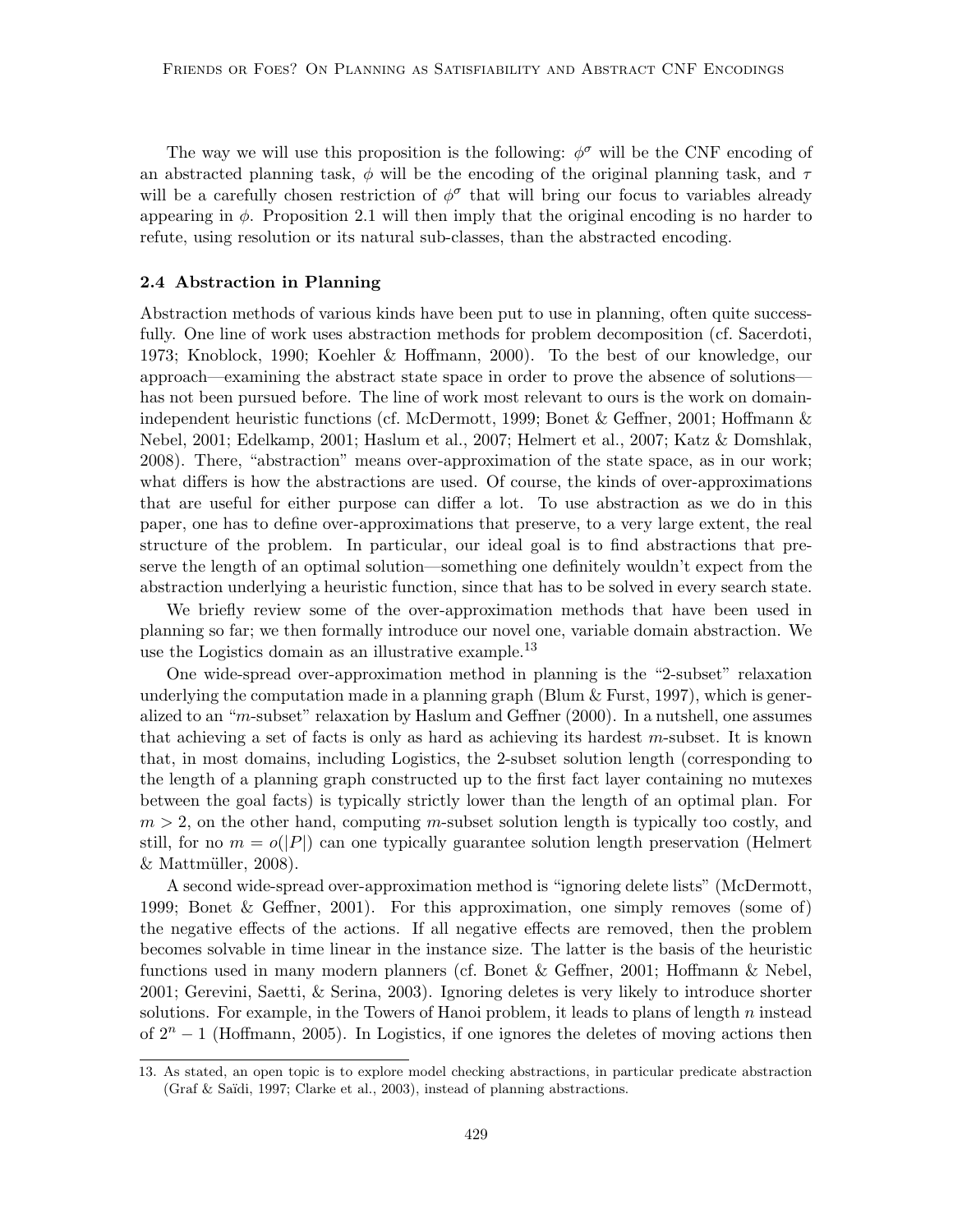the plans may get shorter because vehicles never have to "move back" in the abstraction. Interestingly, ignoring the deletes of load/unload does not decrease plan length, since these actions never have to be undone in an optimal plan. We use this observation in some of our experiments.

A third abstraction was introduced by Edelkamp (2001) for his "pattern database" heuristic. For this approximation, one completely removes some facts from the problem description, notably facts corresponding to *all* values of some multi-valued variables. If enough facts are removed, the task becomes sufficiently simple. Obviously, this approximation will hardly be solution length preserving. In Logistics, if we remove, for example, a fact  $at(package1, airport2)$  then, in particular, package1 can be loaded onto an airplane at airport2 without actually being there because that precondition is removed. An optimal plan can now just make the package "pop up" anywhere.

A fourth abstraction, finally, involves removing some preconditions (Sacerdoti, 1973) and/or goal facts. As with Edelkamp's abstraction, this cannot be expected to be solution length preserving in interesting cases.

The above calls for a new abstraction method, which we designed following Hernadvölgyi and Holte (1999). Considering STRIPS-like state transition systems with multiple-valued (instead of Boolean) variables, they propose to reduce variable domains by not distinguishing between certain values. For example, if the content of a cell in the 8-puzzle can be in  ${\{blank, 1, 2, 3, 4, 6, 7, 8\}}$  then that may be replaced with  ${\{blank, 1, 2, 3\}}$  where  ${\{3, ..., 8\}}$  are all mapped onto 3. Our observation is that, in many planning benchmarks, this can be done without introducing shorter plans. For example, in Logistics it is unnecessary to distinguish the positions of packages in irrelevant cities. Therefore, we can replace the domain of  $at(p)$ ,  $\{A_1, A_2, B_1, B_2, C_1, C_2, \dots\}$ , where A and B are the initial and goal cities of p and  $A_i, B_i, \dots$ are locations in cities  $A, B, \ldots$ , with an abstract domain  $\{A_1, A_2, B_1, B_2, C_1\}$ . In STRIPS, this amounts to replacing a set of irrelevant facts  $at(p, l)$  with the single fact  $at(p, C_1)$ . We now formalize this idea.

Let *persistently mutex* denote the standard notion that two facts are mutex in the fixpoint layer of a planning graph: typically, different values of a multiple-valued variable.

**Definition 2.2.** Let  $\mathcal{P} = (P, A, I, G)$  be a STRIPS planning task,  $p, p' \in P$  a pair of persistently mutex facts such that, for all  $a \in A$ , we have  $({p, p' \} \cap \text{del}(a)) \subseteq \text{pre}(a)$ . Then  $(\xi(P), \{\xi(a)|a \in A\}, \xi(I), \xi(G))$  is called a **variable domain abstraction** of P, where  $\xi$  is defined as follows:

- 1. For a fact set  $F, \xi(F) = F$  if  $p' \notin F$ ; otherwise,  $\xi(F) = (F \setminus \{p'\}) \cup \{p\}.$
- 2. For an action  $a = (pre, add, del), \xi(a) = (\xi(pre), \xi(add), \xi(del))$  if  $p \notin \xi(add) \cap \xi(del);$ otherwise,  $\xi(a) = (\xi(pre), \xi(add), \xi(del) \setminus \{p\}).$

In words, Definition 2.2 simply says that we replace  $p'$  with p. If p now appears both in the add list and in the delete list of an action, we remove it from the delete list.<sup>14</sup> This situation will arise, for instance, if the action moves a package from one irrelevant position

<sup>14.</sup> The reader may wonder why p remains in the add list, although by prerequisite  $p \in \mathcal{E}(pre)$ . The reason is that we distinguish between "abstractions" and "simplifications": both change the planning task; abstractions, but not simplifications, do so in a way that may alter the task's semantics. However, simplifications may as well affect resolution complexity. We will get back to this later in the paper.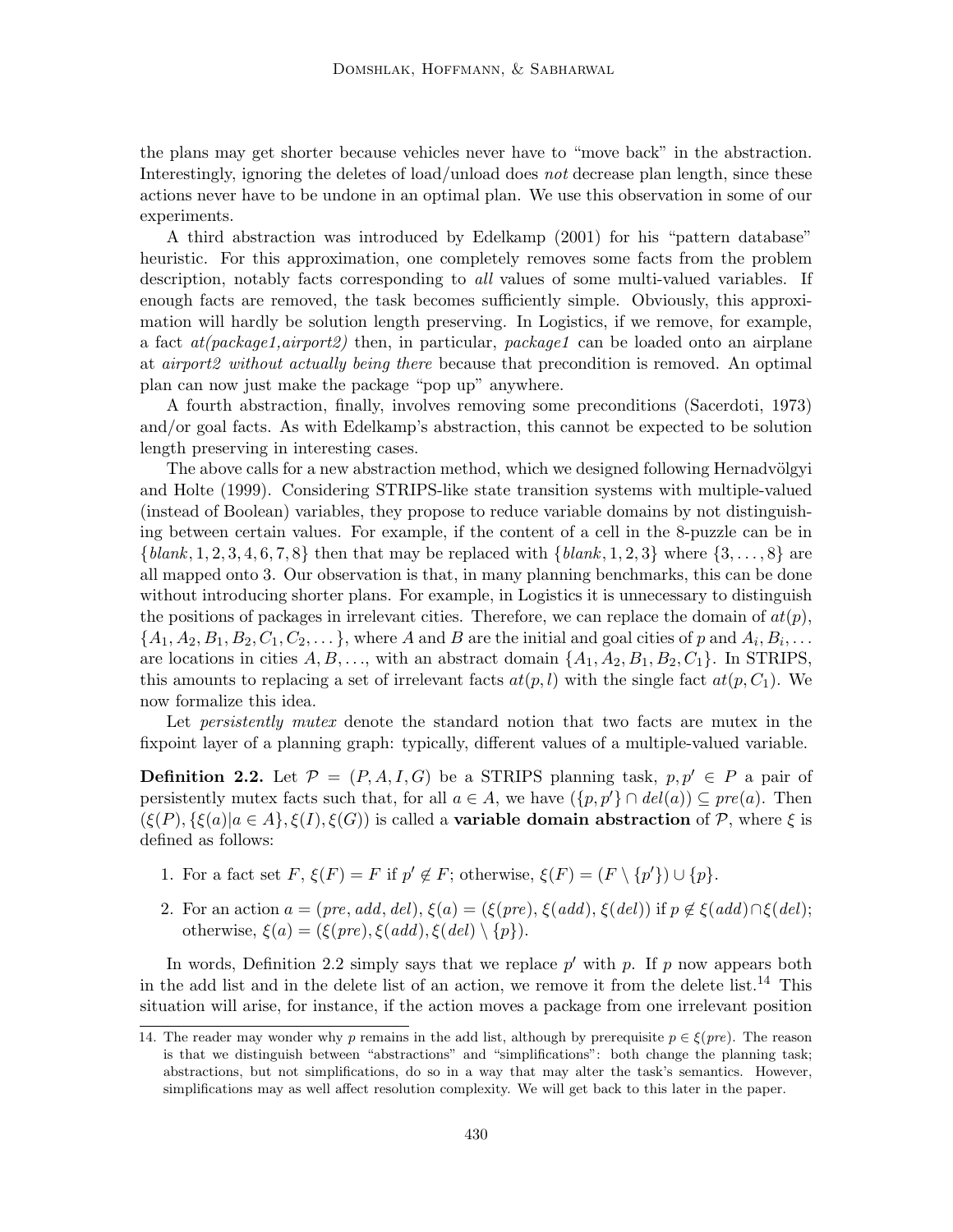to another irrelevant position. After the operation,  $p$  is equivalent to what was originally  $p \vee p'$ : p is True after an abstracted action sequence if and only if  $p \vee p'$  is True after the corresponding real action sequence. In particular, Proposition 2.3 states that variable domain abstraction is an over-approximation in the usual sense.

**Proposition 2.3.** Let  $\mathcal{P} = (P, A, I, G)$  be a STRIPS planning task, and let  $\sigma(\mathcal{P}) =$  $(\xi(P), \{\xi(a) \mid a \in A\}, \xi(I), \xi(G))$  be a variable domain abstraction of P. Then, whenever  $\langle a_1, \ldots, a_n \rangle$  is a plan for  $P$ ,  $\langle \xi(a_1), \ldots, \xi(a_n) \rangle$  is a plan for  $\sigma(P)$ .

*Proof.* Let M and  $\mathcal{M}_{\sigma}$  be the state models induced by P and  $\sigma(\mathcal{P})$ . First, let us show that, for each state  $s \in \mathcal{M}$ , and each action  $a \in \mathcal{M}$ , if a is applicable in s, then (i)  $\xi(a)$  is applicable in  $\xi(s)$ , and (ii)  $p \in \delta(\xi(s), \xi(a))$  if and only if  $\{p, p'\} \cap \delta(s, a) \neq \emptyset$ . Note that, since the abstraction  $\sigma$  has no effect on facts other than  $\{p, p'\}$ , (ii) implies  $\delta(\xi(s), \xi(a)) = \xi(\delta(s, a))$ . Thus, together, (i) and (ii) imply that (iii) M is homomorphic to  $\mathcal{M}_{\sigma}$ . Finally, it is straightforward from Definition 2.2 that (iv) the initial state in  $\mathcal{M}_{\sigma}$ is  $\xi(I)$ , and that the goal states in  $\mathcal{M}_{\sigma}$  are exactly  $\{\xi(s) | s \in S_G\}$ . Together, (iii) and (iv) imply the claim of Proposition 2.3.

Let  $a = (pre, add, del)$ . The applicability of  $\xi(a)$  in  $\xi(s)$  is straightforward; if  $p' \notin pre$ , then we have  $\xi(pre) = pre$  and  $\xi(s) \cap \xi(pre) = s \cap pre$ , and otherwise  $\xi(pre) = (pre \setminus \{p'\}) \cup \{p\}$ and  $\xi(s) = (s \setminus \{p'\}) \cup \{p\}$ . In both cases,  $pre \subseteq s$  implies  $\xi(pre) \subseteq \xi(s)$ . Consider now the sub-claim (ii) on a case-by-case basis.

 $\{p', p\} \cap add = \emptyset, \{p', p\} \cap del = \emptyset$  We have  $p \notin add(\xi(a))$  and  $p \notin del(\xi(a))$ , and thus  $p \in \delta(\xi(s), \xi(a))$  iff  $p \in \xi(s)$  iff  $\{p, p'\} \cap s \neq \emptyset$  iff (see assumption on del in the case)  $\{p, p'\}\cap \delta(s, a)\neq \emptyset.$ 

 $\{p', p\} \cap add \neq \emptyset, \{p', p\} \cap del = \emptyset$  We have  $p \in add(\xi(a))$  and  $p \notin del(\xi(a))$ , and thus  $p \in \delta(\xi(s), \xi(a))$ . On the other hand,  $\{p, p'\} \cap \delta(s, a) \neq \emptyset$  also trivially holds here.

 $\{p', p\} \cap add = \emptyset, \{p', p\} \cap del \neq \emptyset$  We have  $p \notin add(\xi(a))$  and  $p \in del(\xi(a))$ , and thus  $p \notin \delta(\xi(s), \xi(a))$ . On the other hand, since p, p' are persistently mutex facts in P, and  $\{p', p\} \cap \text{del} = \{p', p\} \cap \text{pre},$  we also have  $\{p, p'\} \cap \delta(s, a) = \emptyset.$ 

 $\{p', p\} \cap add \neq \emptyset, \{p', p\} \cap del \neq \emptyset$  We have  $p \in add(\xi(a))$  and  $p \notin del(\xi(a))$ , and thus  $p \in \delta(\xi(s), \xi(a))$ . On the other hand, from add  $\cap$  del = Ø and  $\{p', p\} \cap$  add  $\neq \emptyset$  we immediately have  $\{p, p'\} \cap \delta(s, a) \neq \emptyset$ .

This completes the proof of (ii).

Arbitrarily coarse variable domain abstractions may be generated by iterating the application of Definition 2.2. Note that variable domain abstraction is a refinement of Edelkamp's (2001) abstraction—instead of acting as if the irrelevant positions could be totally ignored, we do distinguish whether or not the package currently is at such a position. This makes all the difference between preserving optimal solution length or not.<sup>15</sup>

As hinted above, after variable domain abstraction we may be able to apply further simplifications. A simplification, in our terminology, is similar to an abstraction in that it

 $\Box$ 

<sup>15.</sup> A topic for future work is to explore whether the refined abstraction can lead to better pattern database heuristics for STRIPS problems.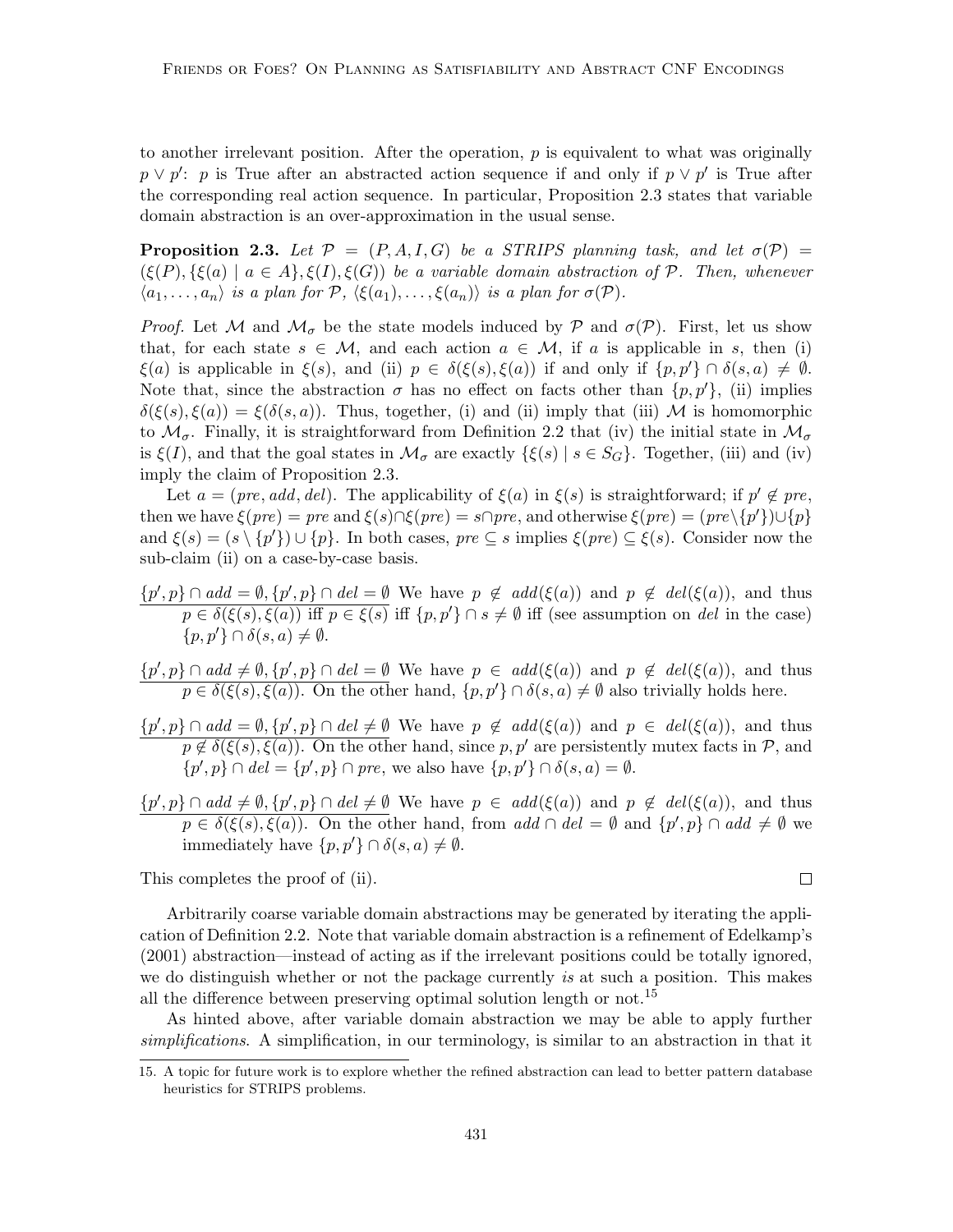manipulates a planning task at the language level. However, while abstractions may alter the task's semantics, simplifications do not; i.e., simplifications do not introduce any new transitions or goal states. Concretely, we consider two simplifications. A planning task  $\mathcal{P} = (P, A, I, G)$  has duplicate actions if there exist  $a, a' \in A$  so that  $pre(a) = pre(a'),$  $add(a) = add(a')$ , and  $del(a) = del(a')$ .<sup>16</sup> The simplified planning task is like P except that a' is removed. A planning task  $P = (P, A, I, G)$  has *irrelevant add effects* if there exists  $a \in A$  so that  $pre(a) \cap add(a) \neq \emptyset$ . The simplified planning task is like P except that we remove  $pre(a)$  from  $add(a)$ .

Obviously, duplicate actions and irrelevant add effects may arise as an outcome of variable domain abstraction. An example of the latter is an action moving a package from an irrelevant location into an irrelevant truck. An example of the former are two actions loading a package onto an airplane from distinct but irrelevant locations.<sup>17</sup> In our implementation, we have a simple post-abstraction processing in which we perform all these simplifications.

As we shall see in Section 4.3, the simplifications can lead to decreased resolution complexity, thereby offsetting our result that abstractions as such, in many cases, cannot. It may seem a little artificial to distinguish abstractions and simplifications in this way, seeing as many abstractions are bound to enable us to simplify. However, note that this distinction only serves to identify the borderline between what can, and what cannot, reduce resolution complexity. Anyhow, as we shall see in the next section, abstraction does not tend to help empirically with the performance of SATPLAN even *with* post-abstraction simplifications.

#### 3. Empirical Results

We have performed a broad empirical evaluation of the effect of abstractions on the efficiency of optimizing planning algorithms. We mostly focus on variable domain abstraction, as in Definition 2.2, since it is clearly most promising for obtaining solution length preserving abstractions.

Section 3.1 explains the specific variable domain abstractions we employ in our experiments. Section 3.2 explains the experimental setting and how we chose to present the huge data set of the results. Section 3.3 describes our experiments with variable domain abstraction in the IPC benchmarks, and Section 3.4 discusses our results with domain-specific abstractions of hand-made instances in certain benchmark domains where the amount of irrelevance can be controlled. Section 3.5 briefly summarizes our findings with abstraction methods other than variable domain abstraction.

## 3.1 Variable Domain Abstractions

We designed three different methods to automatically generate variable domain abstractions. The methods as listed below are based on increasingly conservative approximations

<sup>16.</sup> Note that we define actions not to be triples of pre, add, del, but to have these components; hence two actions with identical pre, add, del may be contained in the set A. This reflects practical planner implementations, where actions have names and/or unique IDs, and checks for duplicate actions are not usually performed.

<sup>17.</sup> In a similar fashion, duplicate actions may arise as an outcome of Edelkamp's (2001) pattern database abstraction.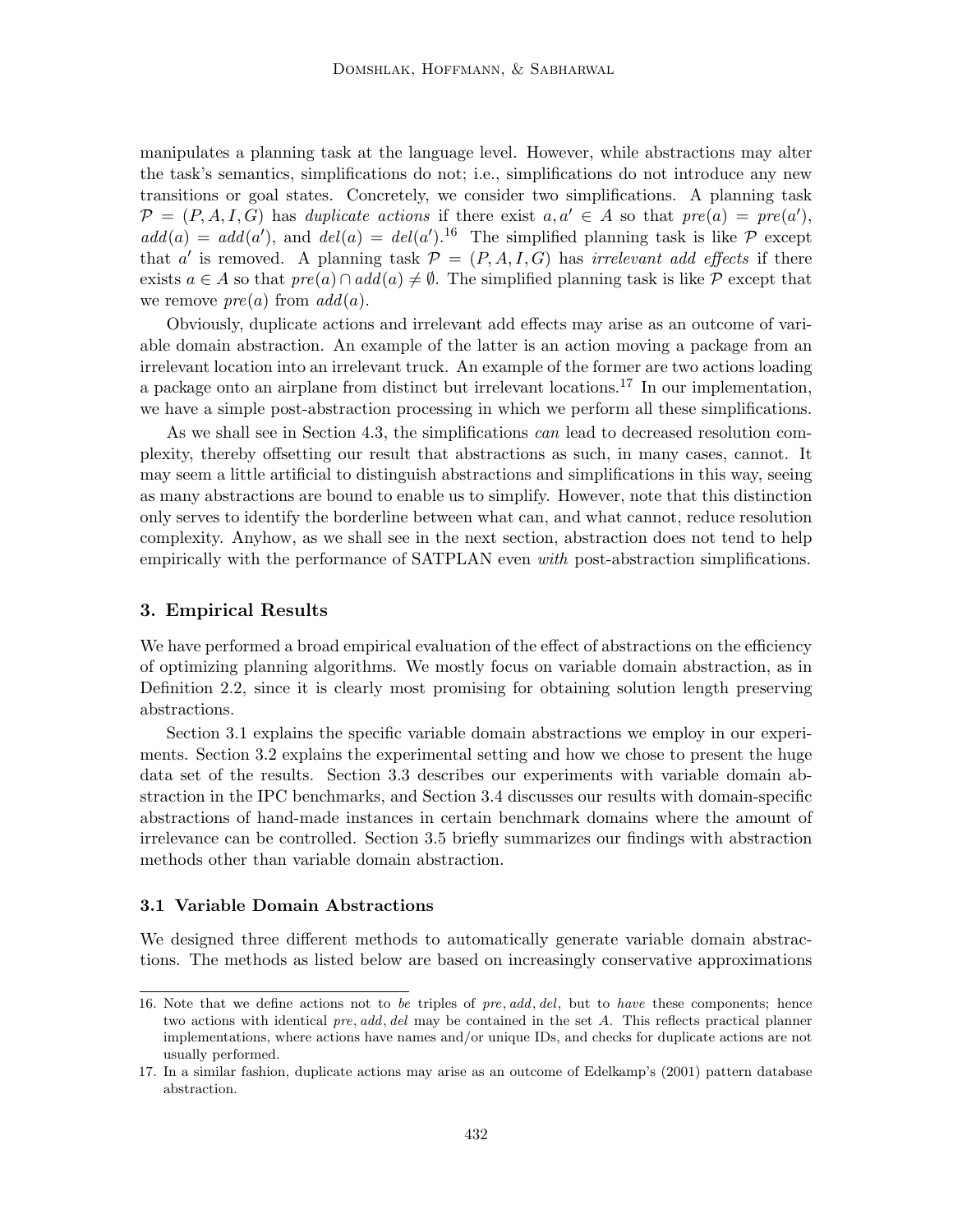of relevance. As is common in relevance approximations (cf. Nebel et al., 1997), the algorithmic basis is, in all cases, a simplified backchaining from the goals.

- 1Support starts in the first layer of a planning graph that contains all goal facts (possibly with mutexes between them). For each goal fact in that layer, it selects one achiever in the preceding action layer and marks the preconditions of that action as new sub-goals; then the process is iterated for the created sub-goals.
- AllSupports proceeds similarly to 1Support except that it selects all achievers for each (sub-)goal.
- AllSupportsNonMutex proceeds similarly to AllSupports except that it starts the backchaining at the first plan graph layer that contains the goals without mutexes.

In all three methods, the selected set of "relevant" facts  $R \subseteq P$  is taken to be the set of goals and sub-goals created during the backchaining. This set of facts is turned into a variable domain abstraction as follows. First, we compute a partition of the problem's fact set P into subsets  $P_1, \ldots, P_k$  of pairwise persistently mutex facts. We take these subsets to correspond to the underlying multiple-valued variables (e.g., the position of a package). Then we perform abstraction within those  $P_i$  where not all values are relevant, i.e.,  $P_i \setminus R \neq \emptyset$ . Within each such subset  $P_i$ , we arbitrarily choose one irrelevant fact p, i.e.,  $p \in P_i \setminus R$ . We then replace all other irrelevant facts, i.e., all  $q \in P_i \setminus R$  where  $q \neq p$ , with  $p$ .

As an example, in Logistics, 1Support abstracts away all  $in(p, v)$  facts for each package p except for those vehicles v that were selected as a support—in particular, a single airplane. In contrast, AllSupports will mark  $in(p, v)$  as relevant for all airplanes v unless some special case applies (e.g.,  $p$  must be transported within its origin city only). Finally, AllSupportsNonMutex is even more conservative and covers some of the special cases in which AllSupports abstracts an  $in(p, v)$  fact away. Note that identifying positions inside airplanes with positions outside airplanes may well affect the length of an optimal plan.

In addition to the domain-independent, automatic variable domain abstractions, for six IPC domains we have designed domain-specific solution length preserving variable domain abstractions by hand. For Logistics, the domain-specific abstraction was explained in the introduction. For Zenotravel, we use a similar abstraction exploiting irrelevant object positions. In Blocksworld,  $on(A, B)$  is considered irrelevant if B is neither the initial nor the goal position of A, and B is initially clear.<sup>18</sup> For Depots, which is a combination of Logistics and Blocksworld, our abstraction is a combination of the two individual abstractions. For Satellite, our abstraction performs a simple analysis of goal relevance to detect directions that are irrelevant for a satellite to turn to. A direction is relevant only if it is the satellite's initial direction, its goal direction, or a potential goal or camera calibration target. Similarly, in Rovers, a waypoint (location) is considered relevant for a rover only if it is either the initial position, or it is relevant for a needed rock sample/soil sample/image, or it necessarily lies on a path the rover must traverse to reach some other relevant location.

<sup>18.</sup> The last of these conditions is necessary to avoid the possibility of "clearing" a block C by moving A away from C although A is actually placed on some third block.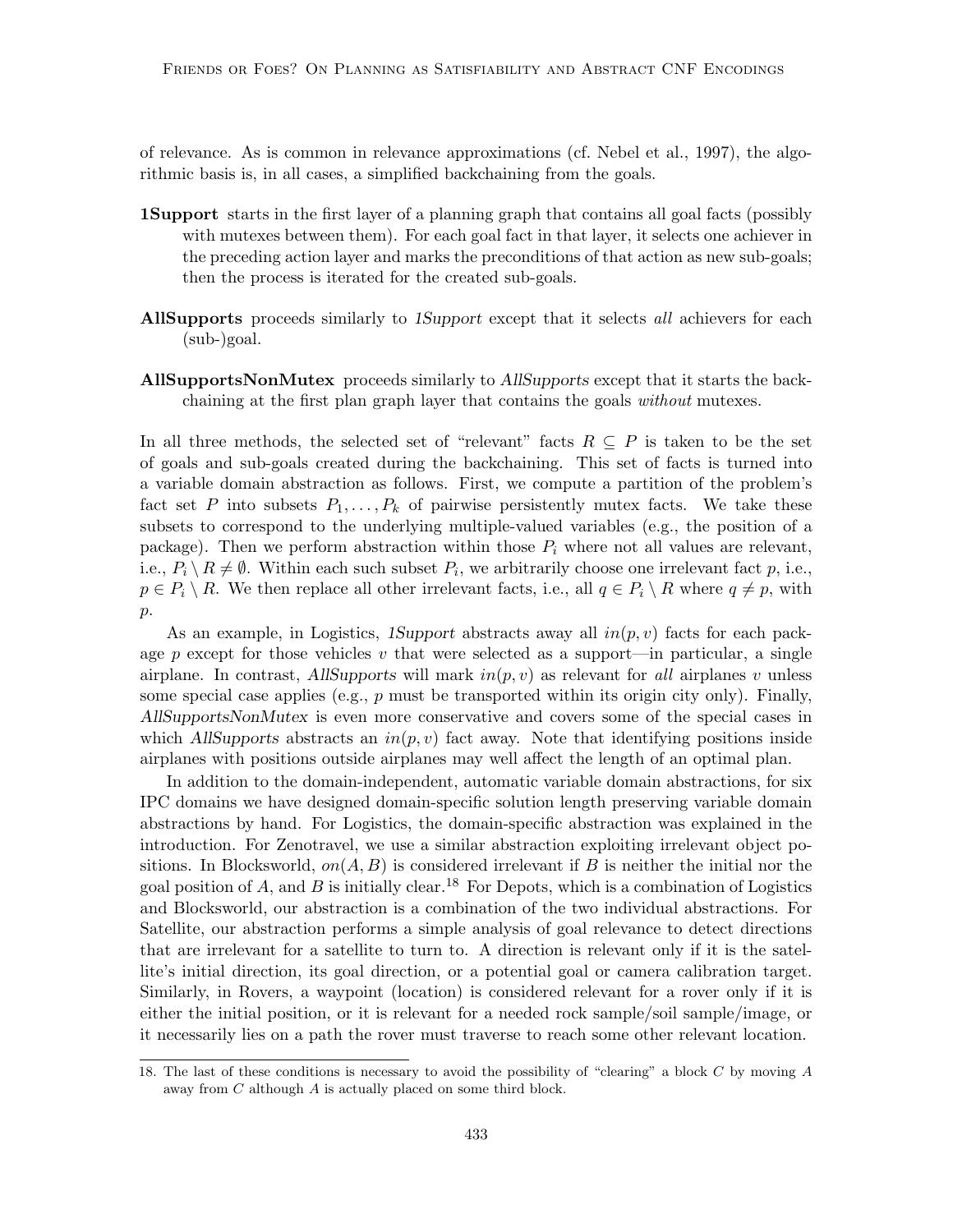## 3.2 Experiment Setup and Presentation

The presented data were generated on a set of work stations running Linux, each with a Pentium 4 processor running at 3 GHz with 1 GB RAM. We used a time cutoff of 30 minutes. We experimented with the plan-length optimizing planners SATPLAN'04, IPP (Koehler, Nebel, Hoffmann, & Dimopoulos, 1997), and Mips-BDD (Edelkamp & Helmert, 1999).<sup>19</sup> Our choice of SATPLAN'04 rather than SATPLAN'06 is arbitrary, except that, by using the naive encoding  $(C)$ , the resolution best case of SATPLAN'04 *can* be improved by variable domain abstraction—making our "bad" empirical results below even more significant. Note also that, although SATPLAN'06 could be considered "more recent", it contains no developments beyond SATPLAN'04, other than switching back to an older version of the encoding method.

As test examples, we took, with few exceptions listed below, all STRIPS domains used in all international planning competitions until and including IPC-2004. Precisely, we use

- (IPC-2004) Airport, Dining Philosophers, Optical Telegraph, Pipesworld NoTankage, Pipes- world Tankage, and PSR.
- (IPC-2002) Depots, Driverlog, Freecell, Rovers, Satellite, and Zenotravel.
- (IPC-2000) Blocksworld and Logistics. (Miconic-STRIPS is just a very simple version of Logistics, Freecell is part of our IPC-2002 set.)
- (IPC-1998) Grid, Mprime, and Mystery. (Movie is trivial, in Gripper variable domain abstraction cannot preserve solution length, Logistics is part of our IPC-2000 set.)

Our measurements are aimed at highlighting the potential that abstraction in principle has of speeding up the computation of information about a task. Concretely, given a planning task T, we create an abstract version  $T^{\sigma}$  of T, and run a planner X on it. There are three possible outcomes:

- (1) X finds a plan for  $T^{\sigma}$ , an *abstract plan*, and it happens to be a real plan (that is, a plan for T). We record the time taken to find the plan, along with the time taken by X to find a plan given the original task T.
- (2) X finds a plan for  $T^{\sigma}$  that is not a real plan. Since all our planners optimize plan length, the information we still gain is the length of the optimal abstract plan, which is a lower bound on the length of the real plan. We record the time taken to compute that bound (for example, for SATPLAN'04, the time taken up to the last unsatisfiable iteration), along with the time taken by  $X$  to compute the *same* lower bound given the original task T.
- (3) X runs out of time or memory. In this case, one could record the time taken up to the last lower bound proved successfully. For the sake of readability, we omit this here and consider only cases (1) and (2) above.

<sup>19.</sup> While SATPLAN'04 and IPP optimize step-length of the plan, Mips-BDD optimizes sequential plan length. However, again, as the performance of the planners does not stand for a comparative evaluation here, we refer to all three simply as plan-length optimizing planners.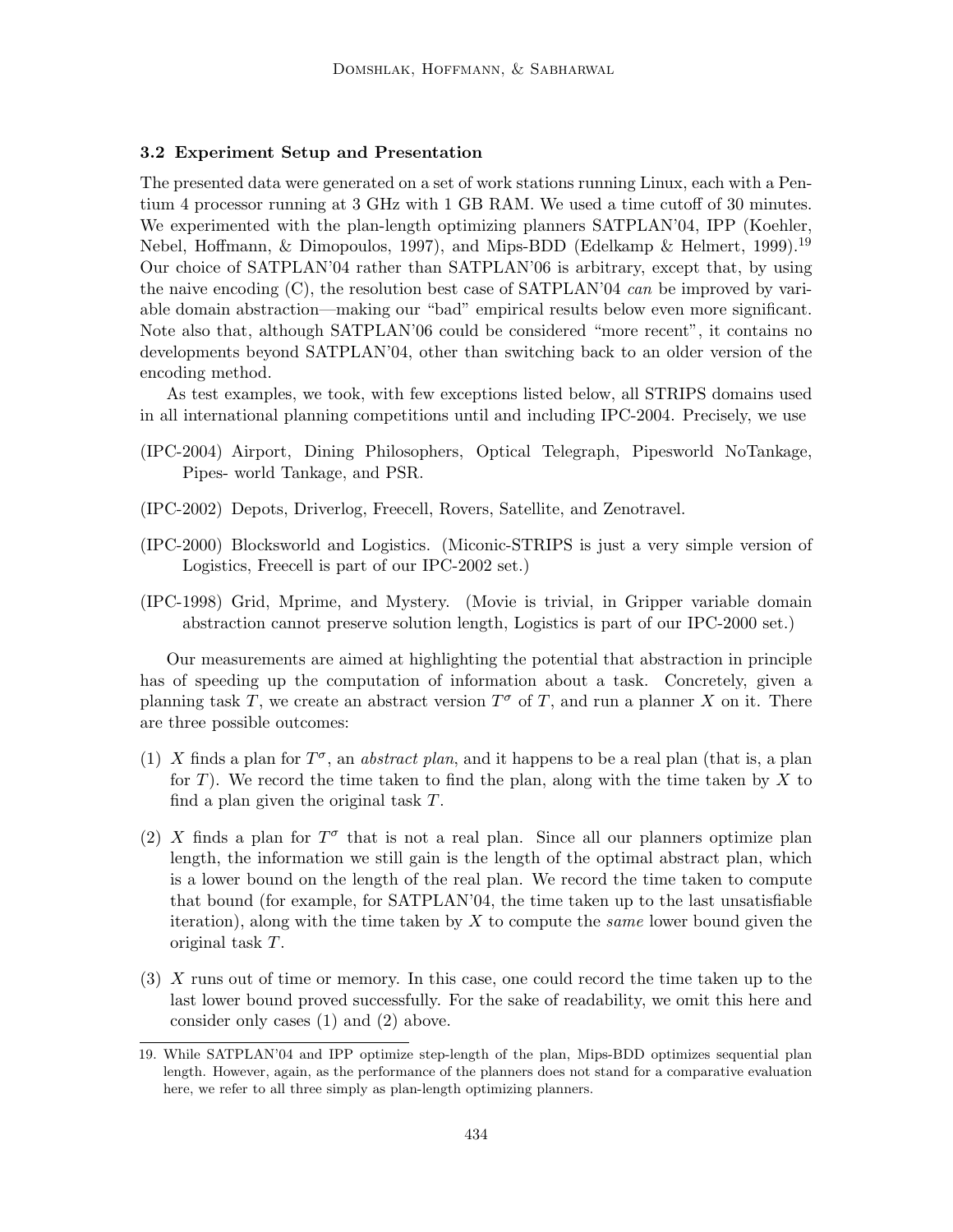Note that, in the spirit of being optimistic about the usefulness of abstraction, we do not include the time taken to create the abstract task  $T^{\sigma}$ . Note also that we actually obtain several results for each pair  $T$  and  $X$ , namely one result for every particular variable domain abstraction. For the sake of readability, we do not include these distinctions in the results (the distinctions are mostly inconclusive and uninteresting anyway), and instead present the results from the following "best abstraction" perspective. We skip abstract tasks that were either not solved, or that are not "abstract" since all facts are considered relevant. If no abstract task remains, we skip the instance. Otherwise, we select the abstract task providing the best information about the instance: the best case is that the abstract plan is real, else we select the highest lower bound.<sup>20</sup> If there are several abstractions providing the same best information, we choose the one with lowest runtime.

#### 3.3 IPC Benchmarks

Due to the sheer size of our experiments—3 planners multiplied with 17 domains—discussing the entire result set is neither feasible nor would it be useful. An online Appendix (see JAIR web page for this article) contains detailed data for the three optimal planners. Herein, we provide a summary analysis showing the main points, with a particular focus on SAT-PLAN'04.

Detailed data for SATPLAN'04 on 4 of our 17 IPC domains is given in Table 1:

- Depots and Satellite are selected into the table because they are the only 2 of our 17 domains where the abstraction brings a somewhat significant advantage.
- Logistics is selected because it is our illustrative example.
- PSR is selected due to being an interesting case—unusually, the current optimal planners do just as well (or badly) on PSR as the current sub-optimal (satisficing) planners.

In each domain, we selected the 13 most challenging instances, where "challenging" is measured as the runtime taken in the original task. Note that this problem-instance selection criterion for our presentation is also "optimistic" from the point of view of abstraction. For each instance, Table 1 first specifies whether the found abstract plan was a real plan or not. This characterizes the problem instance in terms of cases (1) and (2) explained above, and the corresponding runtimes of SATPLAN'04 on abstract and real tasks are then given by the rows  $t_a$  and  $t_r$ . The table then specifies the lower bound  $l_g$  proved for the real task by its planning graph (that is, t if  $F(t)$  is the first fact layer to contain all goal facts with no mutexes between them), the lower bound  $l_a$  proved by SATPLAN'04 in the abstract task, and, finally, the actual length  $l_r$  of the optimal plans for the real task. The last row RelFrac in the table specifies the percentage of facts considered relevant.

For Depots, the best-case data shown in Table 1 is scattered across all four kinds of variable domain abstractions, with the automatic abstractions being sometimes more and sometimes less aggressive than our handmade abstraction. For example, instances numbers 11 and 15 have their best case with the very aggressive 1Support strategy. Most of the time

<sup>20.</sup> Note here that the quality of the information is essential. If the abstraction only tells us that the plan must have at least  $n-1$  steps, and the real plan length is n, then we must still prove the bound n, which typically takes more time than all other bounds together.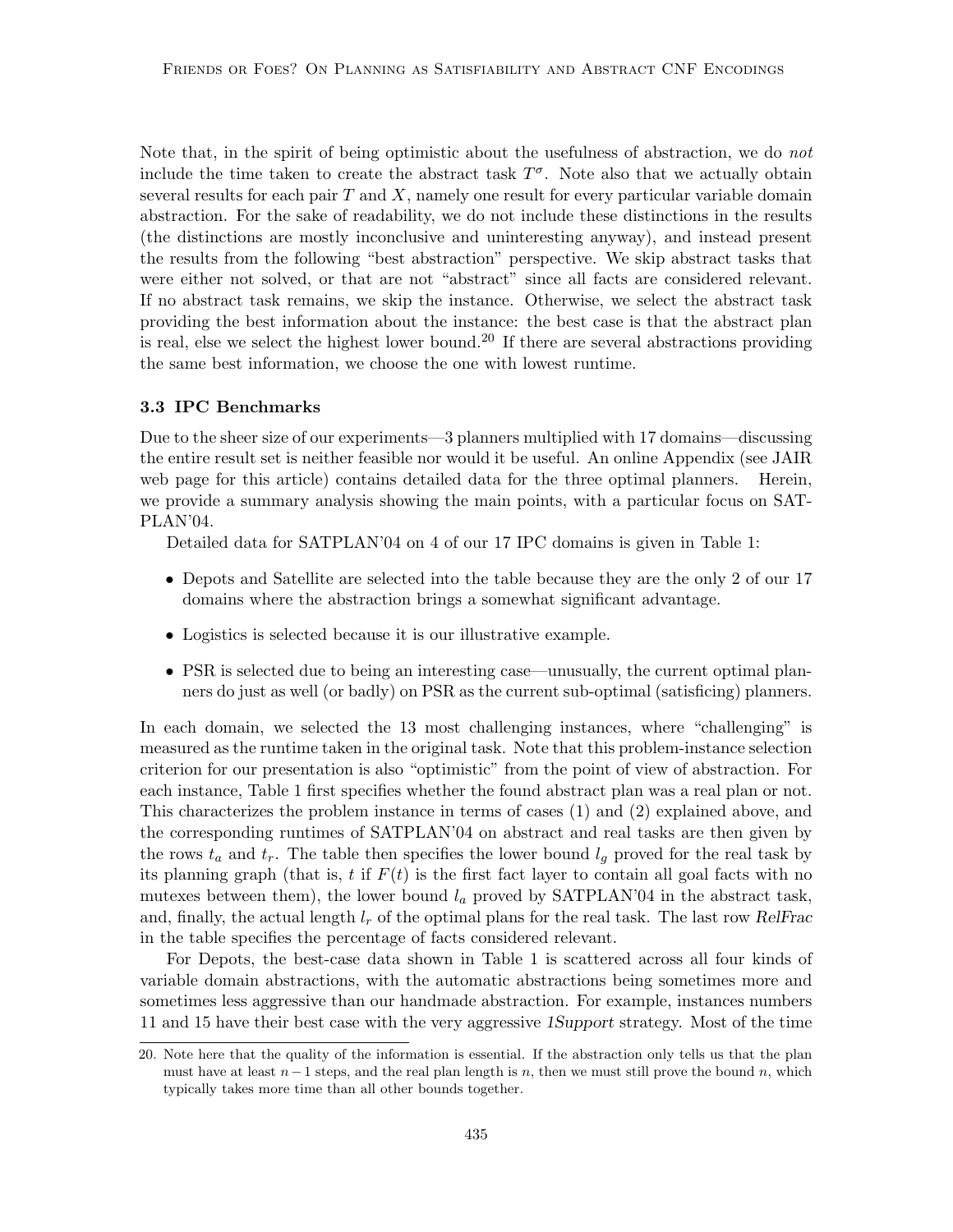Table 1: index (Humber) of instance in respective IPC suite; "IsReal": whether the abstract plan real (X) or not (N);  $\alpha$ ; (N);  $\alpha$ Full results, in some selected domains, for SATPLAN'04 and variable domain abstraction (best-of, see text). Notations: "Index": L: the length of the optimal plan (? if not known),  $\mathcal{E}_q$ : lower bound on plan length proved by planning graph,  $\tilde{c}$ lower bound proved in abstract task;  $\tau_a$ : runtime (secs) needed to prove the lower bound  $\tilde{c}$ in abstract task; tr runtime (secs) needed to prove the same lower bound  $\tilde{f}_a$ domain abstraction, but in real task; "RelFrac": fraction of facts considered relevant; dashes: time-out; "Abs": is the corresponding form of variable 1Support (1S), AllSupports (AS), AllSupportsNonMutex (ASnm), and handmade (HM).

|                                                                                                                                                                                                      |                                                                                                                       |                                                                                                             |                                                                                                                            |                                                                                                                                                        |                                                                                                                   | Depots                                                                                                                                                                                                                                                                                                                                                 |                                                                                                                                                                                                  |                                                                                                                                                                                                                                                                                                                                                                                                                                               |                                                                                                                                                                                                                                                                                                                                                         |                                                                                                                                                                                                                                                                                                                                                                                                                                                   |                                                                                                                                                                                                                                                                                                                                                            |
|------------------------------------------------------------------------------------------------------------------------------------------------------------------------------------------------------|-----------------------------------------------------------------------------------------------------------------------|-------------------------------------------------------------------------------------------------------------|----------------------------------------------------------------------------------------------------------------------------|--------------------------------------------------------------------------------------------------------------------------------------------------------|-------------------------------------------------------------------------------------------------------------------|--------------------------------------------------------------------------------------------------------------------------------------------------------------------------------------------------------------------------------------------------------------------------------------------------------------------------------------------------------|--------------------------------------------------------------------------------------------------------------------------------------------------------------------------------------------------|-----------------------------------------------------------------------------------------------------------------------------------------------------------------------------------------------------------------------------------------------------------------------------------------------------------------------------------------------------------------------------------------------------------------------------------------------|---------------------------------------------------------------------------------------------------------------------------------------------------------------------------------------------------------------------------------------------------------------------------------------------------------------------------------------------------------|---------------------------------------------------------------------------------------------------------------------------------------------------------------------------------------------------------------------------------------------------------------------------------------------------------------------------------------------------------------------------------------------------------------------------------------------------|------------------------------------------------------------------------------------------------------------------------------------------------------------------------------------------------------------------------------------------------------------------------------------------------------------------------------------------------------------|
|                                                                                                                                                                                                      |                                                                                                                       |                                                                                                             |                                                                                                                            |                                                                                                                                                        |                                                                                                                   |                                                                                                                                                                                                                                                                                                                                                        |                                                                                                                                                                                                  |                                                                                                                                                                                                                                                                                                                                                                                                                                               |                                                                                                                                                                                                                                                                                                                                                         |                                                                                                                                                                                                                                                                                                                                                                                                                                                   |                                                                                                                                                                                                                                                                                                                                                            |
|                                                                                                                                                                                                      |                                                                                                                       |                                                                                                             |                                                                                                                            |                                                                                                                                                        |                                                                                                                   |                                                                                                                                                                                                                                                                                                                                                        |                                                                                                                                                                                                  |                                                                                                                                                                                                                                                                                                                                                                                                                                               |                                                                                                                                                                                                                                                                                                                                                         |                                                                                                                                                                                                                                                                                                                                                                                                                                                   |                                                                                                                                                                                                                                                                                                                                                            |
|                                                                                                                                                                                                      |                                                                                                                       |                                                                                                             |                                                                                                                            | $\begin{array}{c} 8 \\ \times 1228.30 \\ 22.52 \\ 76\% \\ \hline \end{array}$ AS<br>$^{113,14}_{\Lambda \textrm{S}}$                                   |                                                                                                                   | $\begin{array}{c} 11 \\ \text{N} \\ 2.13 \\ 27.13 \\ 13,10,?\ \\ 18 \\ 15 \\ \end{array}$                                                                                                                                                                                                                                                              |                                                                                                                                                                                                  | $\begin{array}{c} 14 \\ \text{N} \\ 12.72 \\ \text{50\%} \\ 12.72 \\ \text{H} \\ \text{H} \\ \text{H} \\ \text{H} \\ \text{H} \\ \text{H} \\ \text{H} \\ \text{H} \\ \text{H} \\ \text{H} \\ \text{H} \\ \text{H} \\ \text{H} \\ \text{H} \\ \text{H} \\ \text{H} \\ \text{H} \\ \text{H} \\ \text{H} \\ \text{H} \\ \text{H} \\ \text{H} \\ \text{H} \\ \text{H} \\ \text{H} \\ \text{H} \\ \text{H} \\ \text{H} \\ \text{H} \\ \text{H} \\$ | $\begin{array}{l} 15 \\[-2pt] \text{N} \\ 10 \\[-2pt] \text{N} \\ 20 \\[-2pt] 10 \\[-2pt] 18 \\[-2pt] 18 \\[-2pt] 19 \\[-2pt] 19 \\[-2pt] 19 \\[-2pt] 19 \\[-2pt] 19 \\[-2pt] 10 \\[-2pt] 10 \\[-2pt] 10 \\[-2pt] 10 \\[-2pt] 10 \\[-2pt] 10 \\[-2pt] 10 \\[-2pt] 10 \\[-2pt] 10 \\[-2pt] 10 \\[-2pt] 10 \\[-2pt] 10 \\[-2pt] 10 \\[-2pt] 10 \\[-2pt] $ |                                                                                                                                                                                                                                                                                                                                                                                                                                                   |                                                                                                                                                                                                                                                                                                                                                            |
|                                                                                                                                                                                                      |                                                                                                                       |                                                                                                             |                                                                                                                            |                                                                                                                                                        |                                                                                                                   |                                                                                                                                                                                                                                                                                                                                                        |                                                                                                                                                                                                  |                                                                                                                                                                                                                                                                                                                                                                                                                                               |                                                                                                                                                                                                                                                                                                                                                         |                                                                                                                                                                                                                                                                                                                                                                                                                                                   |                                                                                                                                                                                                                                                                                                                                                            |
|                                                                                                                                                                                                      |                                                                                                                       |                                                                                                             |                                                                                                                            |                                                                                                                                                        |                                                                                                                   |                                                                                                                                                                                                                                                                                                                                                        |                                                                                                                                                                                                  |                                                                                                                                                                                                                                                                                                                                                                                                                                               |                                                                                                                                                                                                                                                                                                                                                         |                                                                                                                                                                                                                                                                                                                                                                                                                                                   |                                                                                                                                                                                                                                                                                                                                                            |
|                                                                                                                                                                                                      |                                                                                                                       |                                                                                                             |                                                                                                                            |                                                                                                                                                        |                                                                                                                   |                                                                                                                                                                                                                                                                                                                                                        |                                                                                                                                                                                                  |                                                                                                                                                                                                                                                                                                                                                                                                                                               |                                                                                                                                                                                                                                                                                                                                                         |                                                                                                                                                                                                                                                                                                                                                                                                                                                   |                                                                                                                                                                                                                                                                                                                                                            |
| $\begin{array}{ll} \text{Index} \\ \text{IsReal?} \\ t_{\text{a}} \\ R_{\text{b}}, L \\ \text{RelFrac} \\ \text{RelFrac} \\ \text{AbelFrac} \\ \text{AbelFrac} \end{array}$                          | $\begin{array}{c} 3 \\ 73.29 \\ 11,12,12 \\ 88\% \\ 88\% \\ \hline \end{array}$<br>AS                                 | $\begin{array}{c} 4 \\ 4 \\ 472.01 \\ 12,14,14 \\ 88\% \\ 88\% \\ 88\% \end{array}$                         | $\begin{array}{c} 7 \\ \text{10.44} \\ 12.25 \\ 7.10,10 \\ \text{12.25} \\ 177\% \\ \text{12.26} \end{array}$              |                                                                                                                                                        | $\begin{array}{c} 10 \\ \times 7 \\ 8,10,10 \\ 8,10,10 \\ \times 57\% \\ \times 57\% \end{array}$                 |                                                                                                                                                                                                                                                                                                                                                        | $\begin{array}{c} 13 \\ \text{y} \\ 12.42 \\ \text{85\%} \\ \text{85\%} \\ \text{M5mm} \\ \text{M5mm} \\ \text{M5mm} \end{array}$                                                                |                                                                                                                                                                                                                                                                                                                                                                                                                                               |                                                                                                                                                                                                                                                                                                                                                         | $\begin{array}{c} 16 \\ \text{V} \\ 13.81 \\ \text{V} \\ 8.9\% \\ \text{M} \\ \text{M} \\ \text{M} \\ \text{M} \\ \text{M} \\ \text{M} \\ \text{M} \\ \text{M} \\ \text{M} \\ \text{M} \\ \text{M} \\ \text{M} \\ \text{M} \\ \text{M} \\ \text{M} \\ \text{M} \\ \text{M} \\ \text{M} \\ \text{M} \\ \text{M} \\ \text{M} \\ \text{M} \\ \text{M} \\ \text{M} \\ \text{M} \\ \text{M} \\ \text{M} \\ \text{M} \\ \text{M} \\ \text{M} \\ \text{$ | $\begin{array}{r l} \hline 17 & \times 4 & 18.4 \\ \text{18.35} & 0.58\% \\ \text{17.41} & 22 \\ \text{18.52} & 238.64 \\ \text{18.53} & 238.64 \\ \hline \text{18.6} & 238.64 \\ \hline \text{18.7} & 238.64 \\ \hline \text{18.8} & 238.64 \\ \hline \text{18.8} & 238.64 \\ \hline \text{18.8} & 238.64 \\ \hline \text{18.8} & 238.64 \\ \hline \text$ |
|                                                                                                                                                                                                      |                                                                                                                       |                                                                                                             |                                                                                                                            |                                                                                                                                                        |                                                                                                                   |                                                                                                                                                                                                                                                                                                                                                        |                                                                                                                                                                                                  |                                                                                                                                                                                                                                                                                                                                                                                                                                               |                                                                                                                                                                                                                                                                                                                                                         |                                                                                                                                                                                                                                                                                                                                                                                                                                                   |                                                                                                                                                                                                                                                                                                                                                            |
|                                                                                                                                                                                                      |                                                                                                                       |                                                                                                             |                                                                                                                            |                                                                                                                                                        |                                                                                                                   |                                                                                                                                                                                                                                                                                                                                                        |                                                                                                                                                                                                  |                                                                                                                                                                                                                                                                                                                                                                                                                                               |                                                                                                                                                                                                                                                                                                                                                         |                                                                                                                                                                                                                                                                                                                                                                                                                                                   |                                                                                                                                                                                                                                                                                                                                                            |
|                                                                                                                                                                                                      |                                                                                                                       |                                                                                                             |                                                                                                                            |                                                                                                                                                        |                                                                                                                   |                                                                                                                                                                                                                                                                                                                                                        |                                                                                                                                                                                                  |                                                                                                                                                                                                                                                                                                                                                                                                                                               |                                                                                                                                                                                                                                                                                                                                                         |                                                                                                                                                                                                                                                                                                                                                                                                                                                   |                                                                                                                                                                                                                                                                                                                                                            |
|                                                                                                                                                                                                      |                                                                                                                       |                                                                                                             |                                                                                                                            |                                                                                                                                                        |                                                                                                                   |                                                                                                                                                                                                                                                                                                                                                        |                                                                                                                                                                                                  |                                                                                                                                                                                                                                                                                                                                                                                                                                               |                                                                                                                                                                                                                                                                                                                                                         |                                                                                                                                                                                                                                                                                                                                                                                                                                                   |                                                                                                                                                                                                                                                                                                                                                            |
| $\begin{array}{l} \displaystyle \text{Index} \\ \text{IsReal?} \\ \displaystyle t_a \\ \displaystyle \text{RellFace} \\ \text{RelFree} \\ \displaystyle \text{RelFree} \\ \text{AdS} \\ \end{array}$ | $\begin{array}{c} 10 \\ \text{C} \\ 0.99 \\ 10,15,15 \\ 10,15,15 \\ 18 \\ 18 \\ 18 \\ 18 \\ \end{array}$              | $\begin{array}{l} 13 \\ \text{p1.43} \\ 17.28 \\ \text{p2.13,13} \\ \text{A8\%} \\ \text{A8\%} \end{array}$ | $\begin{array}{c} 14 \\ \text{25.41} \\ 32.87 \\ \text{48\%} \\ \text{48\%} \\ \text{48\%} \\ \text{48\%} \end{array}$     | $\begin{array}{c} 15 \\ \text{70.57} \\ 70.57 \\ \text{123.13} \\ 68.12 \\ \text{155\%} \\ \text{155\%} \end{array}$                                   | $\begin{array}{r} \hline 16 \\ 111.66 \\ 75.79 \\ 47\% \\ 47\% \\ \hline \end{array}$<br>AShm                     |                                                                                                                                                                                                                                                                                                                                                        | $\begin{array}{r} 18 \\ \text{N} \\ 642.97 \\ \text{15},15 \\ \text{H} \mathrm{M} \\ \text{H} \mathrm{M} \\ \mathrm{H} \mathrm{M} \\ \mathrm{H} \mathrm{M} \\ \mathrm{H} \mathrm{M} \end{array}$ | $\begin{array}{r l} \hline 19 \ \text{N} \ \text{NS} & 19 \ \text{30\%} \ \text{30\%} \ \text{30\%} \ \text{H} \ \text{H} \ \text{H} \ \text{H} \ \text{H} \ \text{H} \ \text{H} \ \text{H} \ \text{H} \ \text{H} \ \text{H} \ \text{H} \ \text{H} \ \text{H} \ \text{H} \ \text{H} \ \text{H} \ \text{H} \ \text{H} \ \text{H} \ \text{H} \ \text{H} \ \text{H} \ \text{H} \ \text{H} \ \text{H} \ \text{H}$                                 | $\frac{20}{10} \times 221.739 \times 11.739 \times 15.15,15$<br>$33\%$<br>$33\%$<br>$\hbox{HM}$                                                                                                                                                                                                                                                         | $\begin{array}{c} 21\ 815.01\ 815.01\ 9,14,?\ 9,14,?\ 48\% \end{array}$                                                                                                                                                                                                                                                                                                                                                                           |                                                                                                                                                                                                                                                                                                                                                            |
|                                                                                                                                                                                                      |                                                                                                                       |                                                                                                             |                                                                                                                            |                                                                                                                                                        |                                                                                                                   |                                                                                                                                                                                                                                                                                                                                                        |                                                                                                                                                                                                  |                                                                                                                                                                                                                                                                                                                                                                                                                                               |                                                                                                                                                                                                                                                                                                                                                         |                                                                                                                                                                                                                                                                                                                                                                                                                                                   |                                                                                                                                                                                                                                                                                                                                                            |
|                                                                                                                                                                                                      |                                                                                                                       |                                                                                                             |                                                                                                                            |                                                                                                                                                        |                                                                                                                   |                                                                                                                                                                                                                                                                                                                                                        |                                                                                                                                                                                                  |                                                                                                                                                                                                                                                                                                                                                                                                                                               |                                                                                                                                                                                                                                                                                                                                                         |                                                                                                                                                                                                                                                                                                                                                                                                                                                   |                                                                                                                                                                                                                                                                                                                                                            |
|                                                                                                                                                                                                      |                                                                                                                       |                                                                                                             |                                                                                                                            |                                                                                                                                                        |                                                                                                                   | $\begin{array}{r} \rm \overline{Log}_{\rm 150\,37}^{\rm 20\,stat} \\ \rm 17\,N \\ \rm 100.37 \\ \rm 44\% \\ \rm 44\% \\ \rm 44\% \\ \rm 45\% \\ \rm 47\% \\ \rm 48\% \\ \rm 49\% \\ \rm 49\% \\ \rm 49\% \\ \rm 40\% \\ \rm 40\% \\ \rm 40\% \\ \rm 41\% \\ \rm 42\% \\ \rm 43\% \\ \rm 44\% \\ \rm 44\% \\ \rm 45\% \\ \rm 45\% \\ \rm 49\% \\ \rm 4$ |                                                                                                                                                                                                  |                                                                                                                                                                                                                                                                                                                                                                                                                                               |                                                                                                                                                                                                                                                                                                                                                         |                                                                                                                                                                                                                                                                                                                                                                                                                                                   |                                                                                                                                                                                                                                                                                                                                                            |
|                                                                                                                                                                                                      |                                                                                                                       |                                                                                                             |                                                                                                                            |                                                                                                                                                        |                                                                                                                   |                                                                                                                                                                                                                                                                                                                                                        |                                                                                                                                                                                                  |                                                                                                                                                                                                                                                                                                                                                                                                                                               |                                                                                                                                                                                                                                                                                                                                                         |                                                                                                                                                                                                                                                                                                                                                                                                                                                   |                                                                                                                                                                                                                                                                                                                                                            |
|                                                                                                                                                                                                      |                                                                                                                       |                                                                                                             |                                                                                                                            |                                                                                                                                                        |                                                                                                                   |                                                                                                                                                                                                                                                                                                                                                        |                                                                                                                                                                                                  |                                                                                                                                                                                                                                                                                                                                                                                                                                               |                                                                                                                                                                                                                                                                                                                                                         |                                                                                                                                                                                                                                                                                                                                                                                                                                                   |                                                                                                                                                                                                                                                                                                                                                            |
| Index<br>IsReal':                                                                                                                                                                                    | $\begin{array}{c} 16 \\ \text{D} \\ 0.63 \\ \text{A/5} \\ 47\% \\ \text{A/5} \\ \text{A/5} \\ \text{A/6} \end{array}$ | $\begin{array}{l} 22 \\ 64.29 \\ 7,25,25 \\ 75\% \\ \hline \end{array}$ AShm                                | $\begin{array}{c} 29 \\ \text{11.16} \\ 12.05 \\ \text{18,18} \\ \text{12.05} \\ \text{12.07} \\ \text{13.18} \end{array}$ | $\begin{array}{c} 31 \\ \text{N} \\ 1.04 \\ \text{N} \\ 8.38 \\ \text{A} \\ 9\% \\ \text{A} \\ 4\% \text{mm} \\ \text{A} \\ 4\% \text{mm} \end{array}$ | $\begin{array}{r} 33 \\ \text{N} \\ 1.33 \\ \text{48\%} \\ \text{48\%} \\ \text{48\%} \\ \text{48\%} \end{array}$ | $\begin{array}{c} 36 \\ 2.44 \\ 4.96 \\ 90\% \\ \text{Alsmn} \\ \text{ASum} \end{array}$                                                                                                                                                                                                                                                               | $\begin{array}{c} 37 \\ 2.4 \\ 2.26 \\ 60\% \\ 60\% \\ \hline \end{array}$ ASmn                                                                                                                  | $\begin{array}{c} 40 \\ \text{D} \\ 0.9 \\ \text{A8\%} \\ \text{A8\%} \\ \text{A8\%} \\ \text{A8\%} \end{array}$                                                                                                                                                                                                                                                                                                                              | $^{42}_{0.72}$<br>$^{0.77}_{0.87}$<br>$^{0.87}_{0.8\%}$<br>$^{13\%}_{0.82\%}$                                                                                                                                                                                                                                                                           | $\begin{array}{l} 47\\ 17.75\\ 11.741\\ 4,23,23\\ 47\%\\ \hline 47\%\\ \hline \end{array}$ AShm                                                                                                                                                                                                                                                                                                                                                   |                                                                                                                                                                                                                                                                                                                                                            |
|                                                                                                                                                                                                      |                                                                                                                       |                                                                                                             |                                                                                                                            |                                                                                                                                                        |                                                                                                                   |                                                                                                                                                                                                                                                                                                                                                        |                                                                                                                                                                                                  |                                                                                                                                                                                                                                                                                                                                                                                                                                               |                                                                                                                                                                                                                                                                                                                                                         |                                                                                                                                                                                                                                                                                                                                                                                                                                                   |                                                                                                                                                                                                                                                                                                                                                            |
|                                                                                                                                                                                                      |                                                                                                                       |                                                                                                             |                                                                                                                            |                                                                                                                                                        |                                                                                                                   |                                                                                                                                                                                                                                                                                                                                                        |                                                                                                                                                                                                  |                                                                                                                                                                                                                                                                                                                                                                                                                                               |                                                                                                                                                                                                                                                                                                                                                         |                                                                                                                                                                                                                                                                                                                                                                                                                                                   |                                                                                                                                                                                                                                                                                                                                                            |
|                                                                                                                                                                                                      |                                                                                                                       |                                                                                                             |                                                                                                                            |                                                                                                                                                        |                                                                                                                   |                                                                                                                                                                                                                                                                                                                                                        |                                                                                                                                                                                                  |                                                                                                                                                                                                                                                                                                                                                                                                                                               |                                                                                                                                                                                                                                                                                                                                                         |                                                                                                                                                                                                                                                                                                                                                                                                                                                   |                                                                                                                                                                                                                                                                                                                                                            |
| t <sub>a</sub><br>I <sub>g, la, L</sub><br>RelFrac<br>Abs<br>Abs                                                                                                                                     |                                                                                                                       |                                                                                                             |                                                                                                                            |                                                                                                                                                        |                                                                                                                   |                                                                                                                                                                                                                                                                                                                                                        |                                                                                                                                                                                                  |                                                                                                                                                                                                                                                                                                                                                                                                                                               |                                                                                                                                                                                                                                                                                                                                                         |                                                                                                                                                                                                                                                                                                                                                                                                                                                   |                                                                                                                                                                                                                                                                                                                                                            |
|                                                                                                                                                                                                      |                                                                                                                       |                                                                                                             |                                                                                                                            |                                                                                                                                                        |                                                                                                                   |                                                                                                                                                                                                                                                                                                                                                        |                                                                                                                                                                                                  |                                                                                                                                                                                                                                                                                                                                                                                                                                               |                                                                                                                                                                                                                                                                                                                                                         |                                                                                                                                                                                                                                                                                                                                                                                                                                                   |                                                                                                                                                                                                                                                                                                                                                            |
|                                                                                                                                                                                                      |                                                                                                                       |                                                                                                             |                                                                                                                            |                                                                                                                                                        |                                                                                                                   |                                                                                                                                                                                                                                                                                                                                                        |                                                                                                                                                                                                  |                                                                                                                                                                                                                                                                                                                                                                                                                                               |                                                                                                                                                                                                                                                                                                                                                         |                                                                                                                                                                                                                                                                                                                                                                                                                                                   |                                                                                                                                                                                                                                                                                                                                                            |
|                                                                                                                                                                                                      |                                                                                                                       |                                                                                                             |                                                                                                                            |                                                                                                                                                        |                                                                                                                   |                                                                                                                                                                                                                                                                                                                                                        |                                                                                                                                                                                                  |                                                                                                                                                                                                                                                                                                                                                                                                                                               |                                                                                                                                                                                                                                                                                                                                                         |                                                                                                                                                                                                                                                                                                                                                                                                                                                   |                                                                                                                                                                                                                                                                                                                                                            |
|                                                                                                                                                                                                      |                                                                                                                       |                                                                                                             |                                                                                                                            |                                                                                                                                                        |                                                                                                                   |                                                                                                                                                                                                                                                                                                                                                        |                                                                                                                                                                                                  |                                                                                                                                                                                                                                                                                                                                                                                                                                               |                                                                                                                                                                                                                                                                                                                                                         |                                                                                                                                                                                                                                                                                                                                                                                                                                                   |                                                                                                                                                                                                                                                                                                                                                            |
|                                                                                                                                                                                                      |                                                                                                                       |                                                                                                             |                                                                                                                            |                                                                                                                                                        |                                                                                                                   |                                                                                                                                                                                                                                                                                                                                                        |                                                                                                                                                                                                  |                                                                                                                                                                                                                                                                                                                                                                                                                                               |                                                                                                                                                                                                                                                                                                                                                         |                                                                                                                                                                                                                                                                                                                                                                                                                                                   |                                                                                                                                                                                                                                                                                                                                                            |
|                                                                                                                                                                                                      |                                                                                                                       |                                                                                                             |                                                                                                                            |                                                                                                                                                        |                                                                                                                   |                                                                                                                                                                                                                                                                                                                                                        |                                                                                                                                                                                                  |                                                                                                                                                                                                                                                                                                                                                                                                                                               |                                                                                                                                                                                                                                                                                                                                                         |                                                                                                                                                                                                                                                                                                                                                                                                                                                   |                                                                                                                                                                                                                                                                                                                                                            |
| Index<br>$t_a$<br>$t_b$<br>$t_b$ , $t_a$ , $L$<br>$t_b$ , $t_a$ , $L$<br>$A$ bs                                                                                                                      | $\begin{array}{c} 2 \\ 84.43 \\ 74.26 \\ 37.2,12 \\ 18 \\ 15 \\ 18 \end{array}$                                       | $\begin{array}{c} 4 \\ 1112.30 \\ 1104.05 \\ 91\% \\ 91\% \\ \hline \text{HM} \\ \text{HM} \end{array}$     | $\begin{array}{c} 5 \\ 53.06 \\ 51.53 \\ 4.7.7 \\ 4.68 \\ \hline \text{HM} \\ \text{HM} \end{array}$                       | $\begin{array}{c} 8 \\ 2310.76 \\ 34,8,8 \\ 90\% \\ 4,8,8 \\ \mathrm{HM} \\ \mathrm{HM} \end{array}$                                                   | $\begin{array}{c} 9 \\ 24.35 \\ 4.65 \\ 84\% \\ \hline 1\,0 \\ \hline \end{array}$                                |                                                                                                                                                                                                                                                                                                                                                        | $\begin{array}{c} 11 \\ \times 47 \\ 1160.03 \\ \times 48.8 \\ \hline 149\% \\ \times 14\% \end{array}$                                                                                          | $\begin{array}{r} 12 \ {\rm Y} \ 274.84 \ 3,14,14 \ 76\% \ {\rm H} {\rm M} \end{array}$                                                                                                                                                                                                                                                                                                                                                       | $\begin{array}{r} 13 \ \text{Y} \ 1231.17 \ \text{Y} \ -26\% \ 150\% \ \text{H} \end{array}$                                                                                                                                                                                                                                                            | $\begin{array}{c} 14 \\ \text{256.16} \\ 4,8,8 \\ 78\% \\ \text{HMM} \\ \text{HMM} \end{array}$                                                                                                                                                                                                                                                                                                                                                   |                                                                                                                                                                                                                                                                                                                                                            |
|                                                                                                                                                                                                      |                                                                                                                       |                                                                                                             |                                                                                                                            |                                                                                                                                                        |                                                                                                                   |                                                                                                                                                                                                                                                                                                                                                        |                                                                                                                                                                                                  |                                                                                                                                                                                                                                                                                                                                                                                                                                               |                                                                                                                                                                                                                                                                                                                                                         |                                                                                                                                                                                                                                                                                                                                                                                                                                                   |                                                                                                                                                                                                                                                                                                                                                            |
|                                                                                                                                                                                                      |                                                                                                                       |                                                                                                             |                                                                                                                            |                                                                                                                                                        |                                                                                                                   |                                                                                                                                                                                                                                                                                                                                                        |                                                                                                                                                                                                  |                                                                                                                                                                                                                                                                                                                                                                                                                                               |                                                                                                                                                                                                                                                                                                                                                         |                                                                                                                                                                                                                                                                                                                                                                                                                                                   |                                                                                                                                                                                                                                                                                                                                                            |

#### Domshlak, Hoffmann, & Sabharwal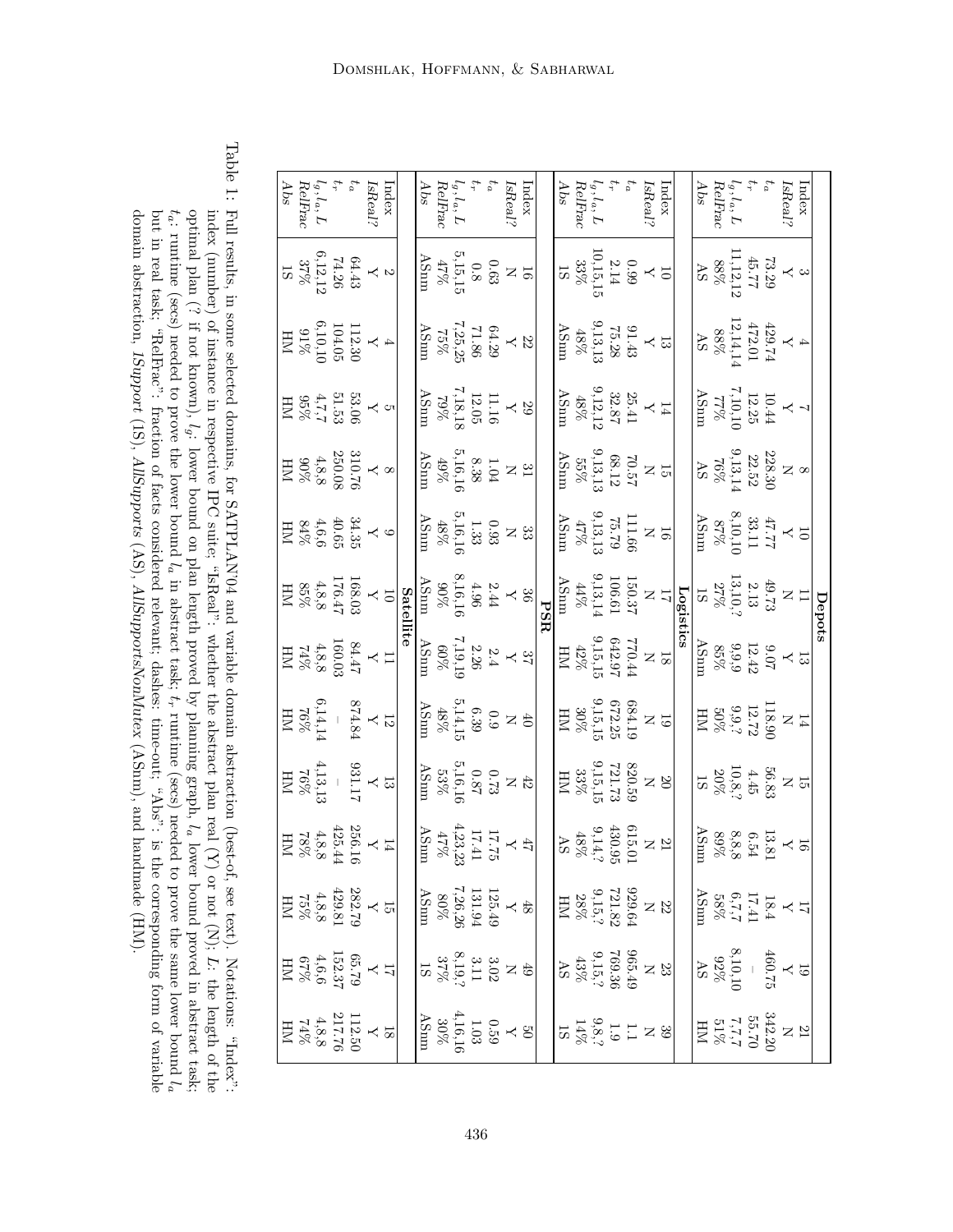|                      |                |       |       | SATPLAN'04 |                 |         |
|----------------------|----------------|-------|-------|------------|-----------------|---------|
| Domain               | Index          | $t_a$ | $t_r$ | IsReal?    | $l_g, l_a, l_r$ | RelFrac |
| Airport              | 20             | 33.9  | 29.5  | Y          | 25,32,32        | 73%     |
| Blocksworld          | 7              | 118.3 | 11.2  | Υ          | 16,20,20        | 47\%    |
| Depots               | 19             | 460.8 |       | Υ          | 8,10,10         | $92\%$  |
| Dining Philosophers  | 29             | 6.2   | 5.5   | Y          | 7,11,11         | 71\%    |
| Driverlog            | 13             | 342.0 | 113.7 | N          | 9,11,12         | 61\%    |
| Freecell             | $\mathbf{1}$   | 0.8   | 0.8   | Υ          | 4,5,5           | 82\%    |
| Grid                 | $\overline{2}$ | 96.4  | 3.1   | N          | 19,13,?         | 10\%    |
| Logistics            | 23             | 965.5 | 769.4 | N          | 9,15,15         | 43\%    |
| Mprime               | 5              | 6.2   | 5.2   | Y          | 6,6,6           | 78%     |
| Mystery              | 20             | 180.7 | 112.4 | Y          | 7,7,7           | $76\%$  |
| Optical Telegraph    | 13             | 43.6  | 32.0  | N          | 11, 13, 13      | 53\%    |
| Pipesworld NoTankage | 12             | 521.7 | 455.5 | Y          | 8,14,14         | $86\%$  |
| Pipesworld Tankage   | 8              | 393.8 | 143.4 | N          | 5,6,?           | 89%     |
| PSR.                 | 48             | 125.5 | 131.9 | Υ          | 7,26,26         | $80\%$  |
| Rovers               | 8              | 74.6  | 97.8  | Υ          | 5,9,9           | 87\%    |
| Satellite            | 12             | 874.8 |       | Υ          | 6,14,14         | 76%     |
| Zenotravel           | 13             | 338.4 | 244.8 | Ν          | 4,7,7           | 67\%    |

Table 2: Results for SATPLAN'04 with the best-case variable domain abstraction on the most challenging successful instances of each domain. Notation as in Table 1.

the runtime is better on the original task, yet there are a few cases where the abstraction brings a quite significant advantage. Most notably, in instance number 19 SATPLAN'04 runs out of time on the original task, but solves the abstract task, finding a real plan, within a few minutes. In Logistics, the best-case data is mostly, though not exclusively, due to the conservative AllSupportsNonMutex and our handmade abstractions. The abstract runtime is worse in all but three cases (nos. 10, 14, 39), where it is slightly better. In PSR, the best cases are almost exclusively due to the conservative AllSupportsNonMutex abstraction. As for runtimes, abstraction is usually faster, but only marginally. Satellite is the only one of our 17 domains where abstraction brings a significant (and largely consistent) runtime advantage. The best cases are almost exclusively due to our hand-made abstraction. All abstract plans are real plans, often found significantly faster than for the original task. It is unclear to us why the results are good in Satellite, but, for example, not in Logistics, where the state space reduction is much larger.

Next, Table 2 provides an overview of the results for SATPLAN'04 in our 17 IPC domains. To make data presentation feasible, we select just one instance per domain—the "most challenging successful" instance. By successful, we mean that at least one abstract task of that instance was solved (abstract plan found), and this abstract task was indeed abstract (not all facts relevant). By challenging, we mean maximum runtime on the original task.<sup>21</sup>

<sup>21.</sup> Another strategy would be to select the task that maximizes  $t_r - t_a$ , the time advantage given by abstraction. However, in most cases this strategy would select a trivial instance: namely, because  $t_r - t_a$ is consistently negative, and maximal in the easiest tasks.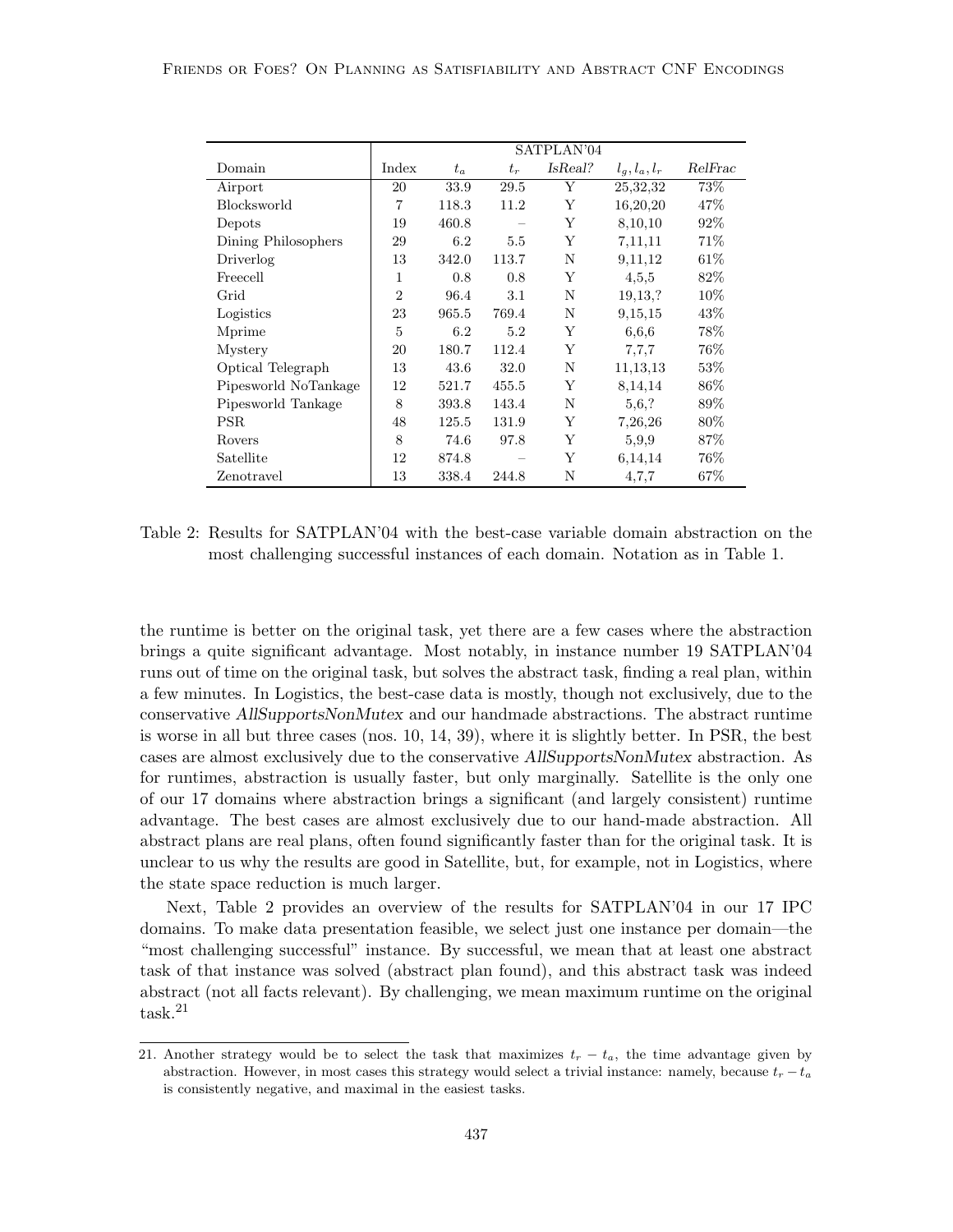|                      |                |       |        | <b>IPP</b> |                 |         |
|----------------------|----------------|-------|--------|------------|-----------------|---------|
| Domain               | Index          | $t_a$ | $t_r$  | IsReal?    | $l_g, l_a, l_r$ | RelFrac |
| Airport              | 8              | 67.9  | 0.3    | Y          | 25,26,26        | 77%     |
| <b>Blocksworld</b>   | 7              | 3.1   | 0.0    | Y          | 16,20,20        | 47\%    |
| Depots               | 17             | 254.4 | 268.4  | Υ          | 6.7.7           | 58%     |
| Dining Philosophers  | 5              | 170.4 | 138.0  | Y          | 7,11,11         | 71\%    |
| Driverlog            | 9              | 1.1   | 0.7    | N          | 7,10,10         | 84\%    |
| Grid                 | 1              | 0.1   | 0.2    | N          | 14,7,14         | 43\%    |
| Logistics            | 8              | 0.2   | 1.0    | Y          | 9,11,11         | 49\%    |
| Mprime               | $\overline{2}$ | 0.6   | 1.0    | N          | 5,4,5           | $62\%$  |
| Mystery              | $\overline{2}$ | 0.4   | 0.7    | N          | 5,4,5           | 60%     |
| Optical Telegraph    | $\overline{2}$ | 15.7  | 5.2    | N          | 11, 13, 13      | 53\%    |
| Pipesworld NoTankage | 5              | 0.0   | 0.0    | Y          | 4,6,6           | 88\%    |
| PipesworldTankage    | 7              | 32.2  | 0.6    | N          | 4,5,6           | 82\%    |
| PSR.                 | 10             | 0.0   | 0.0    | N          | 5,4,5           | 37\%    |
| Rovers               | 6              | 592.5 | 375.7  | N          | 7,12,12         | $90\%$  |
| Satellite            | 7              | 100.3 | 2010.7 | Y          | 4,6,6           | 87%     |
| Zenotravel           | 12             | 344.3 | 322.4  | Y          | 4,6,6           | 67%     |

Table 3: Similar to Table 2, but for the IPP planner.

It is useful to discuss the 17 domains in groups with similar behavior. Depots, Logistics, PSR, and Satellite have already been discussed. In each of Airport, Dining Philosophers, Driverlog, Mystery, Mprime, Optical Telegraph, Pipesworld NoTankage, and Pipesworld Tankage, SATPLAN'04 runtimes are consistently lower on the original tasks, with few exceptions mostly among the easiest instances. The picture is less consistent but qualitatively similar in Zenotravel. The degree of the advantage varies. It is relatively moderate in Dining Philosophers (up to 7% less runtime on original task), Optical Telegraph (up to 23%), Airport (up to 28%), Pipesworld Tankage (up to 28%), and Mprime (up to 36%); it is much stronger in Zenotravel (up to 75%), Mystery (up to 80%), Driverlog (up to 89%), and Pipesworld NoTankage (up to 92%).

In Rovers, the runtime results are inconclusive, with minor advantages for abstract or real depending on the instance. In Blocksworld, SATPLAN'04 solves abstract tasks with up to 7 blocks only, independently of the abstraction used; we don't know what causes this bad behavior. In Freecell, most of the time AllSupports and AllSupportsNonMutex do not abstract anything, and in all abstractions generated with 1Support, SATPLAN'04 runs out of time, leaving instance number 1 as the only "successful" case, shown in Table 2. In Grid, finally, the IPC 1998 test suite contains only 5 instances, which become huge very quickly. SATPLAN'04 can solve (abstract or real) only instances numbers 1 and 2, and the latter is shown in Table 2.

Tables 3 and 4 provide a similar snapshot on the results with IPP and Mips.BDD, respectively. The picture for IPP is, roughly, similar to that for SATPLAN'04. The main difference is, in fact, that IPP is a weaker solver than SATPLAN'04 in many domains, to the effect that some more domains contain no interesting data. Specifically, in Driverlog, Mprime, Mystery, Pipesworld NoTankage, and PSR, IPP either solves the instances in no time, or not at all. Like for SATPLAN'04, we see an advantage for abstraction in Depots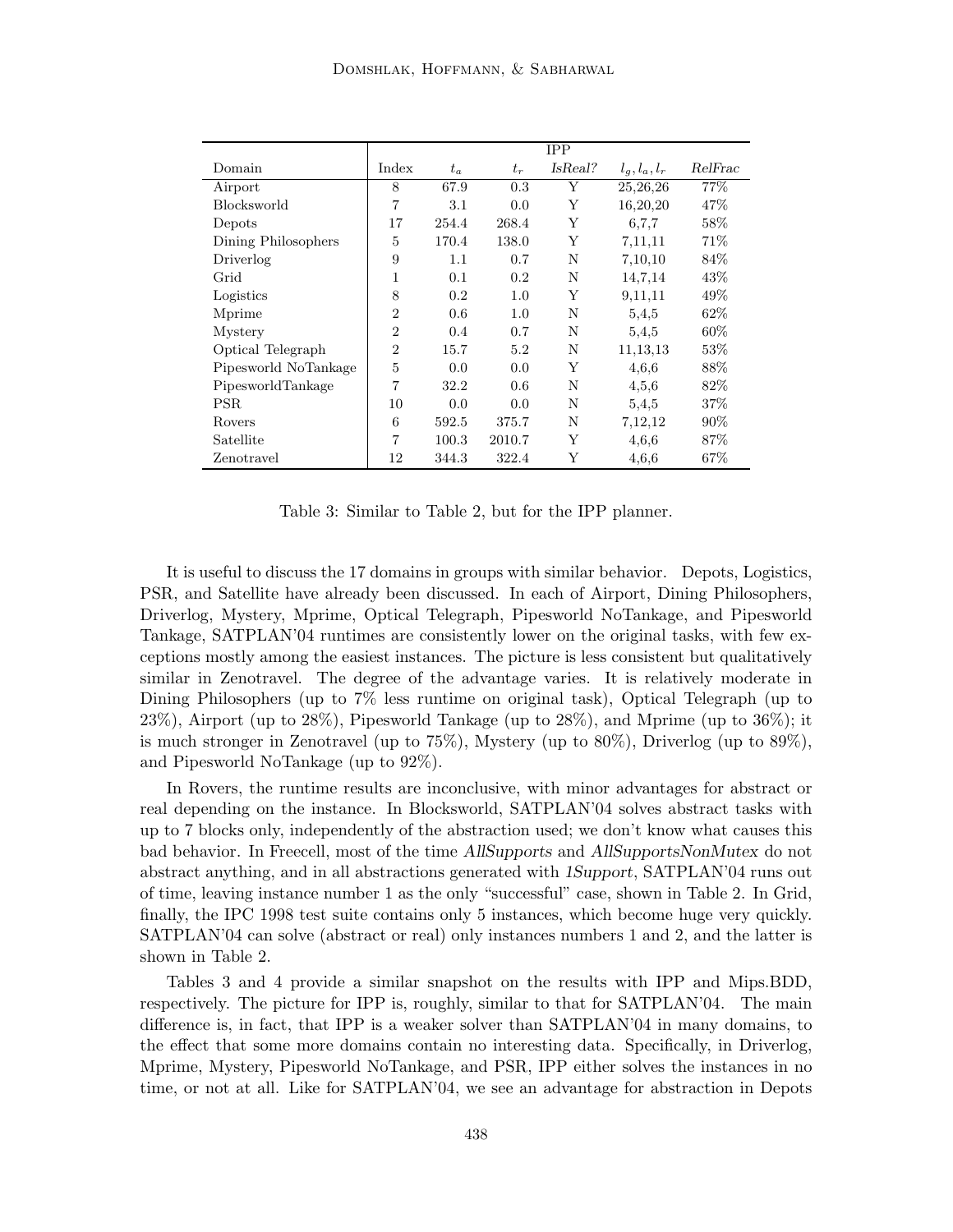|                      |                |       |       | Mips.BDD |                 |         |
|----------------------|----------------|-------|-------|----------|-----------------|---------|
| Domain               | Index          | $t_a$ | $t_r$ | IsReal?  | $l_g, l_a, l_r$ | RelFrac |
| Airport              |                |       |       |          |                 |         |
| Blocksworld          |                |       |       |          |                 |         |
| Depots               | $\overline{2}$ | 1.1   |       | Y        | 7,15,15         | 81\%    |
| Dining Philosophers  |                |       |       |          |                 |         |
| Driverlog            | 10             | 503.6 |       | Υ        | 5,17,17         | 84\%    |
| Freecell             |                |       |       |          |                 |         |
| Grid                 | 1              | 1.8   |       | N        | 14,7,?          | 43\%    |
| Logistics            | 12             | 7.2   |       | Υ        | 10,42,42        | 43\%    |
| Mprime               |                |       |       |          |                 |         |
| Mystery              |                |       |       |          |                 |         |
| Optical Telegraph    |                |       |       |          |                 |         |
| Pipesworld NoTankage |                |       |       |          |                 |         |
| Pipesworld Tankage   |                |       |       |          |                 |         |
| <b>PSR</b>           | 25             | 0.7   | 13.5  | Y        | 4,9,9           | 37\%    |
| Rovers               | $\overline{7}$ | 142.6 | 340.6 | Υ        | 5,18,18         | 86\%    |
| Satellite            |                |       |       |          |                 |         |
| Zenotravel           | 11             | 271.0 |       | Υ        | 4,14,14         | $66\%$  |

Table 4: Similar to Tables 2–3, but for the Mips.BDD planner.

and Satellite, and we note that for Satellite this difference is consistently huge. We also see a vague advantage for abstraction in Logistics. For Mips.BDD, even more domains gave no meaningful data. In the domains dashed out in Table 4, Mips.BDD runs out of time on even the smallest instances. In the domains left empty, we either could not run Mips.BDD for some technical reasons, or it stopped abnormally. In the remaining data set of 7 domains, however, our abstractions (as expected) bring a consistent advantage for Mips.BDD. In particular, consider the behavior in Logistics, Rovers, and Zenotravel—in these domains, Mips.BDD is vastly improved by abstraction while SATPLAN'04 and IPP are more or less inconclusive.

#### 3.4 Constructed Benchmarks

The above has shown that the use of abstraction—of variable domain abstraction, at least to speed up state of the art planning systems varies from quite promising for Mips.BDD to rather hopeless for SATPLAN'04. We ran a number of focused experiments to examine the more subtle reasons for this phenomenon. These experiments have been done on three IPC benchmarks—Logistics, Rovers, and Zenotravel—where the results on the IPC test suites are relatively bad, although we are in possession of hand-made abstractions. We wanted to test what happens when we scale the instances on *irrelevance*. The respective experiment for Logistics, Figure 1, was discussed in the introduction. For Rovers, we tried a large number of instance size parameters, and even minor modifications of the operators, but we could not find a setting that contained a lot of irrelevance and was challenging for SATPLAN'04 and IPP. In short, it appears that the Rovers domain is not amenable to abstraction techniques. For Zenotravel, we obtained the picture shown in Figure 2.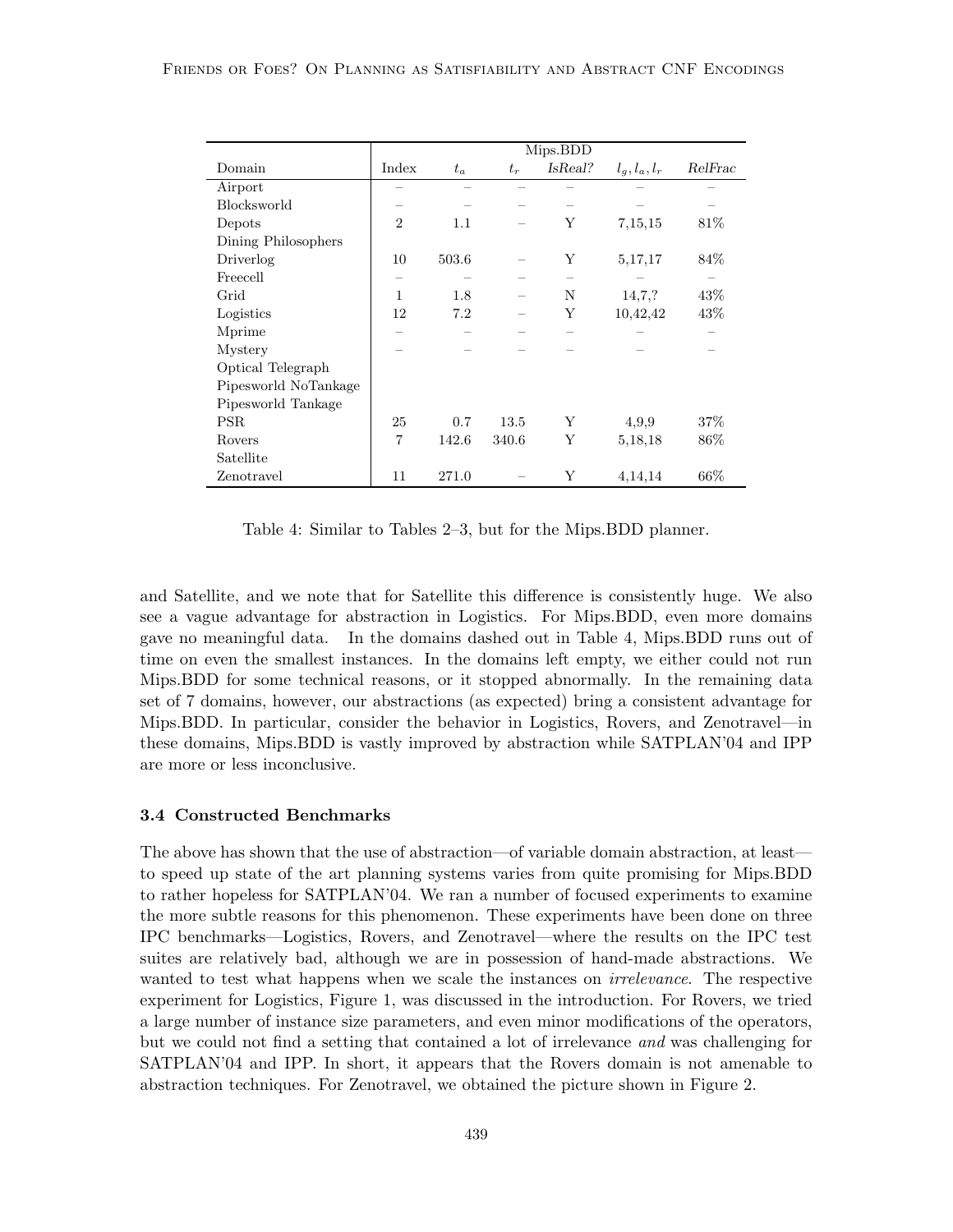

Figure 2: Runtime performance of Mips.BDD (a), IPP (b), and SATPLAN'04 (c), with ("abstract") and without ("real") our hand-made variable domain abstraction, in Zenotravel instances explicitly scaled to increase the amount of irrelevance. Horizontal axis scales the number of cities, left vertical axis shows total runtime in seconds, right vertical axis shows the percentage RelFrac of relevant facts.

The shown Zenotravel instances always feature 2 airplanes and 5 persons. The number of cities scales from 2 to 13. As in Logistics, we generated 5 random instances per size, and show average values with a time-out of 1800 seconds, stopping plots when 2 timeouts occurred at an instance size. All in all, the relative behavior of the abstract and real curves for each planner is quite similar to what we observed in Figure 1 with Logistics. For SATPLAN'04 and IPP, abstraction has a slight disadvantage with high RelFrac, and becomes much more efficient as RelFrac decreases. For Mips.BDD, the advantage brought by the abstraction is much more pronounced, and decreasing RelFrac consistently widens the gap between solving abstract and real tasks. The average value of RelFrac in the IPC 2000 Zenotravel benchmarks is  $64\%$ , lying in between 5 cities  $(67\%)$  and 6 cities  $(63\%)$  in Figure 2, where there is not yet much gained by the abstraction.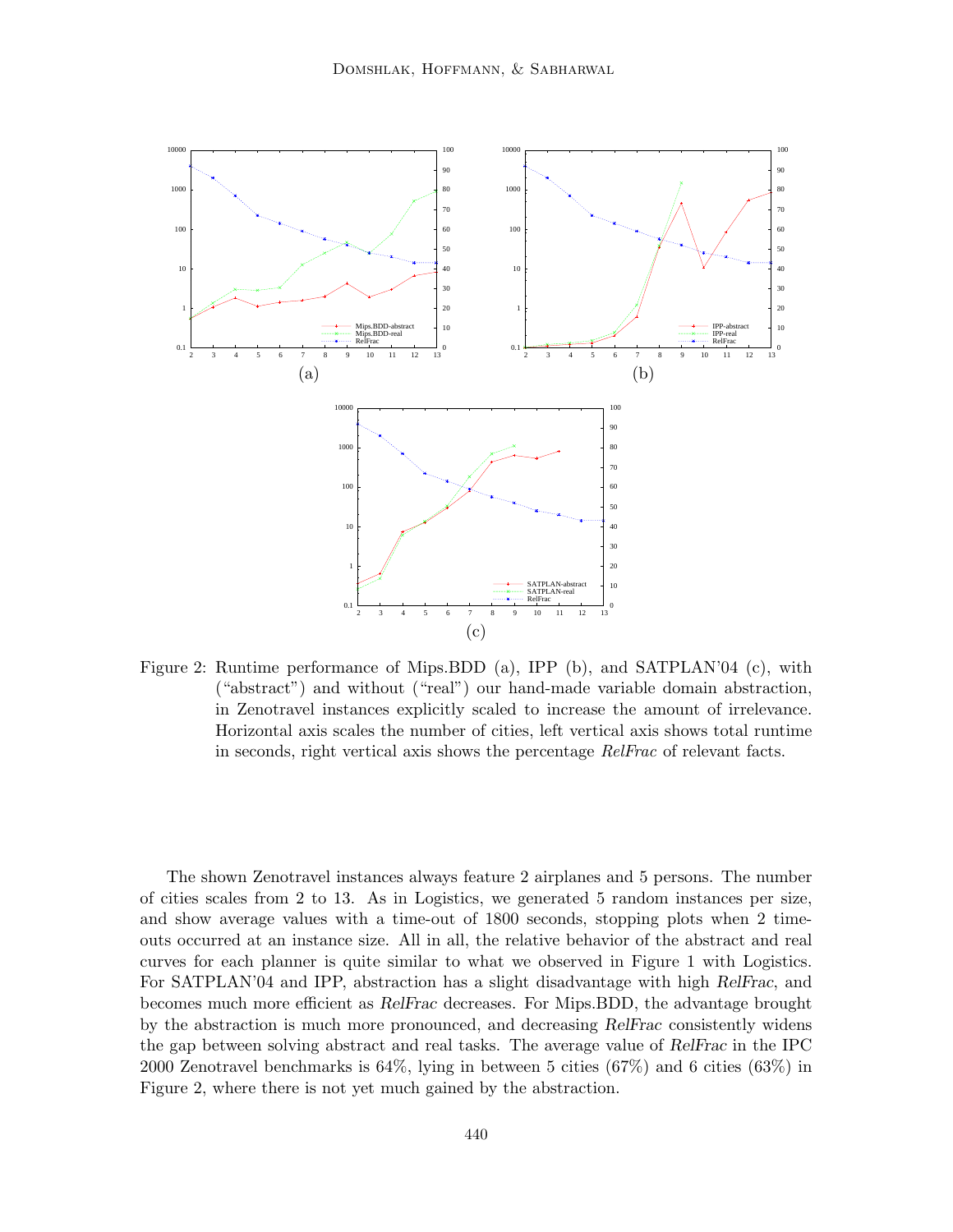In summary, it appears that some planning benchmarks (like Rovers) do not have good abstractions, and most others (like Logistics and Zenotravel) do not have enough irrelevance in the IPC test suites.

It is important to note that the situation may not be quite as bad for *unsolvable* examples. Consider the IPC benchmarks Dining Philosophers and Optical Telegraph (Edelkamp, 2003). Dining Philosophers is an extremely basic benchmark that cannot be abstracted much further. In contrast, Optical Telegraph is essentially a version of Dining Philosophers with a complex "inner life" (exchanging data between the two "hands" of each philosopher). This inner life does not affect the *existence* of a solution (deadlock situation), which depends exclusively on the outer interfaces of the "philosophers", that is, taking and releasing "forks". However, the inner life does, of course, affect the length of a solution, if one exists. We constructed an unsolvable version of the domain (without deadlock situation) by giving the "philosophers" more flexibility in releasing forks. As one would expect, in this setting abstracting the inner life away gives huge savings, i.e., the tasks can be proved unsolvable much more efficiently. This suggests that it may be easier to abstract unsolvable tasks, without invalidating the property of interest. Exploring this is a topic for future work. While most planning benchmark domains do not naturally contain unsolvable instances, in over-subscription planning this issue may become relevant (Sanchez & Kambhampati, 2005; Meuleau, Brafman, & Benazera, 2006).

## 3.5 Other Abstractions

As discussed earlier, one cannot expect that removing preconditions, goals, or entire facts preserves plan length in interesting cases. There are, however, certain cases where some delete effects can safely be ignored. Specifically: in Driverlog, Logistics, Mprime, Mystery, and Zenotravel, one can ignore those deletes of "load" and "unload" actions which state that an object is no longer at its origin location (load) respectively that an object is no longer inside the vehicle (unload); in Rovers one can ignore some deletes of actions taking rock or soil samples, namely those deletes stating that the sample is no longer at its origin location. We ran each of our planners on the respective abstracted tasks. The results can be summarized as follows.

- **SATPLAN'04** has a clear loss in runtime from using the abstraction in Driverlog (e.g., task number 15 is solved abstract vs. real in 693.0 vs. 352.3 sec).
- IPP has a vast gain from abstraction in Logistics (e.g., 52.8 vs 5540.1 sec in number 12), and a vast loss in Zenotravel (e.g., 318.5 vs 2.5 sec in number 12).
- Mips.BDD has a vast loss from abstraction in Driverlog, Logistics, and Zenotravel (e.g., 163.8 vs. 8.3 sec in Zenotravel number 8).

The results are inconclusive for all other planner/domain pairs.

## 4. Resolution Complexity

As discussed in the introduction, we were surprised to see very little improvement to SAT-PLAN in our experiments, despite the dramatic state space reductions brought about by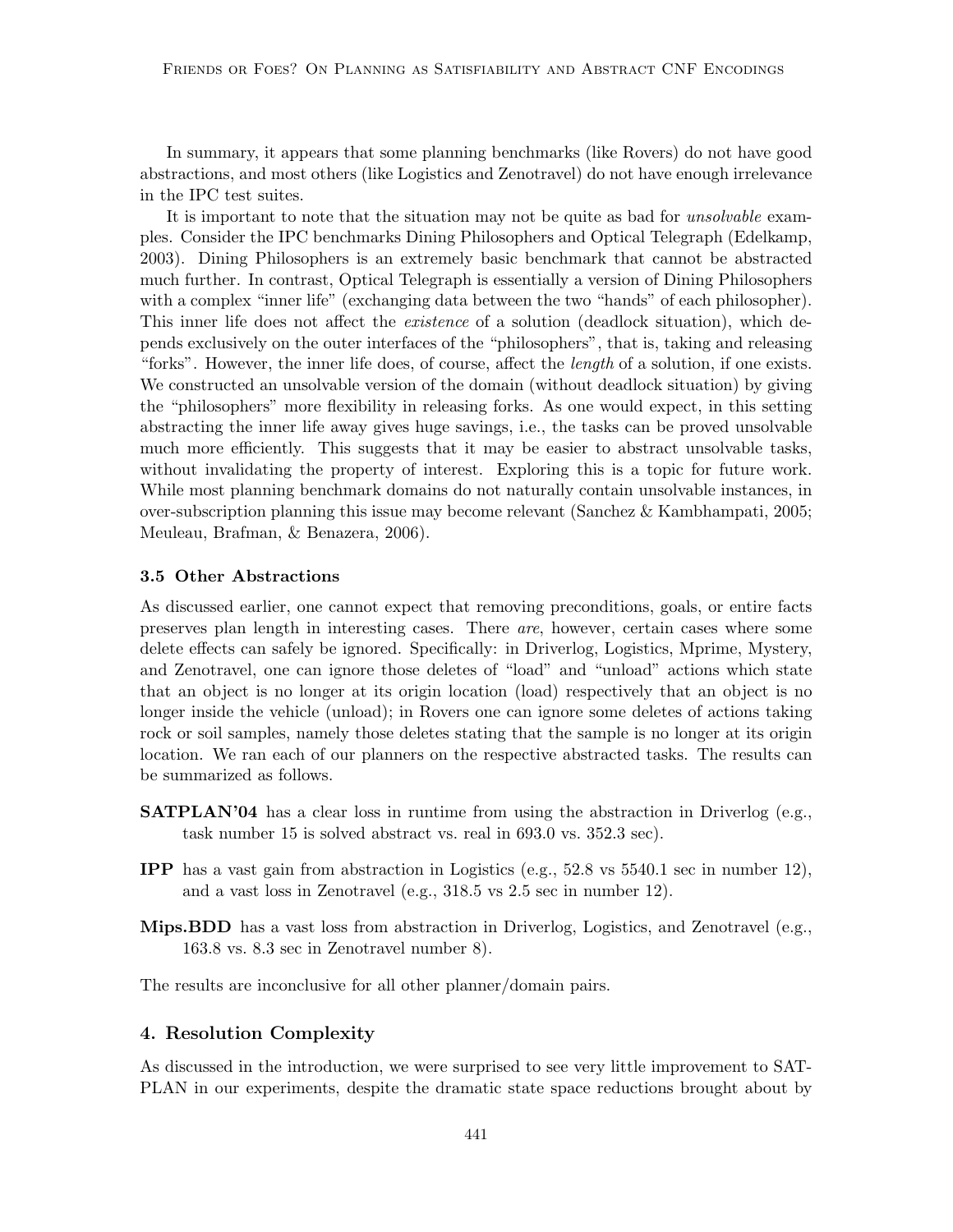variable domain abstraction. We now shed some light on this issue, by examining resolution complexity in the original vs. the abstracted planning tasks. Throughout the section, we consider the situation where the plan length bound—the number of time steps in the CNF encoding—is too small, and thus the CNFs are unsatisfiable. Note that this is the case in all but one of the SAT tests performed by SATPLAN. In particular, it is the case in the SAT tests where SATPLAN proves optimality of the plan, that is, the non-existence of a plan with  $n-1$  steps where n is the length of an optimal plan. This proof is typically very costly, accounting for a large fraction of the runtime taken by SATPLAN.

We consider all abstraction methods introduced in Section 2.4, plus (for completeness) a hypothetical abstraction method that adds new initial facts. We show in Section 4.1 that, in many cases, the resolution complexity cannot be improved by delegating the optimality proof to within the abstraction. In Section 4.2 we then show that, in all considered cases, the resolution complexity can become exponentially worse. Section 4.3 briefly examines the effect of post-abstraction simplifications. For the sake of readability, herein most proofs are replaced with proof sketches. The full proofs are available in Appendix A.

Recall that resolution complexity is defined as the length of the shortest possible resolution refutation. In all proofs, our arguments are for general (unrestricted) resolution. However, our constructions do not affect the structure of the resolution refutations, and hence the results hold as stated (except for a slight weakening in the case of Lemma  $4.14$ ) for many known variants of resolution, including tree-like (DPLL), regular, and ordered resolution. In general, the results hold for any variant of resolution for which setting variables to True or False or replacing one variable with another preserves proof structure (the slightly exceptional status of Lemma 4.14 will be explained below when we discuss that result).

In the remainder of the paper, if  $\mathcal P$  is a planning task and  $\sigma$  is an abstraction, then by  $\mathcal{P}^{\sigma}$  we denote the respective abstracted planning task, that is, the planning task that results from applying  $\sigma$  to  $\mathcal{P}$ .

#### 4.1 Can Resolution Complexity Become Better?

We prove three main results, which are captured by Theorems 4.1–4.3 below. The first result holds for all four SAT encodings  $(A)$ – $(D)$  as listed in Section 2.2; the other two results apply to encodings (A) and (C), respectively. For the respective encodings and abstraction methods, the results essentially say that resolution complexity cannot decrease by applying the abstraction. As outlined in the introduction, a catchy (if imprecise) intuition behind these results is that over-approximations (abstractions) result in "less constrained" formulas, which are harder to refute. For encoding (C), the result is offset by the effort required to recover all Graphplan mutexes; we will get back to this below. For the theorems that follow, recall from Section 2.3 that  $\mathcal{RC}(\phi)$  denotes the resolution complexity of  $\phi$ , i.e., the size of the smallest resolution proof of unsatisfiability of  $\phi$ .

**Theorem 4.1.** Let  $P$  be a planning task. Assume we use any of the encoding methods  $(A)$ –(D). Let  $\sigma$  be an abstraction of  $P$  that consists of any combination of:

- (a) adding initial facts;
- (b) ignoring preconditions, goals, or deletes; and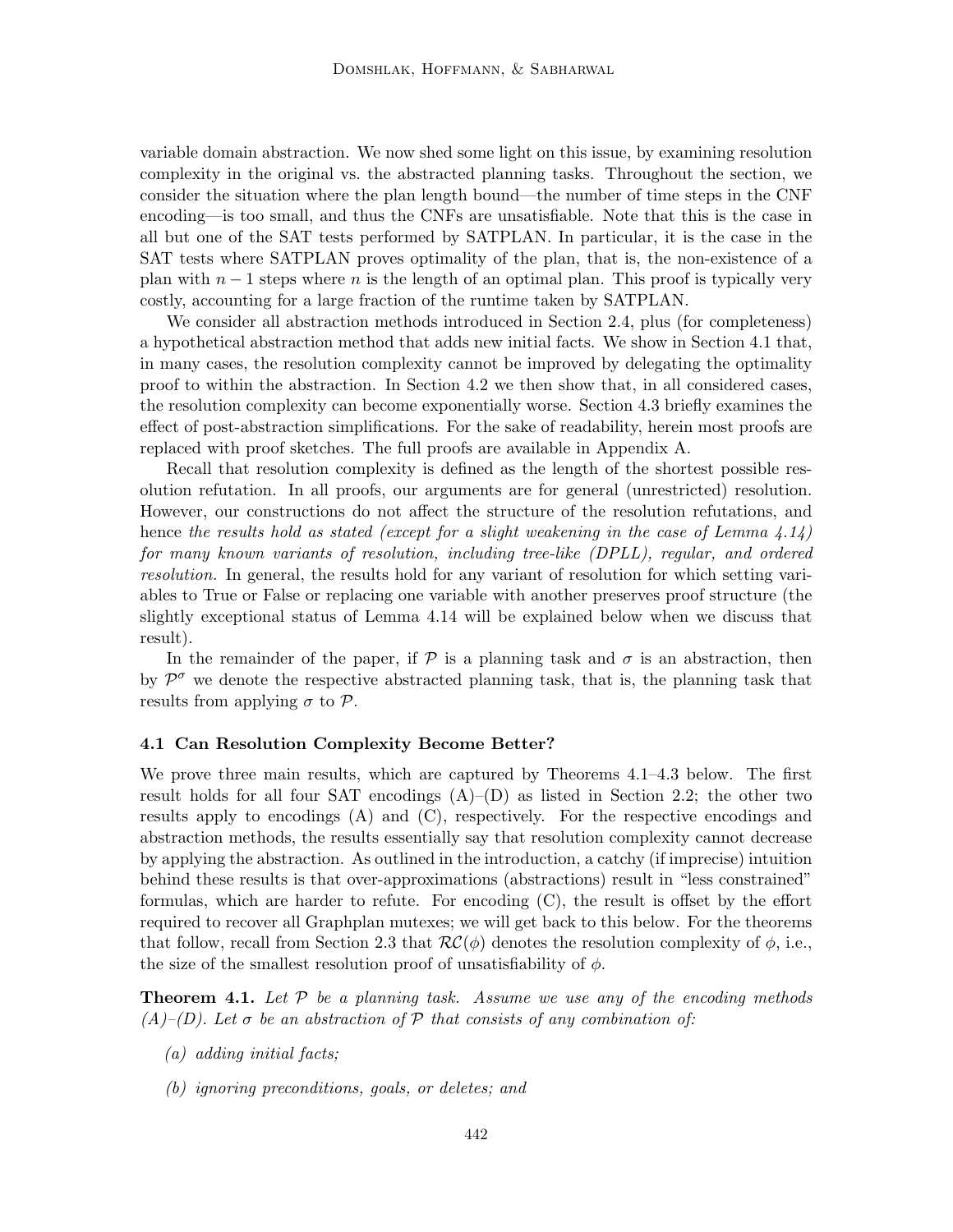(c) removing a fact completely.

Let n be the length of a shortest plan for  $\mathcal{P}^{\sigma}$ , and let  $b < n$ . Let  $\phi$  and  $\phi^{\sigma}$  be the encodings of b-step plan existence in  $P$  and  $P^{\sigma}$ , respectively. Then  $RC(\phi) \leq RC(\phi^{\sigma})$ .

**Theorem 4.2.** Let  $P$  be a planning task. Assume we use encoding method (A). Let  $\sigma$  be an abstraction of  $P$  that consists of any combination of:

- (a) adding initial facts;
- (b) ignoring preconditions, goals, or deletes;
- (c) removing a fact completely; and
- (d) variable domain abstraction.

Let n be the length of a shortest plan for  $\mathcal{P}^{\sigma}$ , and let  $b < n$ . Let  $\phi$  and  $\phi^{\sigma}$  be the encodings of b-step plan existence in  $P$  and  $P^{\sigma}$ , respectively. Then  $RC(\phi) \leq RC(\phi^{\sigma})$ .

**Theorem 4.3.** Let P be a planning task. Assume we use encoding method (C). Let  $\sigma$  be an abstraction of  $P$  that consists of any combination of:

- (a) adding initial facts;
- (b) ignoring preconditions, goals, or deletes;
- (c) removing a fact completely; and
- (d) variable domain abstraction.

Let n be the length of a shortest plan for  $\mathcal{P}^{\sigma}$ , and let  $b < n$ . Let  $\phi$  and  $\phi^{\sigma}$  be the encodings of b-step plan existence in  $P$  and  $P^{\sigma}$ , respectively. Let M be the number of resolution steps required to infer from  $\phi$  the additional mutex clauses that appear in  $\phi_A$ , where  $\phi_A$  is the encoding of b-step plan existence in P as per encoding (A). Then  $RC(\phi) \leq RC(\phi^{\sigma}) + M$ .

Note in all these theorems that n, defined to be the length of a shortest plan for  $\mathcal{P}^{\sigma}$ , necessarily satisfies  $n \leq m$  where m is the length of a shortest plan for  $P$ . Hence, for  $n \leq b \leq m, \, \phi^{\sigma}$  is satisfiable. Detecting this – finding out that  $\mathcal{P}^{\sigma}$  has a plan of length  $b$  – does not give us any information about the length of a shortest plan for  $P$ . For  $0 \leq b \leq n$ , however,  $\phi^{\sigma}$  is unsatifiable, which tells us that  $b + 1$  is a lower bound on plan length in  $\mathcal{P}$ . Hence, what the theorems say is this: either  $b \geq n$  and  $\sigma$  is too coarse to disprove existence of a plan of length b; or  $b < n$  and  $\sigma$  does not decrease the resolution complexity of that disproof—at least by no more than the complexity of deriving the additional mutexes, in the case of Theorem 4.3.

Let us first linger a bit on Theorem 4.3. The general intuition of our results is that abstractions induce less constrained formulas, and hence resolution complexity cannot decrease. So why does this hold for encoding (A) as stated in Theorem 4.2 but not, in a strict sense (see Proposition 4.13 later in this section), for encoding (C)? Basically, the answer is that the intuition is imprecise in this general formulation, and the devil is in the details. In this particular case, the issue is that variable domain abstraction makes use of mutex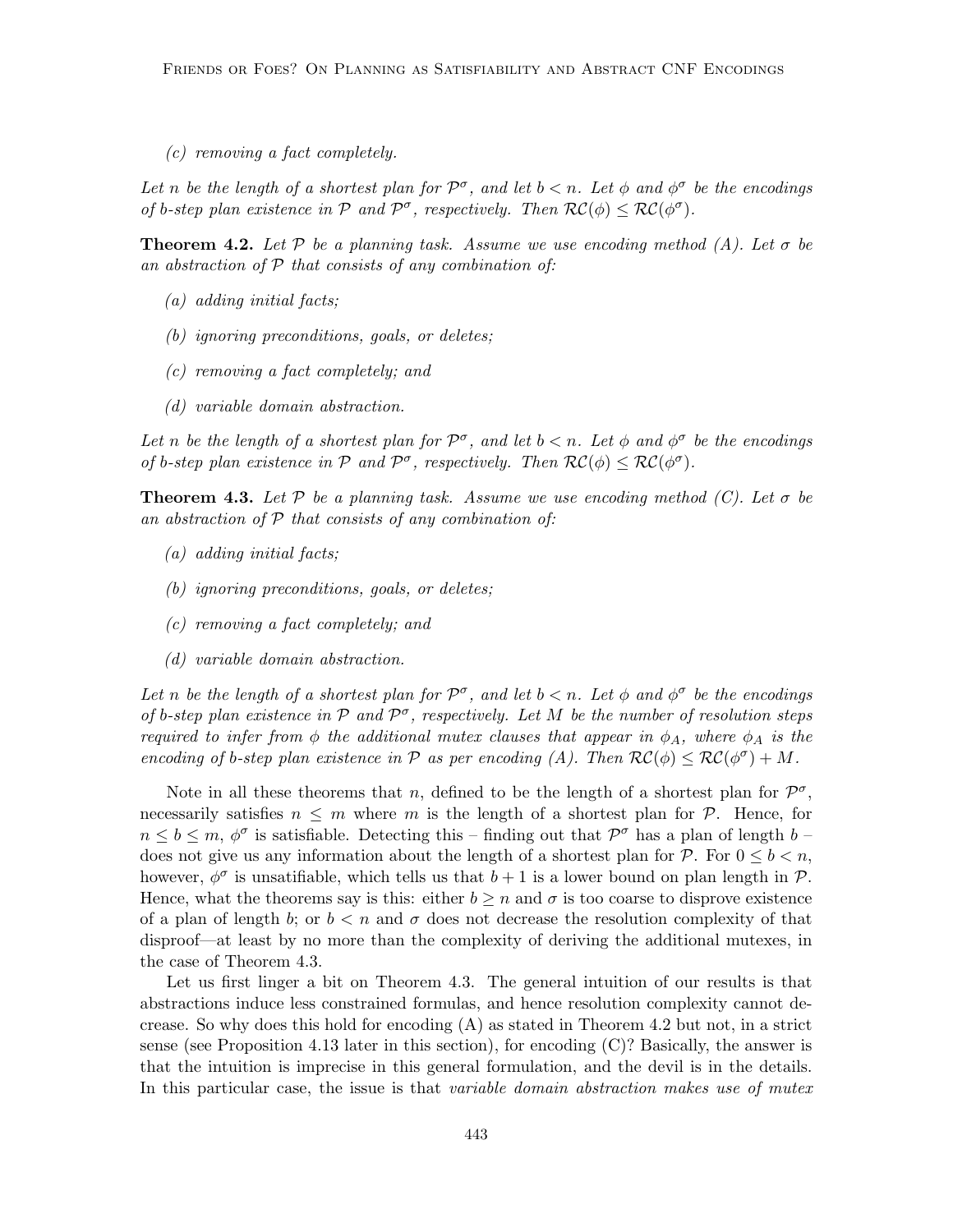relations which encoding  $(C)$  is not aware of. Sometimes, an indirect mutex in the original task (omitted in encoding (C)) becomes a direct mutex in the abstraction (included in encoding (C)). Refuting  $\phi$  might then involve recovering that mutex, which a refutation of  $\phi^{\sigma}$ need not do. Hence, a potential improvement in resolution complexity may stem from the power of mutex relations. The upper bound specified in Theorem 4.3 shows that this is the only thing that an improvement can be due to. Proposition 4.13 below provides an example where a mutex must be recovered, and hence proves that an analogue of Theorem 4.2 does not hold for encoding (C).

It is an open question whether an analogue of Theorem 4.2 holds for encoding (B), and whether an analogue of Theorem 4.3 holds for encoding (D). As we will discuss further below, these open questions appear to be related to some intricate properties of Graphplanbased encodings with vs. without fact variables. What we do know is that mutexes may need to be recovered also in encoding (D): the example provided by Proposition 4.13 works for both encodings (C) and (D). Further, we establish a connection between the two open questions: if an analogue of Theorem 4.2 holds for encoding (B), then we immediately get that an analogue of Theorem 4.3 holds for encoding (D).

We now consider all this in detail. Note that, as far as the removal of goals is concerned, the theorems are actually trivial: for all four encoding methods, if  $\sigma$  only removes part of the goals, then  $\phi^{\sigma}$  is a sub-formula of  $\phi$ . For all other abstraction methods, the latter is not the case. We treat removal of goals together with the other methods since that treament does not cause any overhead, and the goal clauses need to be discussed anyway (the set of achievers of a goal may change).

For some of the proofs, we need a helper notion that captures over-approximated planning graphs. Assume a planning task  $P$  and its planning graph  $PG(P)$ , and assume that  $\sigma$  is an abstraction. Then  $PG(\mathcal{P}^{\sigma})$  will typically have many more vertices than  $PG(\mathcal{P})$ . This captures the fact that  $\mathcal{P}^{\sigma}$  allows no fewer (and often more) facts and actions than  $\mathcal{P}$ does. This will, in general, result in many more constraints in a propositional translation of the planning task. With more constraints, it may seem like the abstraction could, in principle, make it possible to derive an easier/shorter proof of the fact that no plan exists within the specified bound. However, a closer inspection *restricted to facts and actions* already available in the original planning graph reveals that one often ends up with fewer and weaker constraints than for the original task. We now introduce some notations to make this formal.

**Definition 4.4.** For a planning task  $P$  and an abstraction  $\sigma$  of it,  $PG^{\sigma}(P)$  is defined to be the subgraph of  $PG(\mathcal{P}^{\sigma})$  induced by the vertices of  $PG(\mathcal{P})$ . Similarly,  $PG_{red}^{\sigma}(\mathcal{P})$  is defined to be the subgraph of  $PG_{red}(\mathcal{P}^{\sigma})$  induced by the vertices of  $PG_{red}(\mathcal{P})$ .

**Definition 4.5.** Let P be a planning task. An abstraction  $\sigma$  is called a *planning graph* abstraction of P if  $PG^{\sigma}(\mathcal{P})$  and  $PG(\mathcal{P})$  have identical sets of vertices and the following conditions hold:

- (1)  $E_{add}(PG^{\sigma}(\mathcal{P})) \supseteq E_{add}(PG(\mathcal{P})),$
- (2)  $E_{pre}(PG^{\sigma}(\mathcal{P})) \subseteq E_{pre}(PG(\mathcal{P})),$
- (3)  $E_{mutes}(PG^{\sigma}(\mathcal{P})) \subseteq E_{mutes}(PG(\mathcal{P})),$  and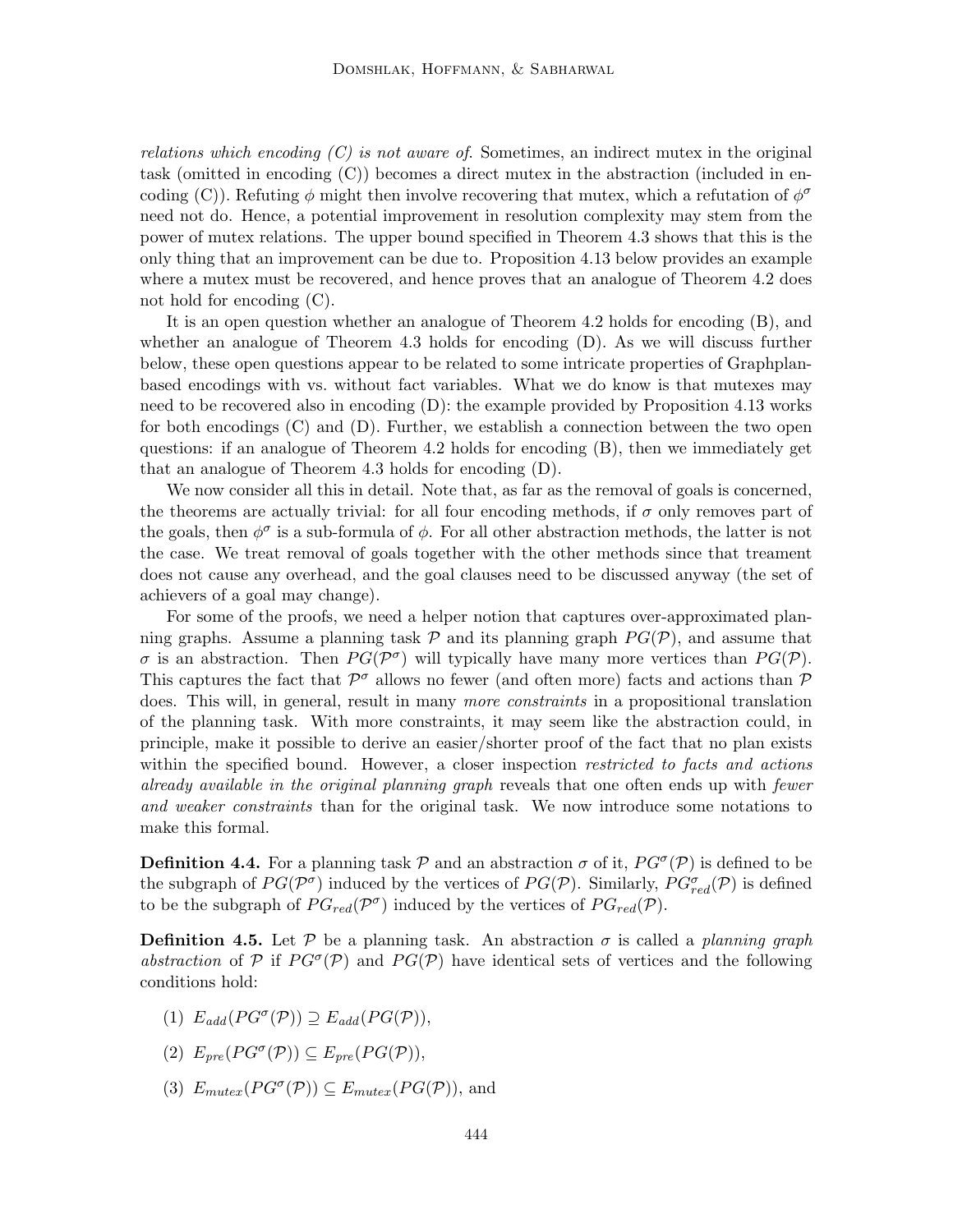(4)  $\sigma(G) \subseteq G$ ,

where G and  $\sigma(G)$  are the goal states of P and  $\mathcal{P}^{\sigma}$ , respectively. An abstraction  $\sigma$  is called a *reduced planning graph abstraction* if the above conditions hold for  $PG_{red}^{\sigma}(\mathcal{P})$  and  $PG_{red}(\mathcal{P})$ instead.

**Lemma 4.6.** Let  $P$  be a planning task. Assume we use encoding method (A) or (B). Let  $\sigma$  be a planning graph abstraction of P. Let n be the length of a shortest plan for  $\mathcal{P}^{\sigma}$ , and let  $b < n$ . Let  $\phi$  and  $\phi^{\sigma}$  be the encodings of b-step plan existence in P and  $\mathcal{P}^{\sigma}$ , respectively. Then  $\mathcal{RC}(\phi) \leq \mathcal{RC}(\phi^{\sigma})$ .

Proof Sketch. Say we set to False all variables of  $\phi^{\sigma}$  that do not appear in  $\phi$ , i.e., we fix the value of those variables to be 0. Because of the way we defined  $PG^{\sigma}(\mathcal{P})$ , this yields precisely the propositional encoding of  $PG^{\sigma}(\mathcal{P})$ . We show that, after this variable restriction, the clauses surviving in  $\phi^{\sigma}$  are also present in  $\phi$ , either as is or in a stronger form (i.e., with fewer literals). For example, in encoding (A) each precondition clause  $C^{\sigma}$  of  $\phi^{\sigma}$  has a corresponding clause C in  $\phi$  due to condition (2) of Definition 4.5, which states that  $\sigma$  does not introduce new preconditions. We have  $C^{\sigma} \supseteq C$  due to condition (1) of Definition 4.5, which states that  $\sigma$  preserves all add effects—hence the set of actions achieving the precondition in  $\mathcal{P}^{\sigma}$  contains the corresponding set in  $\mathcal{P}$ . A similar observation holds for the effect clauses in encoding (B), and similar arguments apply to all the other kinds of clauses. The claim then follows with Proposition 2.1.  $\Box$ 

**Lemma 4.7.** Let  $P$  be a planning task. Assume we use encoding method  $(C)$  or  $(D)$ . Let  $\sigma$  be a reduced planning graph abstraction of  $\mathcal{P}$ . Let n be the length of a shortest plan for  $\mathcal{P}^{\sigma}$ , and let  $b < n$ . Let  $\phi$  and  $\phi^{\sigma}$  be the encodings of b-step plan existence in  $\mathcal{P}$  and  $\mathcal{P}^{\sigma}$ , respectively. Then  $\mathcal{RC}(\phi) \leq \mathcal{RC}(\phi^{\sigma})$ .

Proof. The argument is identical to the proof of Lemma 4.6, except that the underlying planning graph for encodings (C) and (D) is the reduced planning graph, resulting in potentially fewer mutex clauses than in encodings (A) and (B), respectively. This, however, does not in any way affect the proof arguments.  $\Box$ 

**Lemma 4.8.** Let  $\mathcal{P}$  be a planning task. Let  $\sigma$  by any modification of  $\mathcal{P}$  that respects the following behavior:

- (a)  $\sigma$  does not shrink the list of initial facts,
- (b)  $\sigma$  does not grow the set of goal facts,
- (c)  $\sigma$  preserves the add lists unchanged, and
- (d)  $\sigma$  does not grow the pre and del lists.

Then  $\sigma$  is a planning graph abstraction of P as well as a reduced planning graph abstraction of  $P$ .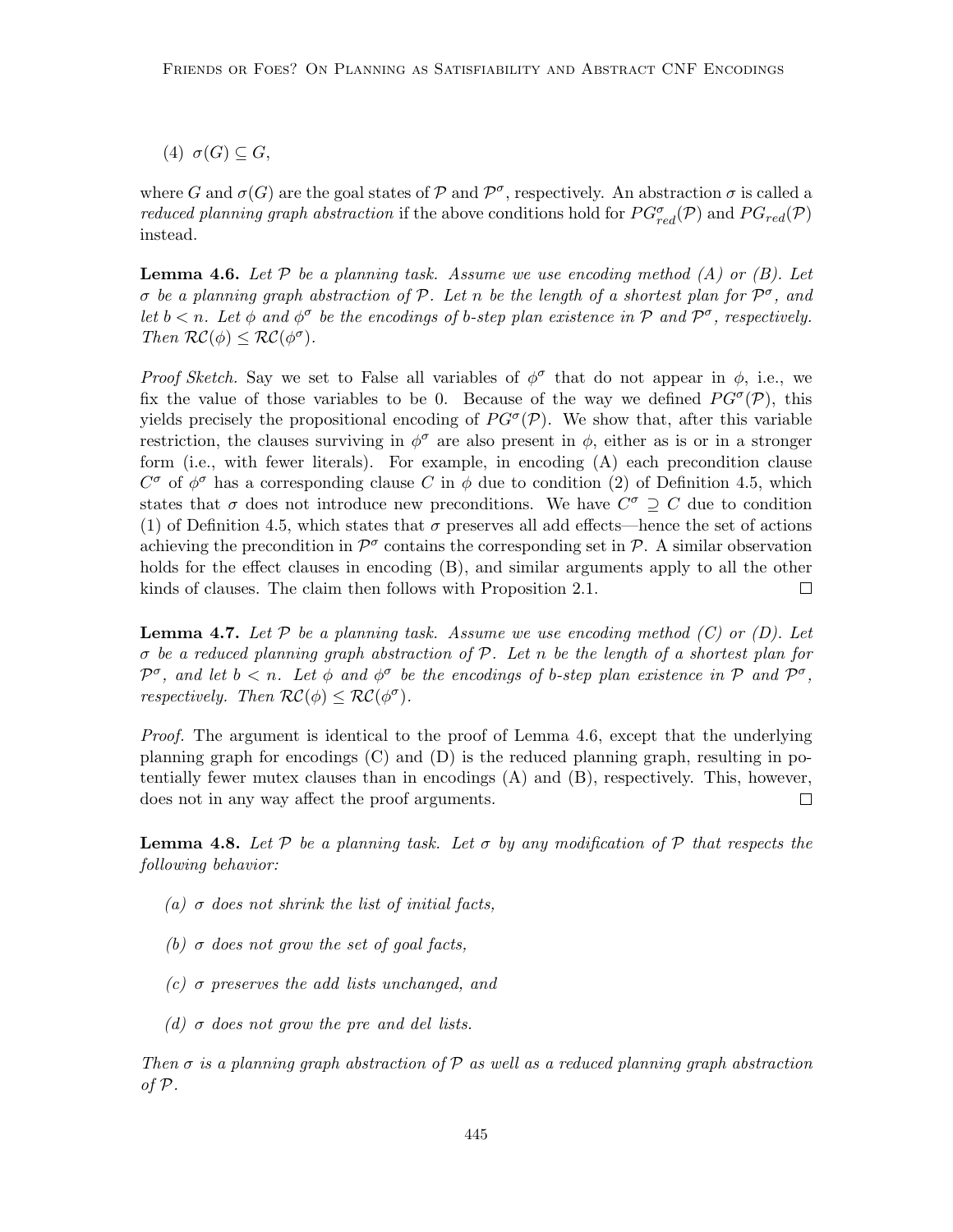*Proof Sketch.* The proof is straightforward, but a little tedious in the details. Suppose  $\sigma$  is an abstraction for  $P$  satisfying the prerequisites. We must argue that  $PG^{\sigma}(P)$  and  $PG^{\sigma}_{red}(P)$ satisfy the conditions in Definition 4.5. Condition (4) involving goal states easily follows from property (b) of  $\sigma$ . Once  $PG(\mathcal{P})$  and  $PG^{\sigma}(\mathcal{P})$  (as well as their reduced counterparts) are shown to have the same set of vertices, conditions (1) and (2) involving precondition and effect relations follow directly from properties (c) and (d). It hence remains to prove that all facts and actions available in  $PG(\mathcal{P})$  are also available in  $PG^{\sigma}(\mathcal{P})$  (showing (1) and (2) with what we just said), and that no new mutex relations are created between facts and actions that are not mutex in  $PG(\mathcal{P})$  (showing (3)). This proof is a little tedious, proceeding inductively over the construction of the planning graph. The underlying intuition, however, is simple: if  $PG^{\sigma}(\mathcal{P})$  up to layer t abstracts  $PG(\mathcal{P})$  up to layer t, and properties (a), (c) and (d) are respected by  $\sigma$ , then necessarily  $PG^{\sigma}(\mathcal{P})$  up to layer  $t+1$  abstracts  $PG(\mathcal{P})$  up to layer  $t + 1$ . This concludes the argument.  $\Box$ 

The following is an immediate consequence of Lemmas 4.6, 4.7, and 4.8.

Corollary 4.9. Let  $P$  be a planning task. Assume we use any of the encoding methods  $(A)-\text{(}D\text{)}.$  Let  $\sigma$  be an abstraction of  $P$  that consists of any combination of:

- (a) adding initial facts; and
- (b) ignoring preconditions, goals, or deletes.

Let n be the length of a shortest plan for  $\mathcal{P}^{\sigma}$ , and let  $b < n$ . Let  $\phi$  and  $\phi^{\sigma}$  be the encodings of b-step plan existence in  $P$  and  $P^{\sigma}$ , respectively. Then  $RC(\phi) \leq RC(\phi^{\sigma})$ .

This result essentially states the rather intuitive fact that, if the abstraction does anything that yields a "larger" planning graph, then the resulting Graphplan-based encodings will be less constrained and hence have a higher resolution complexity (if anything).

Matters become much less intuitive once we consider abstractions that remove entire facts—clearly, these no longer result in over-approximated planning graphs, since they remove some of the vertices. In other words, the condition in Definition 4.5 that  $PG^{\sigma}(\mathcal{P})$  and  $PG(\mathcal{P})$  have identical sets of vertices does not hold, and we need a slightly different line of reasoning that does not rely strictly on abstracted planning graphs. We first show that it is harmless to remove a fact if it does not appear in the goal and in any pre or del list. Then we rely on Corollary 4.9 to reason that this requirement on a fact can be easily achieved.

**Lemma 4.10.** Let  $P$  be a planning task. Assume we use any of the encoding methods  $(A)$ –(D). Let p be a fact that does not appear in the goal and in any of the pre or del lists, and let  $\sigma$  be the abstraction of  $\mathcal P$  that removes p from the initial facts and the add lists. Let n be the length of a shortest plan for  $\mathcal{P}^{\sigma}$ , and let  $b < n$ . Let  $\phi$  and  $\phi^{\sigma}$  be the encodings of b-step plan existence in  $P$  and  $P^{\sigma}$ , respectively. Then  $RC(\phi) = RC(\phi^{\sigma})$ .

*Proof Sketch.* The key point is that, if p does not appear in the goal and is never required or deleted by an action, then  $p$  is completely irrelevant to the planning task, and in particular to the resolution refutations we consider here. Concretely, we first prove that at every layer of the planning graph, the available facts and the mutex fact pairs remain the same, up to facts or fact pairs involving p. That is, the only thing that is lost in the fact layers of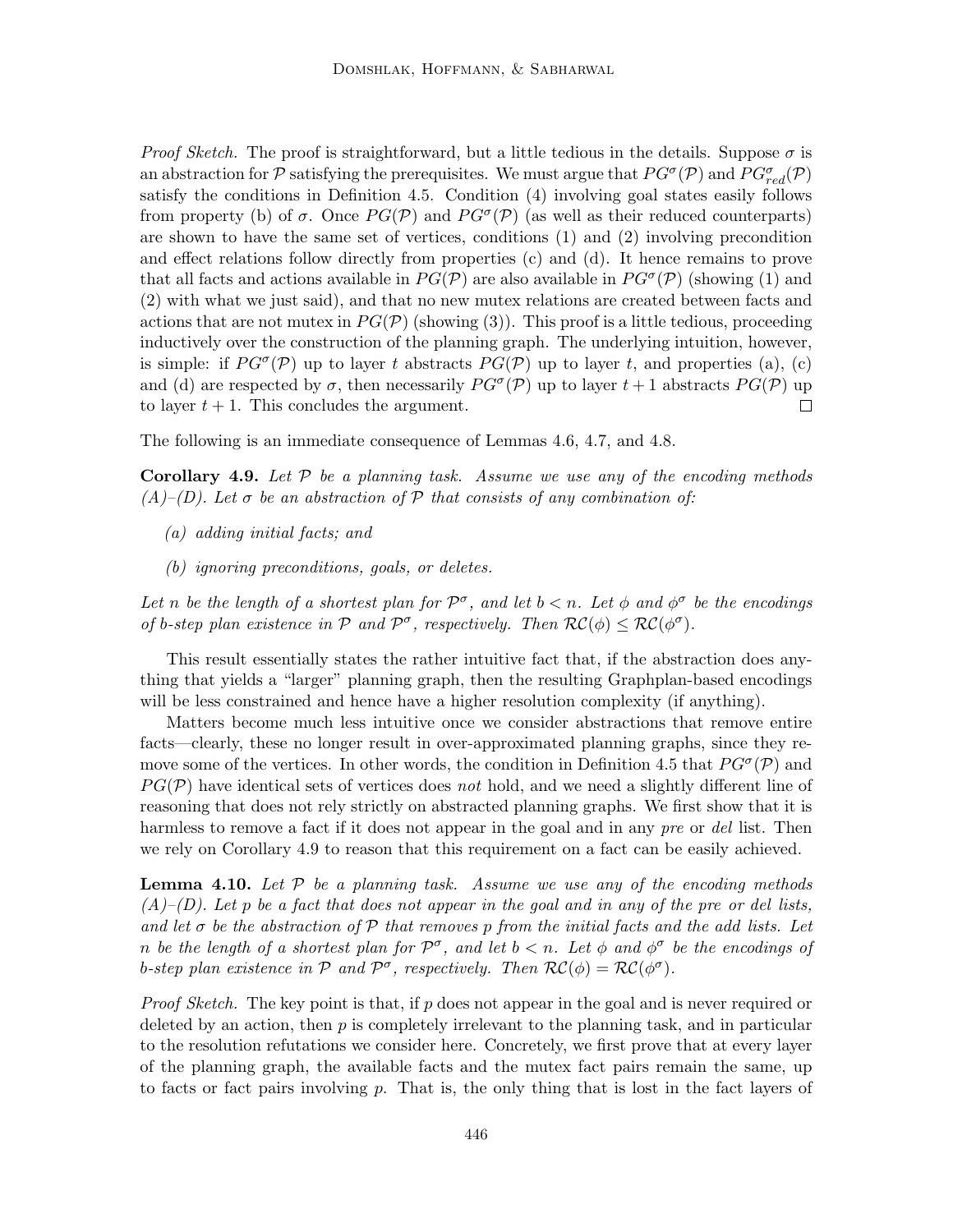$PG^{\sigma}(\mathcal{P})$  is p. Since p does not occur in any precondition, the action layers remain exactly the same; since  $p$  does not occur in any preconditions or delete effects, the action mutexes also remain exactly the same (they were not caused by  $p$ ).

The above discussion implies that the precondition clauses in all the encodings are identical. Given that  $p$  does not appear in the goal, the same is true of the goal clauses. Since the action mutexes are unchanged, it follows that  $\phi$  and  $\phi^{\sigma}$  are actually identical for encodings (A) and (C). For encodings (B) and (D), the only difference between  $\phi$  and  $\phi^{\sigma}$  is that  $\phi^{\sigma}$  does not contain the initial state, effect, and mutex clauses involving p. However, these clauses can never participate in a resolution refutation of  $\phi$ : all effect and mutex clauses contain  $p$  in the same polarity (negative); while an initial state clause has the positive form  $\{p(0)\}\$ , the time index is different from those of p in all effect and mutex clauses. Hence every variable corresponding to p occurs in only one polarity. This concludes the argument.  $\Box$ 

**Corollary 4.11.** Let  $\mathcal{P}$  be a planning task. Assume we use any of the encoding methods  $(A)$ –(D). Let  $\sigma$  be an abstraction of  $\mathcal P$  that removes a fact completely. Let n be the length of a shortest plan for  $\mathcal{P}^{\sigma}$ , and let  $b < n$ . Let  $\phi$  and  $\phi^{\sigma}$  be the encodings of b-step plan existence in P and  $\mathcal{P}^{\sigma}$ , respectively. Then  $\mathcal{RC}(\phi) \leq \mathcal{RC}(\phi^{\sigma})$ .

*Proof.*  $\sigma$  is equivalent to the following two steps. First, remove p from the goal facts (if present) and from all pre and del lists. By Corollary 4.9, this step cannot improve resolution complexity. Second, now that  $p$  has been removed from the goal and the pre and del lists, remove p from the problem completely by removing it from the initial facts and all add lists as well. By Lemma 4.10, this step as well cannot improve resolution complexity, and we are done.  $\Box$ 

Corollaries 4.9 and 4.11 together prove our first main result, Theorem 4.1. We now move on to variable domain abstraction, where matters are most complicated, and which is most interesting because that abstraction method enables us to construct solution length preserving abstractions with exponentially smaller state spaces, in many benchmarks. First we show that, in its original form, the result holds for encoding (A).

**Lemma 4.12.** Let P be a planning task. Assume we use encoding method (A). Let  $\sigma$  be a variable domain abstraction of P. Let n be the length of a shortest plan for  $\mathcal{P}^{\sigma}$ , and let  $b < n$ . Let  $\phi$  and  $\phi^{\sigma}$  be the encodings of b-step plan existence in P and  $\mathcal{P}^{\sigma}$ , respectively. Then  $\mathcal{RC}(\phi) \leq \mathcal{RC}(\phi^{\sigma})$ .

*Proof Sketch.*  $\sigma$  combines two persistently mutex facts p and p' into a single fact p. We first show that if an action pair  $(a, a')$  is mutex in  $\mathcal{P}^{\sigma}$ , then it will also be mutex in  $\mathcal{P}$ . The only way for  $(a, a')$  to become mutex per  $\sigma$  requires, w.l.o.g., that in  $\mathcal{P}, p \in del(a) \subseteq pre(a)$  and  $p' \in pre(a') \cup add(a')$ . Supposing  $(a, a')$  is not mutex in P, we have that  $p \notin del(a')$  and p is not mutex with any fact in  $pre(a')$ . But then,  $(NoOP(p), a')$  is not mutex in P and hence  $(p, p')$  is not a persistent mutex, in contradiction.

With this in hand, we can derive a property rather similar to that of planning graph abstractions given in Definition 4.5. By the above, we know that the abstract encoding  $\phi^{\sigma}$ does not have any mutexes that do not appear in  $\phi$ . Further, the set of actions achieving each fact only grows by applying this abstraction, and the goal can only shrink. The most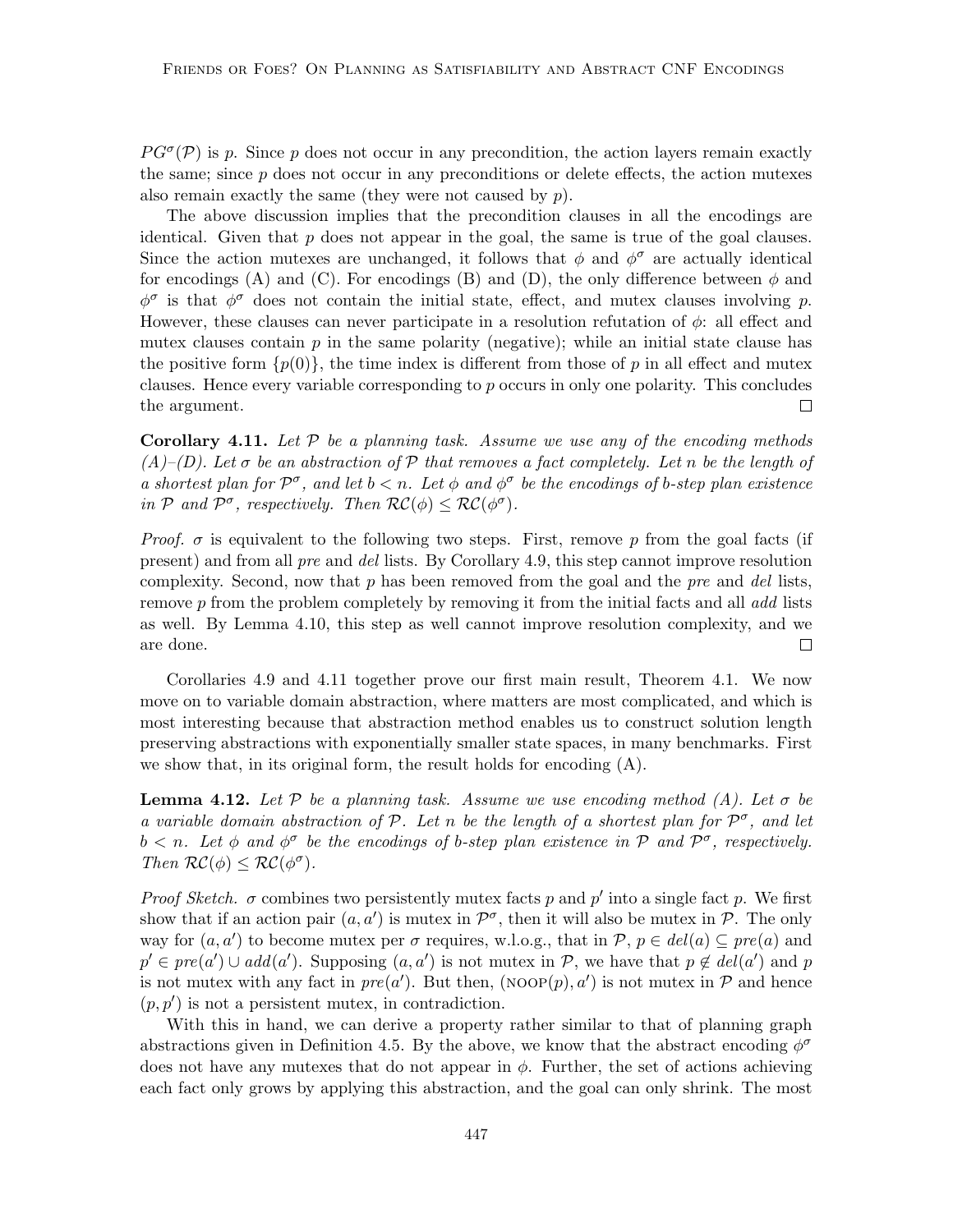subtle issue regards precondition clauses. If an action a has  $p'$  as its precondition in  $P$ , then this is replaced by  $p \text{ in } \mathcal{P}^{\sigma}$ , so there is no direct correspondence between the two. However, that lack of correspondence does not affect the precondition clause of encoding (A), which takes the form  $\{\neg a, a_1, \dots, a_k\}$ ; this omits the actual precondition fact being achieved, so it does not matter whether that fact is  $p'$  or  $p$ .

Next, as in the proof to Lemma 4.6, we set all variables to False which appear in  $\phi^{\sigma}$  but not in  $\phi$ . With the above arguments, it is then not difficult to see that the clauses surviving in  $\phi^{\sigma}$  are also present in  $\phi$ , either as is or in a stronger form (i.e., with fewer literals). For mutex clauses, this is obvious. For goal clauses, the argument is exactly the same as in the proof sketch for Lemma 4.6 given above. For precondition clauses, observe that  $a_1, \ldots, a_k$ in the above will contain all achievers of  $p'$  plus all achievers of p. The claim now follows with Proposition 2.1.  $\Box$ 

Corollaries 4.9 and 4.11 together with Lemma 4.12 prove our second main result, Theorem 4.2. For encodings  $(B)$ – $(D)$ , matters are more complicated.

Consider first encodings  $(B)$  and  $(D)$ , which differ from  $(A)$  in that they also have fact variables. This changes the precondition clauses. If an action a in  $P$  has  $p'$  as its precondition, but p in  $\mathcal{P}^{\sigma}$ , then we no longer get the clause  $\{\neg a, a_1, \dots, a_k\}$  as in the proof sketch. Instead, we get the clause  $\{\neg a, p\}$ . For this clause, there is no correspondence in  $\phi$ . In particular, consider the case where we have two actions in  $P$ , action a with precondition p and action a' with precondition p'. This gives us the clauses  $\{\neg a, p\}, \{\neg a', p'\}$  in  $\phi$  and the clauses  $\{\neg a, p\}, \{\neg a', p\}$  in  $\phi^{\sigma}$ . Now,  $\phi^{\sigma}$  does not distinguish between the achievers of  $p$  and those of  $p'$ , so there is no problem in that regard. But can the fact that the two clauses now share a literal—which they don't in  $\phi$ —be exploited to obtain shorter resolution refutations? This is an open question; we discuss its implications in a little more detail at the end of this sub-section.

Consider now encoding  $(C)$ , which differs from  $(A)$  in that it includes only direct action mutexes. This invalidates a different argument in the proof of Lemma 4.12. It is still true that, if an action pair  $(a, a')$  is marked mutex in  $\mathcal{P}^{\sigma}$ , then it will also be mutex in  $\mathcal{P}$ . However, it can happen that  $(a, a')$  is mutex in  $\mathcal{P}^{\sigma}$  due to a direct interference between a and a', while  $(a, a')$  is mutex in  $P$  due to mutex preconditions, rather than a direct interference. Since encoding (C) accounts only for direct interferences, we then have a mutex in  $\phi^{\sigma}$  that does not appear in  $\phi$ . This can result in improved resolution complexity for  $\phi^{\sigma}$ . The following proposition proves this formally.

**Proposition 4.13.** Assume we use encoding method  $(C)$ . There exist a planning task  $\mathcal{P}$ , a variable domain abstraction  $\sigma$  of  $P$ , and  $b < n$  such that  $RC(\phi) > RC(\phi^{\sigma})$ , where n is the length of a shortest plan for  $\mathcal{P}^{\sigma}$ , and  $\phi$  and  $\phi^{\sigma}$  are the encodings of b-step plan existence in  $P$  and  $P^{\sigma}$ , respectively.

*Proof Sketch.* We construct  $P$ ,  $\sigma$ , and b as specified. The key property of the construction is that there are two actions,  $getg_1$  and  $getg_2$ , that are both needed to achieve the goal facts  $g_1$  and  $g_2$ , respectively. More precisely,  $getg_1 = (\{x\}, \{g_1, p'\}, \{x\})$  and  $getg_2 = (\{p, y\}, \{x\})$  $\{g_2\}, \{p\}$ . The task is constructed, along with the help of a few other actions, in a way so that  $x, p$ , and  $p'$  are pairwise persistently mutex. The variable domain abstraction replaces  $p'$  with p, and b is set to 2. In the action layer directly beneath the goal layer, i.e., in action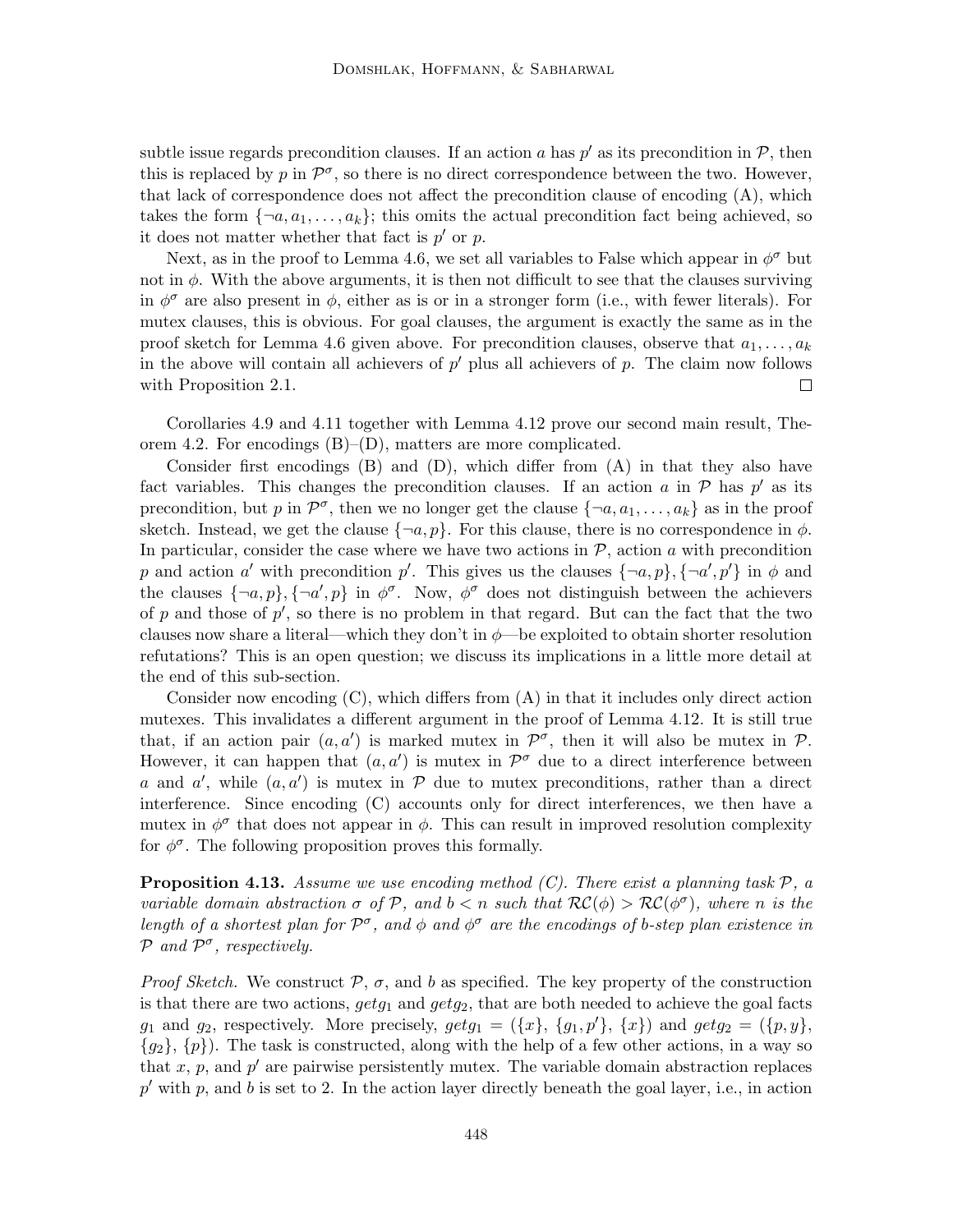layer  $A(1)$ , the planning graph marks  $getg_1$  and  $getg_2$  as mutex because their preconditions are mutex. Encoding (C), however, does not include this mutex clause because there is no direct conflict. This situation changes after the abstraction. Now  $\text{getg}_1$  adds p instead of  $p'$ , and hence there is a direct conflict with the delete effect of  $getg_2$ . As a consequence, in the abstraction two resolution steps suffice: applying both  $getg_1$  and  $getg_2$  in  $A(1)$  is the only option to achieve the goals, and the new mutex clause immediately excludes that option. This is not so in the encoding of the original task, where the required mutex must first be derived by reasoning over the preconditions  $x$  and  $p$ .  $\Box$ 

Note that the only reason why we get a shorter refutation for  $\phi^{\sigma}$  is that variable domain abstraction turns an indirect action mutex (due to competing preconditions) into a direct interference. In doing so, the abstraction exploits the knowledge that  $p$  and  $p'$  are persistently mutes—a fact that is ignored in encoding  $(C)$ . Hence the positive result stated by Proposition 4.13 is less related to the power of abstraction than to the power of planning graph mutexes. We now capture this formally. In what follows, note that using the same plan length bound, the CNF formula as per encoding (C) is a sub-formula of the CNF formula as per encoding (A), and all the additional clauses of (A) can be inferred from it.

**Lemma 4.14.** Let P be a planning task. Let  $\sigma$  be a variable domain abstraction of P. Let n be the length of a shortest plan for  $\mathcal{P}^{\sigma}$ , and let  $b < n$ . Let  $\phi_A$  and  $\phi_C$  be the encodings of b-step plan existence in  $P$  as per encoding (A) and (C), respectively. Let  $\phi_C^{\sigma}$ be the encoding of b-step plan existence in  $\mathcal{P}^{\sigma}$  as per encoding (C). Let M be the number of resolution steps required to infer from  $\phi_C$  the additional mutex clauses that appear in  $\phi_A$ . Then  $\mathcal{RC}(\phi_C) \leq \mathcal{RC}(\phi_C^{\sigma}) + M$ .

*Proof.* Denote by  $\phi_A^{\sigma}$  the encoding of b-step plan existence in  $\mathcal{P}^{\sigma}$  as per encoding (A). We have:

- (1) By the preconditions of the lemma,  $\mathcal{RC}(\phi_C) \leq \mathcal{RC}(\phi_A) + M$ : with M resolution steps,  $\phi_C$  can be turned into  $\phi_A$ , and hence from the shortest resolution refutation for  $\phi_A$ we can construct one for  $\phi_C$  that is M steps longer.
- (2) From Lemma 4.12,  $\mathcal{RC}(\phi_A) \leq \mathcal{RC}(\phi_A^{\sigma}).$
- (3)  $\phi_C^{\sigma}$  is a sub-formula of  $\phi_A^{\sigma}$ , and hence  $\mathcal{RC}(\phi_A^{\sigma}) \leq \mathcal{RC}(\phi_C^{\sigma})$ .

Combining these observations, we have:

| $\mathcal{RC}(\phi_C) \leq \mathcal{RC}(\phi_A) + M$ | from observation $(1)$ |
|------------------------------------------------------|------------------------|
| $\leq \mathcal{RC}(\phi^{\sigma}_A) + M$             | from observation $(2)$ |
| $\leq \mathcal{RC}(\phi_C^{\sigma})+M$               | from observation $(3)$ |

This finishes the proof.

Clearly, this proof argument applies also when  $\sigma$  is a combination of variable domain abstraction with all the other abstractions. Hence Corollaries 4.9 and 4.11 together with Lemmas 4.12 and 4.14 prove our third main result, Theorem 4.3. Note that this latter result does not hold for all variants of resolution. In the claim of Lemma 4.14, M is the

 $\Box$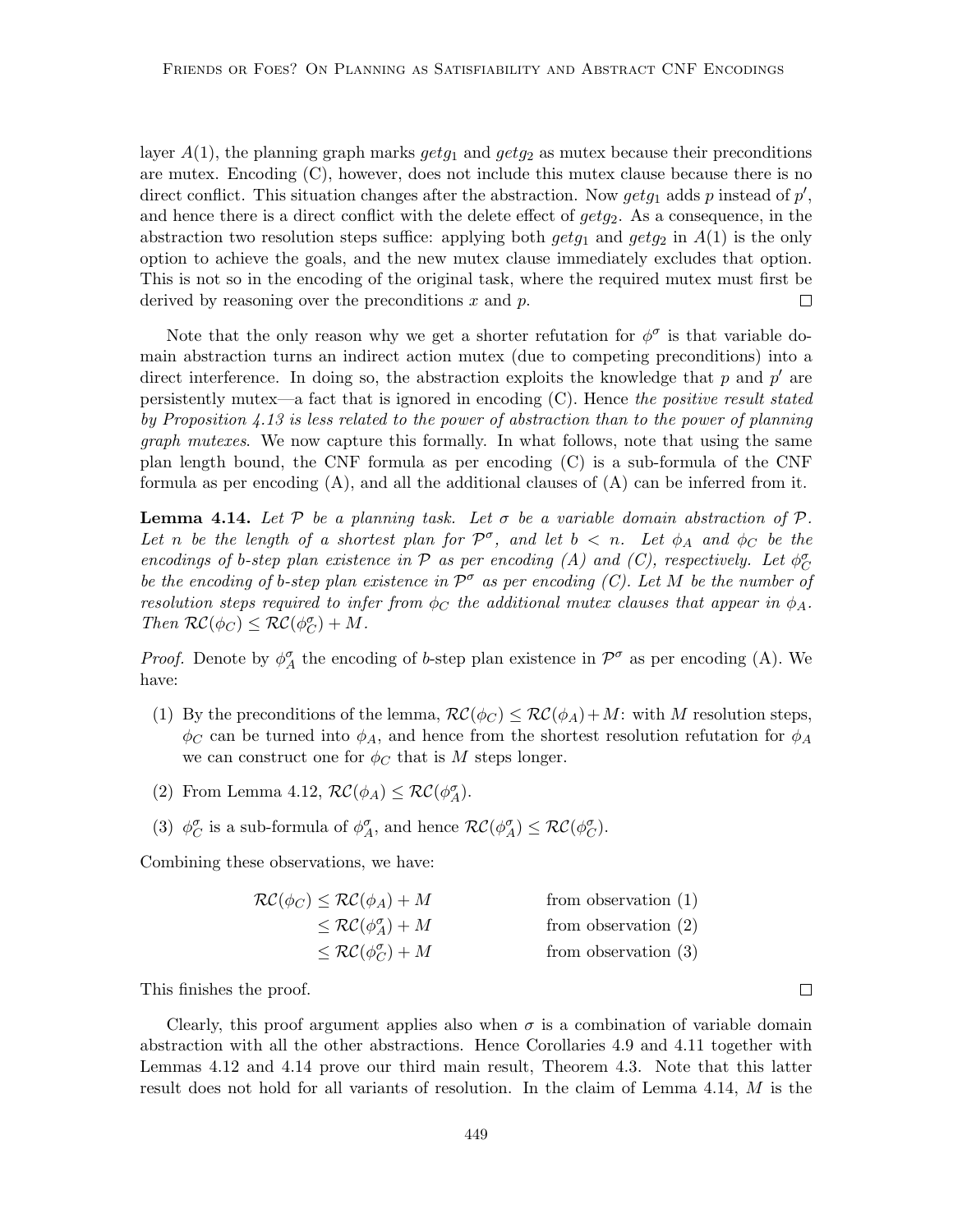number of resolution steps it takes to derive the action mutexes not present in the original encoding. These are then used in the resolution refutation. If the variant of resolution under consideration is, say, DPLL or tree-like resolution, deriving a mutex clause once is not enough—it must be re-derived as many times as it is used in the tree-like resolution refutation. Hence the effective value of  $M$  for such variants of resolution would be larger. Note that this is not the case if the DPLL solver learns the mutex clauses by virtue of the wide-spread clause learning technique.

Lemma 4.14 is particularly relevant for our empirical results, because SATPLAN'04 uses encoding (C) and our experiments mostly focus on variable domain abstraction. While we have no explicit empirical proof (and such a proof would be difficult to come by, requiring a deep analysis of the SAT solver's search spaces), it seems reasonable to assume that, at least to some extent, the disappointing results for SATPLAN'04 are due to what's proved in Lemma 4.14. The abstraction cannot improve resolution complexity beyond the effort required to recover the indirect action mutexes. Note here that the bound  $M$  given in the lemma is rather pessimistic. A mutex  $(a, a')$  needs to be recovered only in the case where a and a' have competing needs in  $P$ , and replacing p' with p results in a direct interference but does not incur simplifications. In the Logistics domain, for example, with our abstraction this happens only for actions loading a package onto an airplane in two different but irrelevant cities. Since these load actions are involved only in redundant solutions anyway, it seems doubtful that such mutexes play a role for resolution complexity.

More generally, it is interesting to consider upper bounds on  $M$  in Lemma 4.14. How many resolution steps does it take to recover the indirect action mutexes? For general resolution, the number of steps is polynomially bounded, since the inference process conducted by the planning graph can be simulated (for a related investigation, see Brafman, 2001). For restricted variants of resolution, matters are more complicated. Of particular interest is the behavior of DPLL+clause learning, c.f. the above. There is so far no known formula for which DPLL+clause learning proofs are provably substantially worse than general resolution proofs; it would be rather surprising if planning graph mutexes were to be the first. Also, Rintanen (2008) provides a related investigation, showing that mutexes can be recovered in polynomial time by a particular 2-step lookahead procedure, which is related (but not identical) to clause learning.

Concluding this sub-section, let us again turn our attention to encodings (B) and (D). As mentioned before, it is an open question whether an analogue of Theorem 4.2 holds for encoding (B), and whether an analogue of Theorem 4.3 holds for encoding (D). We are facing two problematic issues:

- (I) Fact variables. In both encoding (B) and (D), there are fact variables in addition to the action variables used in encodings (A) and (C).
- (II) Mutexes. Like for encoding (C), it may happen that variable domain abstraction converts an implicit mutex in encoding (D) of the original task into an explicit one in the abstraction.

We consider first issue  $(II)$ . The situation is exactly as for encoding  $(C)$ , in this regard. Proposition 4.13 holds as stated for encoding (D) as well; indeed it can be proved using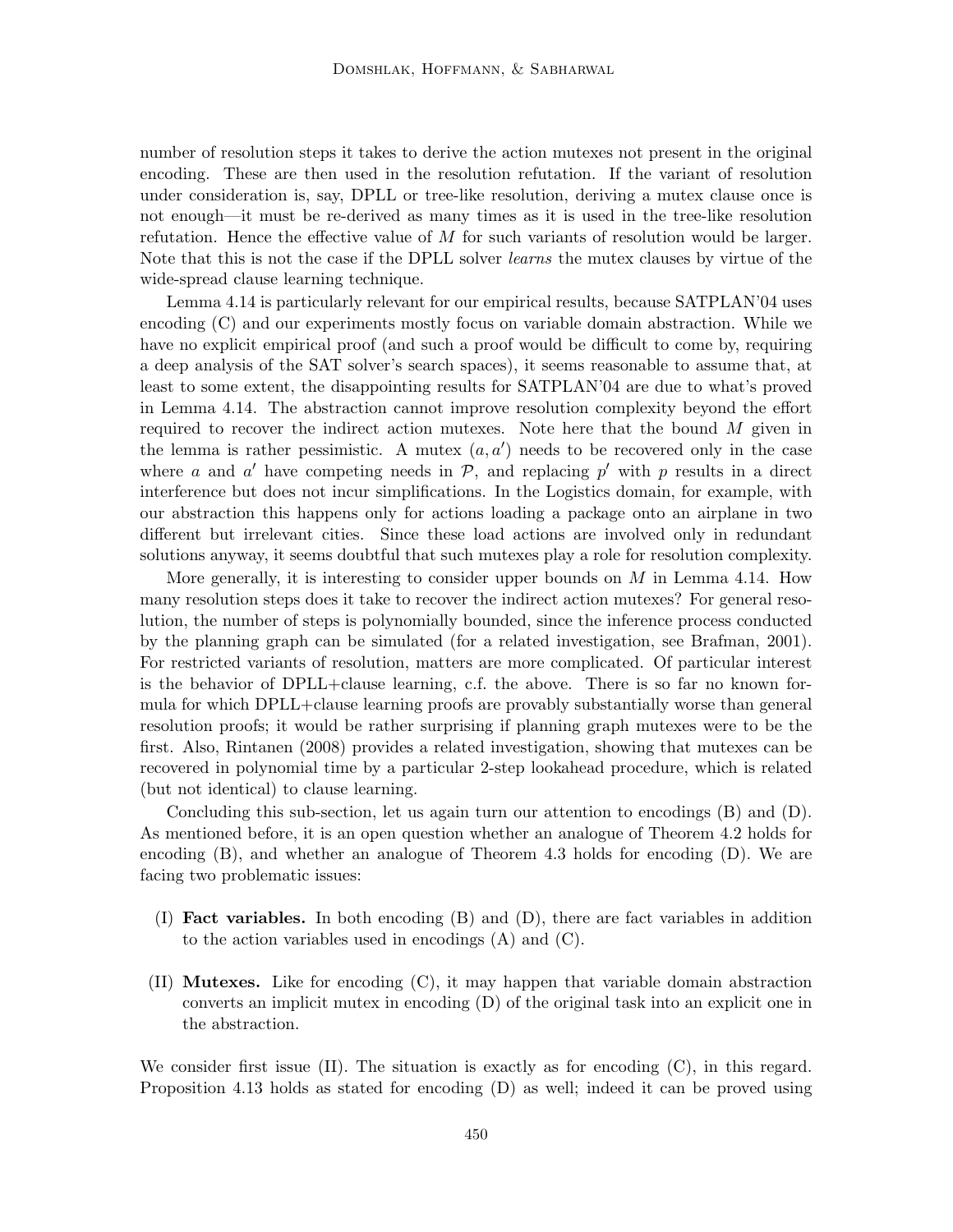exactly the same example and only very minor adaptations of the proof arguments.<sup>22</sup> Similarly, Lemma 4.14 holds for encoding (D), with exactly the same proof arguments—provided an analogue of Lemma 4.12 (and hence an analogue of Theorem 4.2) holds for encoding (B). Namely, the proof arguments of Lemma 4.14 all remain valid, except that we need to refer to encoding (B) rather than (A), and that accordingly we need a corresponding version of Lemma 4.12. This brings us to issue (I).

Variable domain abstraction can be perceived as "gluing sets of facts together". Recall here the example with clauses  $\{\neg a, p\}, \{\neg a', p'\}$  in  $\phi$  not sharing any literals, and clauses  $\{\neg a, p\}, \{\neg a', p\}$  in  $\phi^{\sigma}$  sharing the literal p; this was discussed above to explain why the proof of Lemma 4.12 does not work for encodings (B) and (D). If  $k+1$  facts are glued together, then groups of  $k$  clauses can become linked together in this fashion. The question is:

(\*) Can resolution fruitfully exploit this increased linkage?

This issue appears to be related to some quite intricate properties of Graphplan-based encodings with vs. without fact variables. For encoding  $(A)$ , which differs from encoding (B) only in that it does not use fact variables, Lemma 4.12 tells us that resolution cannot exploit variable domain abstraction. Now, it appears reasonable to think that adding fact variables does not help a lot, the intuition being:

 $(**)$  Whatever one can do with encoding  $(B)$ , one can easily simulate with encoding  $(A)$ .

If statement  $(**)$  is true, then the answer to question  $(*)$  has to be "no", because a "yes" answer would contradict Lemma 4.12. Hence, in an initial attempt to prove the "no" answer, we tried to prove statement (\*\*). However, our initial investigation has indicated that by explicitly keeping fact variables (and non-trivial constraints on them) around, encoding (B) might facilitate significantly shorter resolution derivations in general, and hence statement (\*\*) might be false. Namely, there appear to be families of formulas that can be suitably encoded into planning tasks to yield an exponential separation between encodings (A) and (B). If this is true, then it suggests that reasoning in the presence of fact variables might be more powerful and hence might indeed be able to exploit the linkage gain yielded by variable domain abstraction.

Since the purpose of this paper is not to compare the relative power of various Graphplan-based encodings (such as that of  $(A)$  and  $(B)$ ), we do not detail our progress towards disproving statement (\*\*). Besides, note that, if statement (\*\*) is indeed false, then that does not have any immediate implications on the answer to question (\*). A definite answer to (\*) is left open for future research.

#### 4.2 Can Resolution Complexity Become Worse?

The answer to the title of this sub-section is a definite "yes". With all four encodings, any of the abstractions we consider may exponentially deteriorate resolution complexity. Formally, we have the following theorem.

<sup>22.</sup> We include the full proof for both (C) and (D) in Appendix A.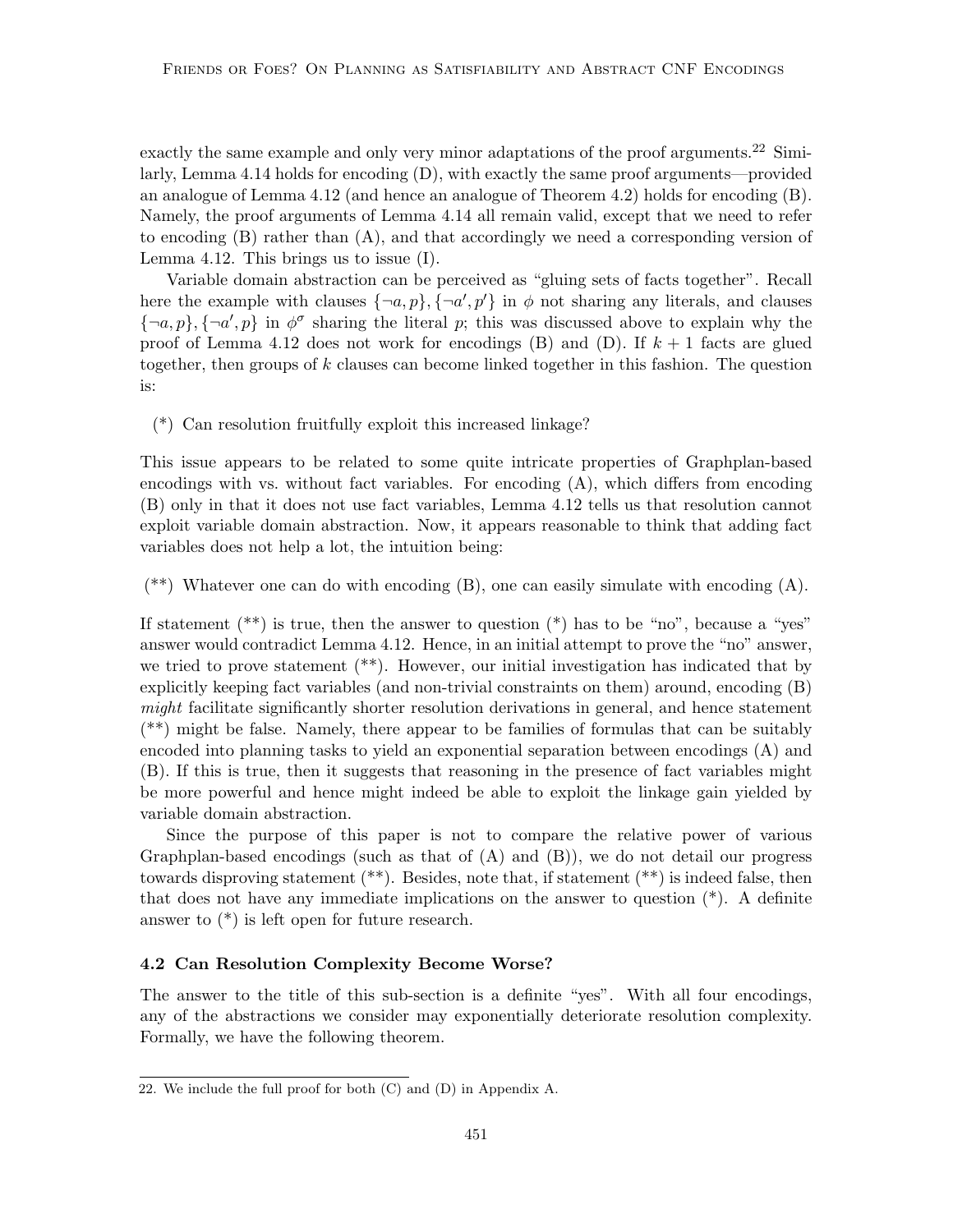**Theorem 4.15.** Assume we use any of the encoding methods  $(A)$ – $(D)$ . There exist an infinite sequence of planning tasks  $\mathcal{P}(i)$ , abstractions  $\sigma(i)$  of  $\mathcal{P}(i)$ , and  $b(i) < n(i)$  such that  $RC(\phi^{\sigma}(i))$  is exponential in i while  $RC(\phi(i))$  is a constant independent of i, where  $n(i)$  is the length of a shortest plan for  $\mathcal{P}^{\sigma}(i)$ ,  $\phi(i)$  and  $\phi^{\sigma}(i)$  are the encodings of  $b(i)$ -step plan existence in  $\mathcal{P}(i)$  and  $\mathcal{P}^{\sigma}(i)$  respectively, and  $\sigma(i)$  consists of any one of:

- (a) adding initial facts;
- (b) ignoring preconditions, goals, or deletes;
- (c) removing a fact completely; or
- (d) variable domain abstraction.

*Proof Sketch.* The idea is to construct  $P(i)$  as a planning task that consists of two separate sub-tasks, and whose overall goal is to achieve the goals of both of these sub-tasks. Each of the sub-tasks themselves is infeasible within the given plan length bound  $b(i)$ . (The tasks and bounds are constructed such that their size grows polynomially with  $i$ .) However, while the first sub-task is constructed to require exponential size resolution refutations, the second allows constant size refutations. If an abstraction over-approximates the easy-torefute sub-task in a way so that it becomes feasible within  $b(i)$  steps, then the resolution refutation of the overall task must rely on the hard-to-refute sub-task. This leads to an exponential growth, over i, in resolution complexity for  $\phi^{\sigma}(i)$ , as opposed to constant resolution complexity for  $\phi(i)$ . With any single one of the listed abstractions, feasibility of the easy-to-refute sub-task can be accomplished in a simple manner, hence proving the theorem.

In order to construct planning tasks whose CNF encodings require exponential size resolution refutations, we resort to the "pigeon hole problem" formula  $PHP(i)$ . It is well known that any resolution proof of  $PHP(i)$  must be of size exponential in i (Haken, 1985). We construct a simple pigeon hole planning task  $\mathcal{P}_{PHP}(i)$  to capture this problem. We show that, for any of the four encoding methods  $(A)$ – $(D)$ , the CNF encoding for  $b(i) = 1$ is either identical to  $PHP(i)$ , or transforms into  $PHP(i)$  by variable restrictions. Hence, by Proposition 2.1, any resolution refutation must have size exponential in  $i$ . The final construction uses a combination of two such tasks:  $\mathcal{P}_{PHP}(i)$  serves as the hard-to-refute sub-task, and  $\mathcal{P}_{PHP}(1)$  on disjoint sets of pigeon and hole objects serves as the easy-to-refute sub-task.  $\Box$ 

Essentially, Theorem 4.15 states the intuitive fact that abstractions can make bad choices, approximating away the most concise reason for why a planning task cannot be solved in a particular number of steps. To illustrate the significance of this, consider once more the comparison to mutex relations. An analogue of Theorem 4.15 does not hold for them: adding a mutex clause to a CNF encoding can only improve resolution complexity. In that sense, mutex relations are considerably less "risky" than the abstractions we consider here.

While the pigeon hole problem used in the proof of Theorem 4.15 may seem artificial, it is indeed contained as a sub-problem in wide-spread domains such as some of those concerned with transportation. For example, in Gripper, the available time steps serve as "holes" and the actions picking/dropping balls are the "pigeons" (for a related investigation, see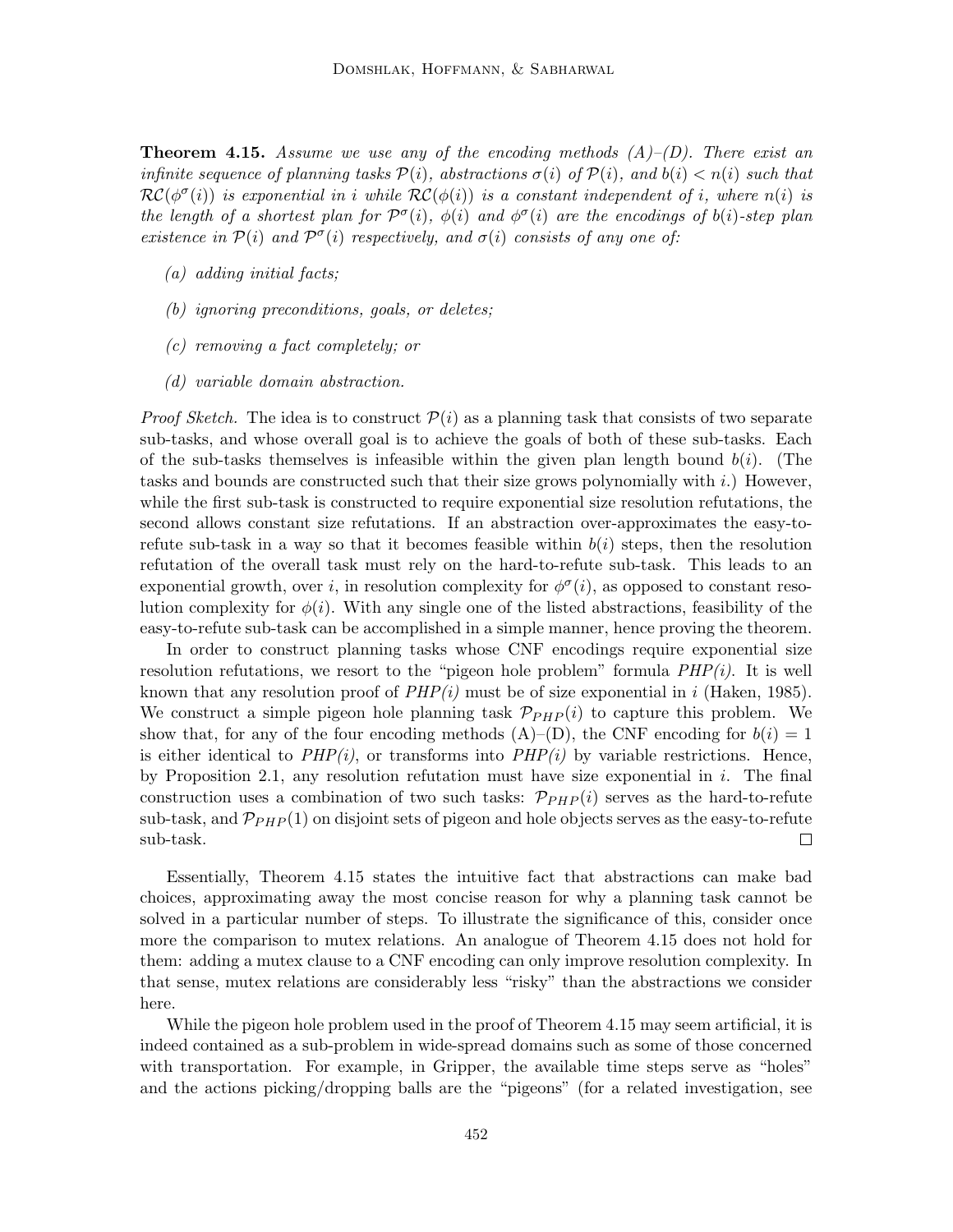Hoffmann et al., 2007). It also seems quite natural that a planning task may consist of two disconnected parts, one of which is complex while the other one is easy to prove unsolvable in the given number of steps. Just think of transporting two packages, one of which is close to many vehicles and requires just one more step than the bound allows, while the other one is already inside a vehicle and needs to be transported along a single path of road connections that is much longer than the bound (a concrete example for the latter situation is formalized by Hoffmann et al., 2007).

#### 4.3 A Note on Simplifications

As pointed out in Section 2.4, there may be actions that after abstraction can obviously be simplified without altering the semantics of the planning task. In particular, an abstraction might create duplicate actions (that is, actions having identical preconditions and effects), as well as redundant add effects (that are contained in the respective action's precondition). It turns out that such a natural post-abstraction simplification of the planning task can lead to lower resolution complexity.

**Proposition 4.16.** Assume we use any of the encoding methods  $(A)-D$ . There exist a planning task  $P$ , a planning task  $P'$  that is identical to  $P$  except that either an irrelevant add affect or a duplicate action have been removed, and  $b < n$  so that  $RC(\phi) > RC(\phi')$ , where n is the length of a shortest plan in  $P$ , and  $\phi$  and  $\phi'$  are the encodings of b-step plan existence in  $P$  and  $P'$ , respectively.

*Proof Sketch.* To show the claim for duplicate actions, we consider a task  $\mathcal{P}'$  encoding the pigeon hole problem for 3 pigeons and 2 holes, with actions that put pigeon p into hole h. The plan length bound is 1. To point out that the proof works for solvable tasks  $P$ , an extra action a, whose preconditions are two of the goals and which achieves the third goal, ensures solvability in two steps. There are three goals, one for each pigeon, and there are no mutex clauses other than direct action interference, because each pair of goals can be achieved – but not the three of them. In particular, every resolution refutation must resolve on all three goal clauses. We obtain  $P$  by adding a duplicate action for one of the pigeons and one of the holes. The respective goal clause then becomes one literal longer. Any refutation must get rid of that literal, hence necessitating one more step. The construction works for all four encodings.

To show the claim for removal of redundant add effects, we slightly modify  $\mathcal{P}'$ , replacing  $a$ 's effect with a new fact x and including another action that achieves the third goal given the precondition x. The optimal plan length now is 3, and the length bound is 2. Any refutation must resolve on all three goal clauses. If, for  $P$ , we give a one of its preconditions as an additional add effect, then the refutations become longer because the respective goal clause does. Again, the construction works for all four encodings.  $\Box$ 

It is easy to modify the constructions used in the proof of Proposition 4.16 in a way so that the duplicate action, respectively the redundancy of the add effect, arise as an outcome of variable domain abstraction. Hence, via enabling such simplifications, variable domain abstraction may improve the resolution best-case behavior. For duplicate actions, this is also true for Edelkamp's (2001) pattern database abstraction. It is an open question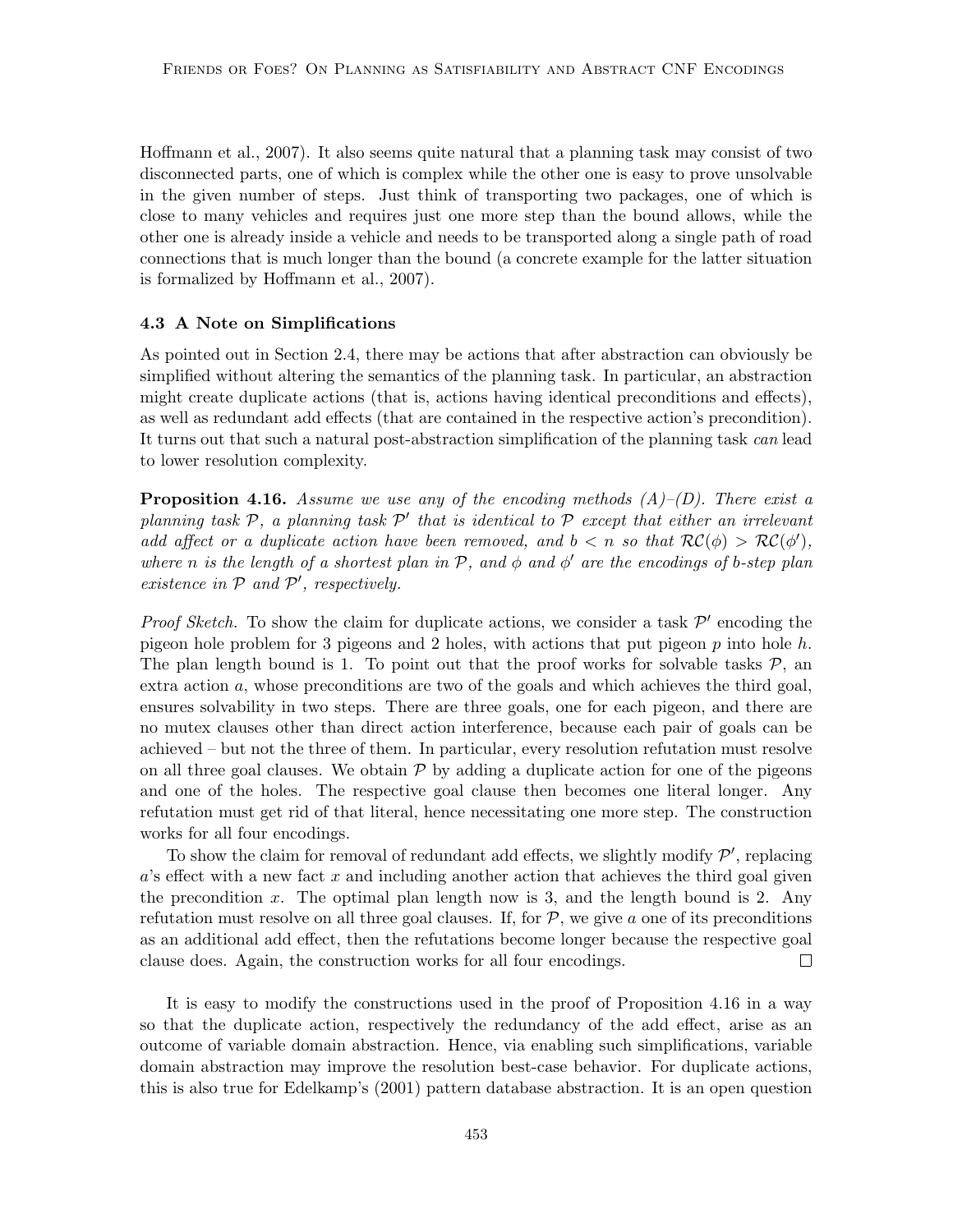whether the improvement may be exponential, or whether it is bounded polynomially. We conjecture that the latter is the case, at least for unrestricted resolution.

It is also notable that the examples in the proof to Proposition 4.16 are specifically constructed to include duplicate actions/redundant add effects for actions that are relevant to solving the problem – they form part of an optimal solution. In a well-constructed variable domain abstraction this is not likely to happen since abstraction should target only the facts that are irrelevant to solution length. Consider the Logistics domain as an example. The only actions on which simplifications apply are loads/unloads of packages to/from locations in cities other than the package's origin and destination. These actions are involved only in redundant solutions, and it seems doubtful that their simplification affects resolution complexity. Of course, these simplifications might help SAT solvers anyway. This, however, is not observed, at least not significantly, in our experiments.

## 5. Conclusion

Abstractions, as used here, have the power to allow proving certain properties within much smaller state spaces. In particular, if an abstraction preserves the length of an optimal solution, then optimality can be proved within the abstraction. We designed a novel abstraction method for STRIPS planning that is suitable for this purpose. Surprisingly, the approach yields little or no benefits for the planning-as-satisfiability approach as represented by SATPLAN, even in domains featuring hand-made abstractions with exponentially smaller state spaces. Towards explaining this, we have shown that, in many cases, our abstraction method (as well as some other commonly used abstractions) lacks the ability to introduce shorter resolution refutations—other than through exploiting mutexes, or enabling certain post-abstraction simplifications. In contrast, we have shown that these abstractions may exponentially increase the size of the shortest resolution refutations.

Several questions are left open by our theoretical results. We do not know whether variable domain abstraction can improve resolution complexity in combination with encoding (B), whether there is a polynomial upper bound on the improvement that variable domain abstraction can bring for encoding (D), and whether there is a polynomial upper bound on the improvement that can result from simplifications. Apart from answering these questions, most importantly it remains to be seen to what extent the results generalize. Bluntly stated, the intuition behind the results is that "over-approximations usually result in less constrained formulas which are harder to refute". However, the actual technicalities of the results depend quite a lot on the details—of both encoding method and abstraction and hence it is largely unclear to what extent this intuitive statement captures reality. In particular: does it hold for other encodings of planning into SAT?

It would be interesting, e.g., to look at the alternative encodings described by Kautz and Selman (1992), Kautz et al. (1996), Kautz and Selman (1996), Ernst, Millstein, and Weld (1997). Many of these encodings are based on unit clauses for initial and goal state, and action clauses stating that an action implies each of its effects and preconditions. With such a structure—and the lack of a mechanism such as a planning graph that propagates changes—some of the properties proved herein are obvious. Removing goals or initial state facts corresponds directly to removing clauses; the same is true for preconditions. Removing a fact completely may in some cases simply correspond to removing all clauses that mention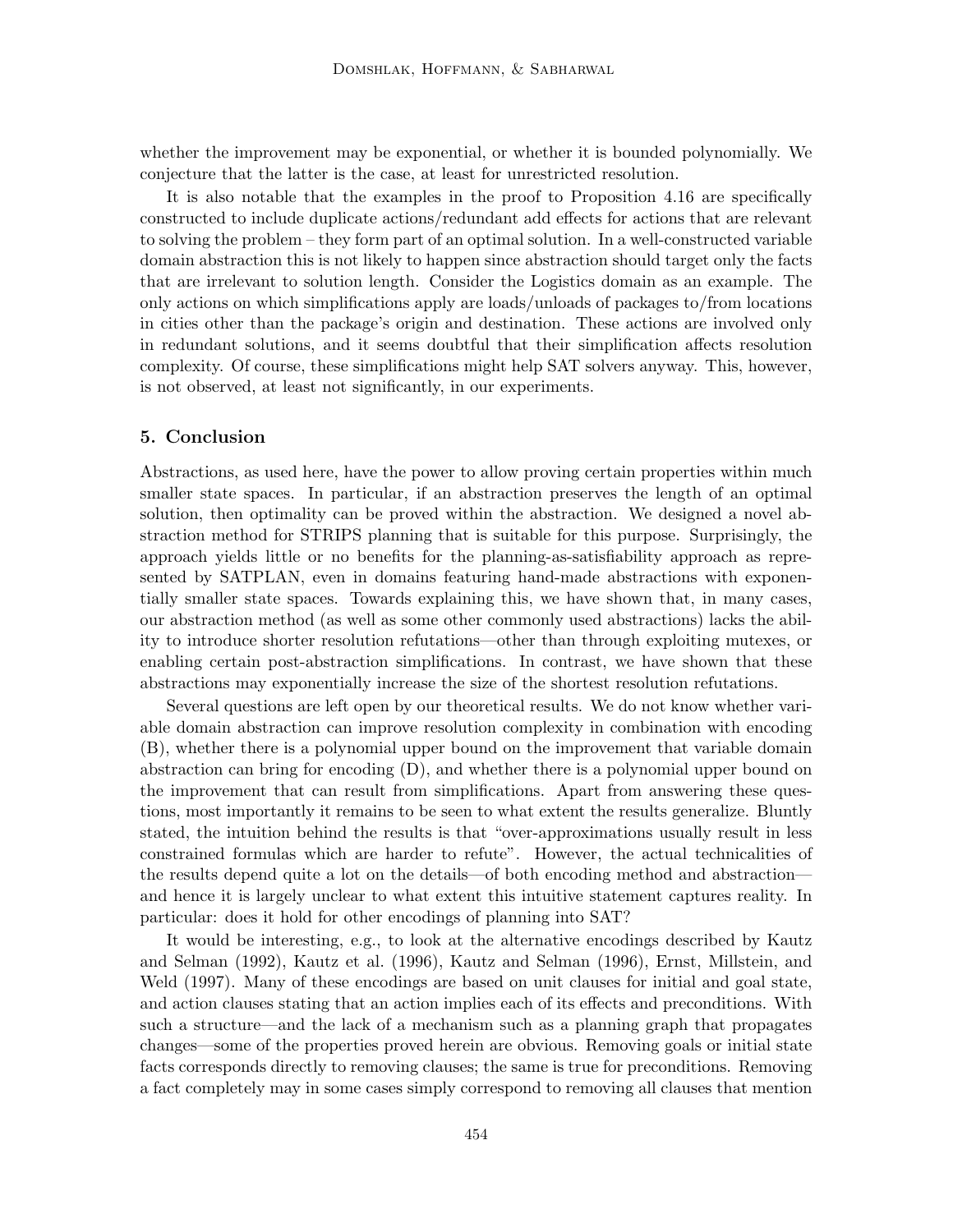the fact. Hence, for these encodings, it seems that proving our results might indeed be comparatively easy. A more challenging subject may be some more recent developments, such as the encodings by Rintanen et al. (2006) which often give substantial speed-ups through novel notions of parallelity, the encodings by Chen et al. (2009) which introduce long-distance mutex relations, or the encodings by Robinson et al. (2008) which make use of effective operator splitting and factoring methods.

More generally: do our results hold for methods employed in other fields? In particular, do they hold in model-checking, where both abstraction (e.g., Graf & Saïdi, 1997; Clarke et al., 2003) and SAT encodings (e.g., Clarke, Biere, Raimi, & Zhu, 2001; Prasad, Biere, & Gupta, 2005) are highly successful? There is one example where it is actually obvious that our results hold. Gupta and Strichman (2005) abstract by ignoring clauses in a CNF encoding of the original transition system (the motivation is that the much smaller CNF formula causes less overhead in the SAT solver).

Most ambitiously: can we define a generic framework with formal notions of "declarative transition systems", "CNF encodings", and "abstractions" that are suitable to capture our results, and prove more generic statements? All these questions appear to be worthwhile research challenges. Indeed, we think that a key contribution of our work may lie in *asking* the question about resolution complexity with vs. without an abstraction.

From a more practical perspective, we see mainly four lines of further research. First, an important question is whether our observations carry over to modified/extended planningas-SAT systems, such as as the one by Ray and Ginsberg (2008) which guarantees plan optimality through branching restrictions within a single SAT call, rather than through calling the SAT solver iteratively. Second, it remains open to explore whether very different abstraction techniques—based e.g. on predicate abstraction—can be suitably adapted to planning. Third, it is important to note that our empirical results are not entirely negative. Mips.BDD is often substantially improved, even up to the point where, as in Figure 1, this optimal sequential planner is highly competitive with a strong optimal parallel planner such as SATPLAN, and this in a highly parallel domain such as Logistics. This is a direction that may well be worth exploring in more depth. Finally, more effective abstraction methods may exist for unsolvable examples, and could potentially play a crucial role in over-subscription planning (Sanchez & Kambhampati, 2005; Meuleau et al., 2006).

## Acknowledgments

We thank the anonymous reviewers, whose detailed comments helped greatly to improve the paper. A preliminary version of this work appeared at ICAPS'06, the  $16^{th}$  International Conference on Automated Planning and Scheduling (Hoffmann, Sabharwal, & Domshlak, 2006). The work of Carmel Domshlak was supported by Israel Science Foundation (ISF) Grants 2008100 and 2009580, as well as by the C. Wellner Research Fund. For part of this work, Jörg Hoffmann was employed at Max Planck Institute for Computer Science, Saarbrücken, Germany, and at SAP Research, Karlsruhe, Germany. The work of Ashish Sabharwal was supported by IISI, Cornell University (AFOSR Grant FA9550-04-1-0151), the National Science Foundation (NSF) Expeditions in Computing award (Computational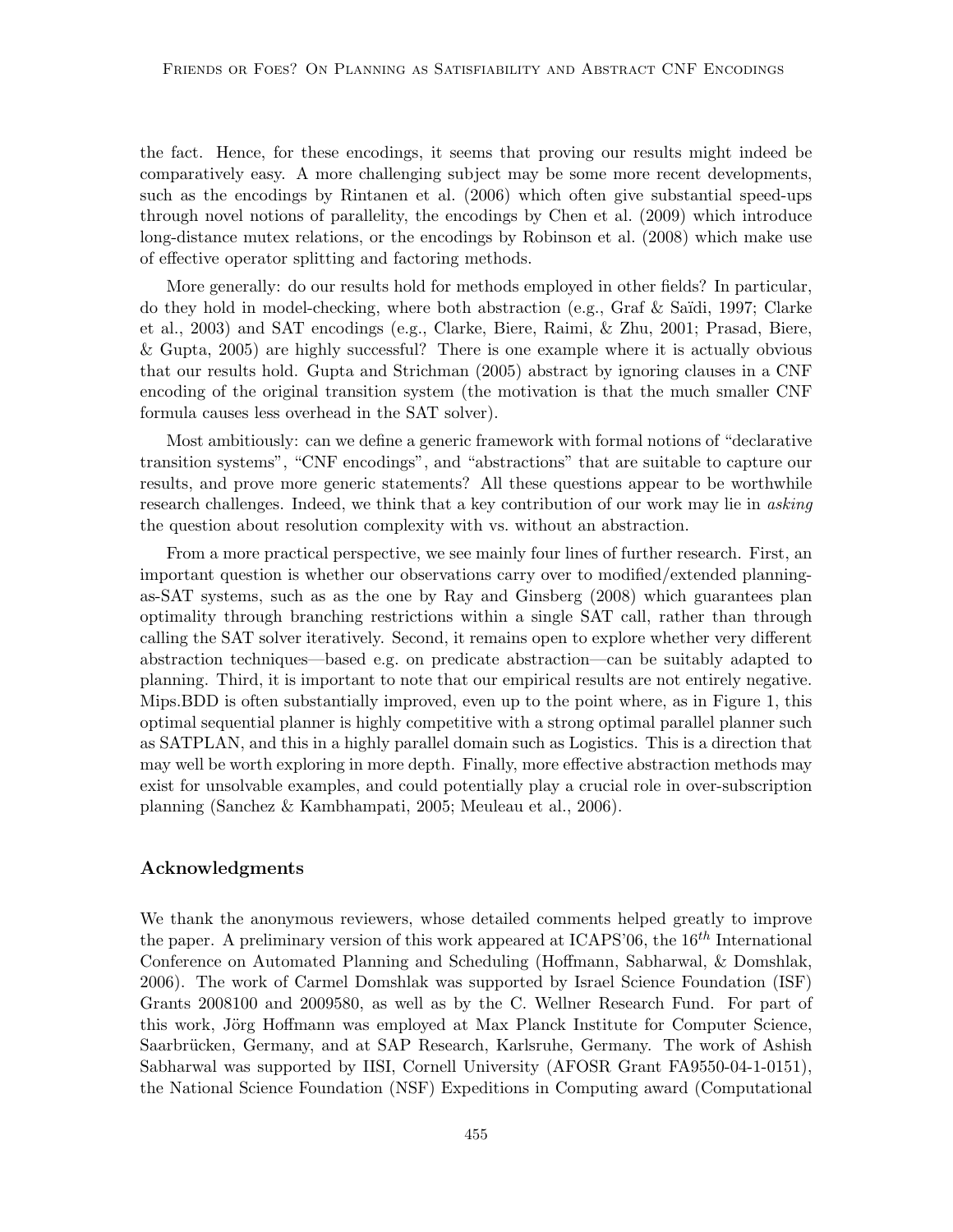Sustainability Grant 0832782), NSF IIS award (Grant 0514429), and the Defense Advanced Research Projects Agency (DARPA, REAL Grant FA8750-04-2-0216).

## Appendix A. Proof Details

*Proof of Proposition 2.1.* Suppose the sequence  $\tau$  of transformations consists of  $\ell$  restrictions,  $\tau_1, \tau_2, \ldots, \tau_\ell$ . Further, let  $\tau'$  be the "strengthening" transformation that replaces each clause of  $\phi^{\sigma}|_{\tau}$  with a (not necessarily strict) sub-clause that is also a clause of  $\phi$ ; such a transformation exists because of the assumptions in the proposition. Observe that these  $\ell+1$  transformation steps together convert  $\phi^{\sigma}$  into a (not necessarily strict) sub-formula of  $\phi$ . We will show that each of these  $\ell+1$  transformation steps individually does not increase the resolution complexity of the underlying formula. Without loss of generality, we will prove this fact for a single restriction transformation and then for a generic strengthening transformation. Since each of these will individually be shown to not increase the resolution complexity of the formula, they can be applied in any sequence or combination, any number of times, without increasing the resolution complexity. This would prove, in particular, that the resolution complexity of a sub-formula of  $\phi$  is no more than that of  $\phi^{\sigma}$ , implying that the resolution complexity of  $\phi$  itself is no more than that of  $\phi^{\sigma}$  (as additional initial clauses cannot hurt a resolution refutation), as desired.

We start with a single restriction transformation  $x \leftarrow y$ . For ease of notation, we will assume that the initial formula is  $F = \{C_1, C_2, \ldots, C_m\}$  and the resulting simplified formula after the transformation is  $F' = \{C'_1, C'_2, \ldots, C'_{m'}\}$ , with  $m' \leq m$ . Without loss of generality, we will assume that no  $C_i'$  equals the empty clause  $\{\}$  and there are no duplicate clauses in F'. Let  $\pi = (C_1, C_2, \ldots, C_m, C_{m+1}, \ldots, C_M = \{\})$  be a resolution refutation of F of the smallest possible size; note that  $\pi$  involves m initial clauses and  $M - m$  resolution steps. From  $\pi$ , we construct a resolution refutation  $\pi'$  of F' which will be of size no larger than that of  $\pi$ . We do this in the following three steps.

- Step 1. Transform  $\pi$  into  $\hat{\pi} = (\hat{C}_1, \ldots, \hat{C}_m, \hat{C}_{m+1}, \ldots, \hat{C}_M = \{\})$ , where  $\hat{C}_i$  is defined as follows. If the application of the transformation  $x \leftarrow y$  results in  $C_i$  containing True or a variable and its negation, then  $\hat{C}_i$  equals True; if it results in  $C_i$  containing False or duplicate literals,  $\hat{C}_i$  consists of  $C_i$  with False or a duplicate literal removed; otherwise  $\tilde{C}_i = C_i$ . Note that  $\hat{C}_i$  does not contain x and is either True, the empty clause, or a non-empty (not necessarily strict) sub-clause of C. The key property here is that  $\hat{C}_i$  is still a logical implicant of  $\hat{C}_j$  and  $\hat{C}_k$  if  $C_i$  was derived by resolving  $C_j$  and  $C_k$  in the original proof  $\pi$ .  $\hat{C}_i$  may not necessarily be a usual resolution resolvent of  $\hat{C}_j$  and  $\hat{C}_k$ , which is what the next two steps will fix.
- Step 2. Transform  $\bar{\pi}$  into  $\bar{\pi} = (\bar{C}_1, \ldots, \bar{C}_m, \bar{C}_{m+1}, \ldots, \bar{C}_M = \{\})$ , where  $\bar{C}_i$  equals  $\hat{C}_i$  for  $i \leq m$  and for  $i > m$  is defined sequentially, for increasing i, as follows. Suppose  $C_i$  was derived in  $\pi$  by resolving clauses  $C_j$  and  $C_k$ , where  $j < k < i$ . Assume without loss of generality that we have already defined  $\bar{C}_j$  and  $\bar{C}_k$ . If  $\hat{C}_i$  equals True, then  $\bar{C}_i$  equals True as well; otherwise, if one of the two clauses  $\bar{C}_j$  and  $\bar{C}_k$ equals True, then  $\bar{C}_i$  equals the other clause; otherwise,  $\bar{C}_j$  and  $\bar{C}_k$  can be resolved together on some variable and  $\overline{C}_i$  is the resolvent of these two clauses. The key property here, which can be seen easily by considering the sequential nature of the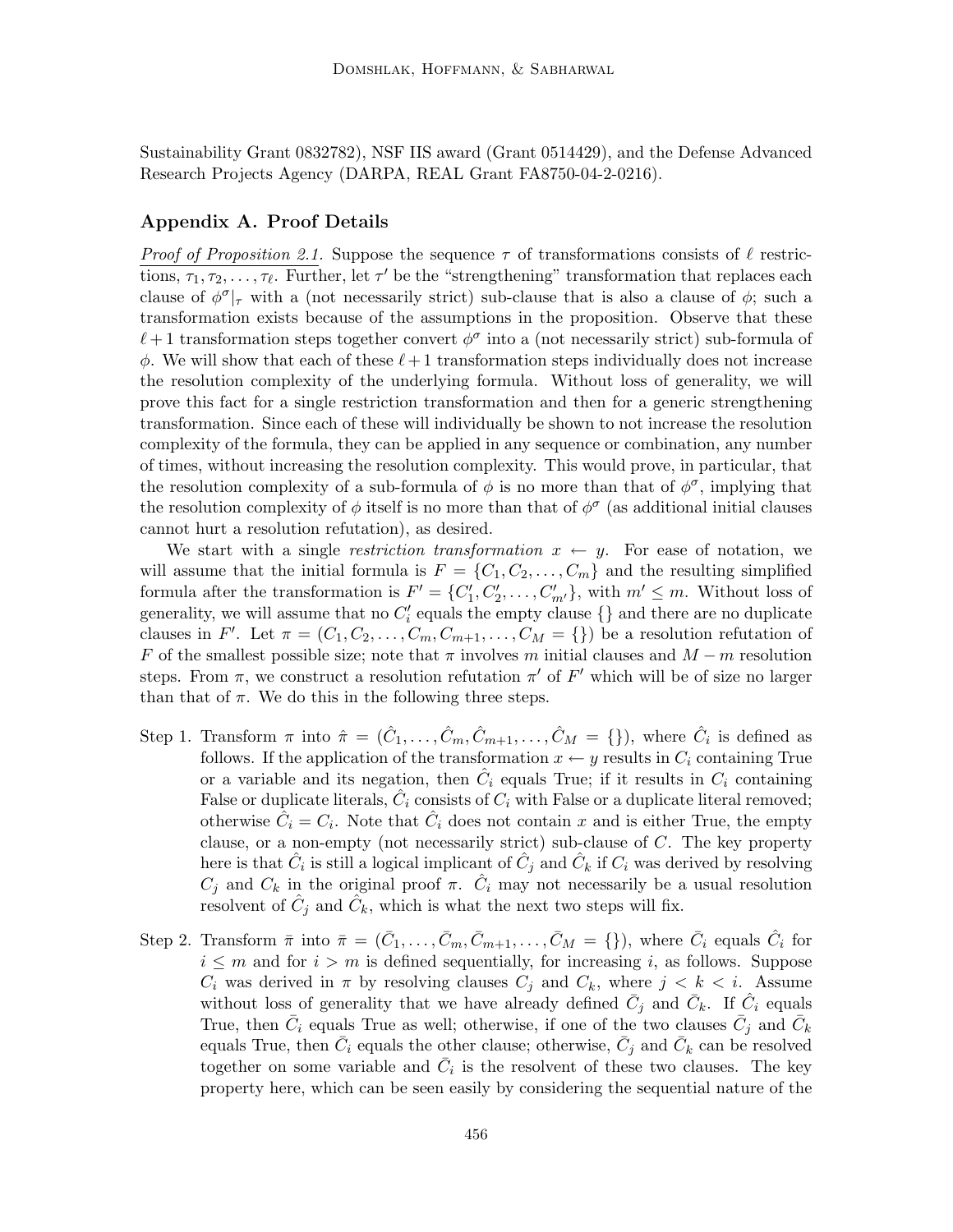transformation, is that each  $\bar{C}_i$  is either True or a (not necessarily proper) subclause of  $\hat{C}_i$ ; in particular,  $\bar{C}_M = \{\}$ . Further, each  $\bar{C}_i$  that does not equal True is either the resolution resolvent of  $\tilde{C}_j$  and  $\bar{C}_k$ , or equals  $\{\}\$  with one of  $\bar{C}_j$  and  $\bar{C}_k$ also being {}.

Step 3. Finally, transform  $\bar{\pi}$  into  $\pi'$  by simply removing any "clauses" that equal True or occur previously in the clause sequence, and stopping the sequence as soon as the first empty clause is encountered. By construction,  $\pi$ ,  $\hat{\pi}$ , and  $\bar{\pi}$  have exactly M clauses each and  $\pi'$  has no more than M clauses. Further, the first m' clauses of  $\pi'$  are exactly the clauses of  $F'$  and  $\pi'$  is a resolution refutation starting from these initial clauses, as desired.

We now consider the *strengthening transformation*  $\tau'$ , which essentially replaces each clause of the formula with a sub-clause (thereby "strengthening" this clause). We will show that applying  $\tau'$  does not increase the resolution complexity of the underlying formula. Again, for ease of notation, let the initial formula be  $F = \{C_1, C_2, \ldots, C_m\}$  with a resolution refutation  $\pi = (C_1, C_2, \ldots, C_m, C_{m+1}, \ldots, C_M = \{\})$  of the smallest possible size. The argument here is along the same lines as but simpler than for restriction transformations.

Transform  $\pi$  into  $\bar{\pi} = (\bar{C}_1, \ldots, \bar{C}_m, \bar{C}_{m+1}, \ldots, \bar{C}_M = \{\})$ , where for  $i \leq m, \bar{C}_i$  equals the sub-clause of  $C_i$  that  $\tau'$  maps  $C_i$  to, and for  $i > m$ ,  $\overline{C}_i$  is defined sequentially, for increasing i, as follows. Suppose  $C_i$  was derived in  $\pi$  by resolving clauses  $C_j$  and  $C_k$  on variable x, where  $j < k < i$ . Assume without loss of generality that we have already defined  $\bar{C}_j$  and  $\bar{C}_k$ . If x is present in both  $\bar{C}_j$  and  $\bar{C}_k$ , then  $\bar{C}_i$  is simply the resolution resolvent of these two clauses; otherwise, if x is not present in  $\bar{C}_j$ , then  $\bar{C}_i$  equals  $\bar{C}_j$ ; otherwise x must not be present in  $\bar{C}_k$  and we set  $\bar{C}_i$  to equal  $\bar{C}_k$ . The key property here, which can again be seen easily by considering the sequential nature of the transformation, is that each  $\bar{C}_i$  is a (not necessarily proper) sub-clause of  $C_i$ ; in particular,  $\bar{C}_M = \{\}$ . Further, each  $\bar{C}_i$  is either  $\bar{C}_j$ or  $\bar{C}_k$  or the resolution resolvent of the two. Now transform  $\bar{\pi}$  into  $\pi'$  by simply removing any clauses that occur previously in the clause sequence. By construction,  $\pi$  and  $\bar{\pi}$  have exactly M clauses each and  $\pi'$  has no more than M clauses. Further, the first m' clauses of  $\pi'$  are exactly the clauses of F' and  $\pi'$  is a resolution refutation starting from these initial clauses, as desired.  $\Box$ 

*Proof of Lemma 4.6.* Let P be a planning task to which an abstraction  $\sigma$  that abstracts  $PG(\mathcal{P})$  is applied. Let  $\phi, \phi^{\sigma}$  denote propositional encodings of  $\mathcal{P}$  and  $\mathcal{P}^{\sigma}$ , respectively, where we use either the action-only encoding  $(A)$  or the action-fact encoding  $(B)$  for both  $\phi$  and  $\phi^{\sigma}$ . Let U denote the set of variables in  $\phi^{\sigma}$  that are not variables of  $\phi$ . Finally, let  $\tau$  be the variable restriction that sets every variable in U to False. In this setting, the propositional formula  $\phi^{\sigma}|_{\tau}$  is nothing but the CNF encoding of the planning graph  $PG^{\sigma}(\mathcal{P})$ (using the same encoding method, (A) or (B), as used for  $\phi$  and  $\phi^{\sigma}$ ). In particular, all clauses of  $\phi^{\sigma}$  that correspond to actions and facts not in  $PG(\mathcal{P})$  are trivially satisfied by  $\tau$ , because they all contain the negation of a variable in U, which is set to False by  $\tau$ . Call the remaining, yet unsatisfied clauses in  $\phi^{\sigma}|_{\tau}$  the *surviving* clauses. We will argue that each surviving clause is already present, perhaps in a stronger but not a weaker form, in  $\phi$ itself, showing that it can be no easier to prove  $\phi^{\sigma}|_{\tau}$  unsatisfiable than it is to prove  $\phi$  itself unsatisfiable.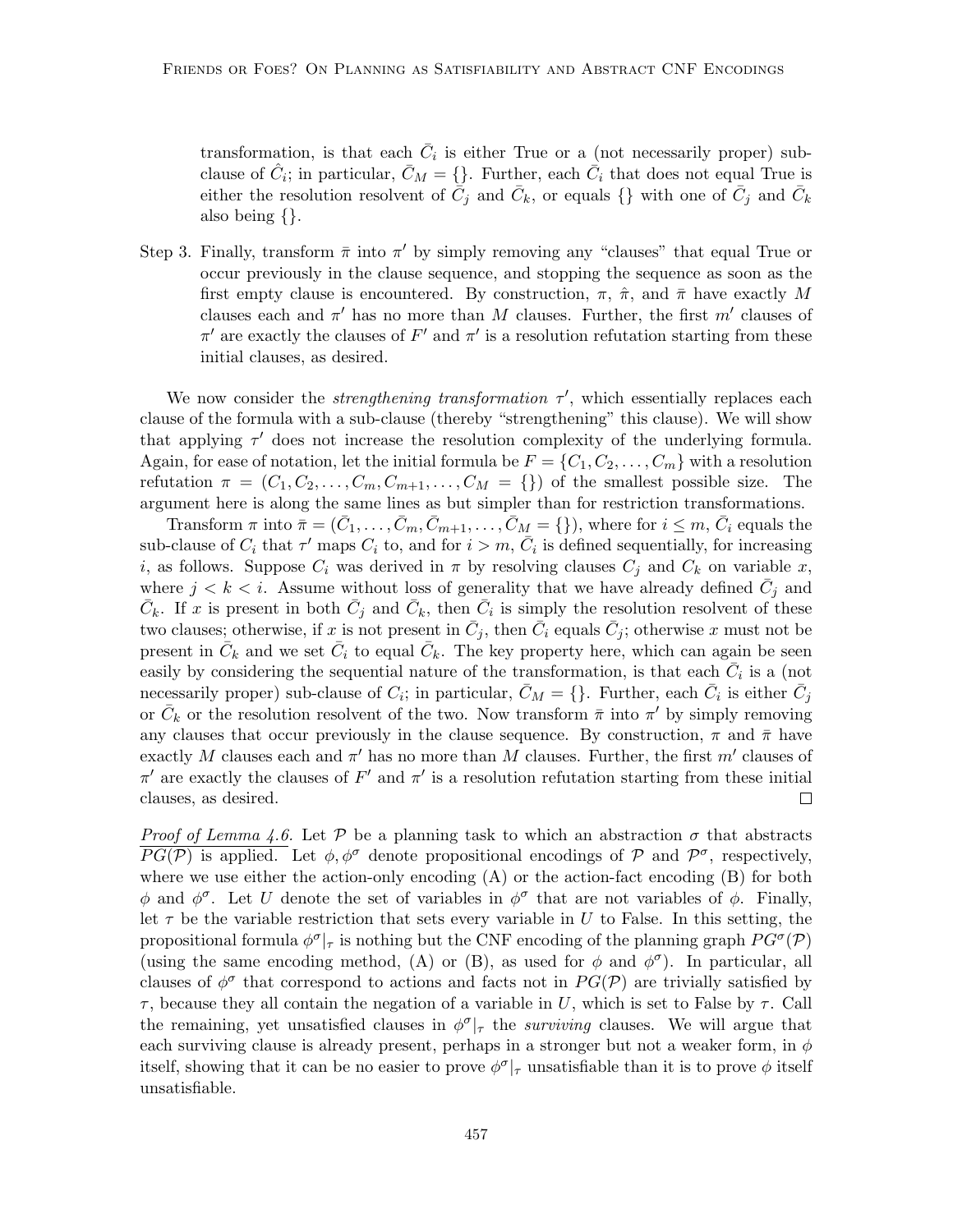First consider encoding (A). By conditions (2) and (4) of Definition 4.5, every surviving precondition and goal clause in  $\phi^{\sigma}|_{\tau}$  has a corresponding clause in  $\phi$  itself. Further, by condition (1) concerning which facts are added by which action, each such precondition or goal clause in  $\phi^{\sigma}|_{\tau}$  contains as a sub-clause the corresponding clause in  $\phi$ . Finally, each surviving mutex clauses in  $\phi^{\sigma}|_{\tau}$ , by condition (3), is also present as a mutex clause in  $\phi$ . From these observations, it follows that every surviving clause in  $\phi^{\sigma}|_{\tau}$  contains as a (possibly non-strict) sub-clause the corresponding clause in  $\phi$ . Applying Proposition 2.1, we obtain  $\mathcal{RC}(\phi) \leq \mathcal{RC}(\phi^{\sigma})$ , finishing the proof for encoding (A).

Now consider encoding (B). First, because by Definition 4.5  $PG^{\sigma}(\mathcal{P})$  and  $PG(\mathcal{P})$  have identical sets of vertices, in particular the fact vertices  $F(0)$  are the same, and hence each surviving initial state clause in  $\phi^{\sigma}|_{\tau}$  is also present as an initial state clause in  $\phi$ . Further, precondition clauses are binary and, by condition (2) of Definition 4.5, each surviving precondition clause in  $\phi^{\sigma}|_{\tau}$  is also present as a precondition clause in  $\phi$ . Similarly, each goal clause is a unit clause and, by condition (4), each surviving goal clause in  $\phi^{\sigma}|_{\tau}$  is also present as a goal clause in  $\phi$ . In a similar vein, each surviving mutex clause in  $\phi^{\sigma}|_{\tau}$  is also present as a mutex clause in  $\phi$ . Finally, each surviving effect clause in  $\phi^{\sigma}|_{\tau}$ , by condition (1), contains as a sub-clause the corresponding effect clause in  $\phi^{\sigma}|_{\tau}$ . Hence we again see that every surviving clause in  $\phi^{\sigma}|_{\tau}$  contains as a (possibly non-strict) sub-clause the corresponding clause in  $\phi$ . Applying Proposition 2.1 as before, we obtain  $\mathcal{RC}(\phi) \leq \mathcal{RC}(\phi^{\sigma})$ , finishing the proof for encoding (B).  $\Box$ 

*Proof of Lemma 4.8.* Let  $P$  be a planning task to which an abstraction  $\sigma$  that respects the behavior specified in the lemma is applied. We will show that the four conditions in Definition 4.5 hold for both  $PG^{\sigma}(\mathcal{P})$  and  $PG^{\sigma}(\mathcal{P})$ . Observe that condition (4) in Definition 4.5 trivially holds because of property (b) of  $\sigma$ . We therefore focus on showing that  $V(PG(\mathcal{P})) = V(PG^{\sigma}(\mathcal{P}))$ ,  $V(PG_{red}(\mathcal{P})) = V(PG^{\sigma}_{red}(\mathcal{P}))$ , and that conditions (1)-(3) in Definition 4.5 hold. In fact, once we show that  $PG^{\sigma}(\mathcal{P})$  and  $PG^{\sigma}_{red}(\mathcal{P})$  have the same set of vertices as the original (reduced) planning graph, conditions (1) and (2) of Definition 4.5 would be immediately satisfied due to properties (c)<sup>23</sup> and (d) of  $\sigma$ , and all that would remain would be condition (3), saying that no new mutex clauses are added by applying  $\sigma$ .

Hence, our task is reduced to proving that the following four new properties hold at each step  $t \in 0, 1, \ldots, b$  of the planning task:

- (i)  $F^{\sigma}(t) \supseteq F(t)$ ,
- (ii)  $A^{\sigma}(t) \supseteq A(t)$ ,
- (iii)  $E_{f-mutex}^{\sigma}(t)|_{F(t)} \subseteq E_{f-mutex}(t)$ , and
- (iv)  $E_{a-mutex}^{\sigma}(t)|_{A(t)} \subseteq E_{a-mutex}(t)$ .

where  $F(t)$ ,  $A(t)$ ,  $E_{f-mutex}(t)$ , and  $E_{a-mutex}(t)$  denote the sets of facts, actions (including noops), fact mutexes, and action mutexes generated for  $\mathcal P$  at step t, and the  $\sigma$ -versions of these denote the corresponding sets for  $\mathcal{P}^{\sigma}$ . For  $\Gamma \subseteq F^{\sigma}(t)$ ,  $E^{\sigma}_{f-mutex}(t)|_{\Gamma}$  denotes  $\{(f_1, f_2) \in$ 

<sup>23.</sup> What one needs here is only that add lists do not shrink by applying  $\sigma$ . However, another argument will shortly require that add lists do not grow either, justifying the strict requirement of property (c).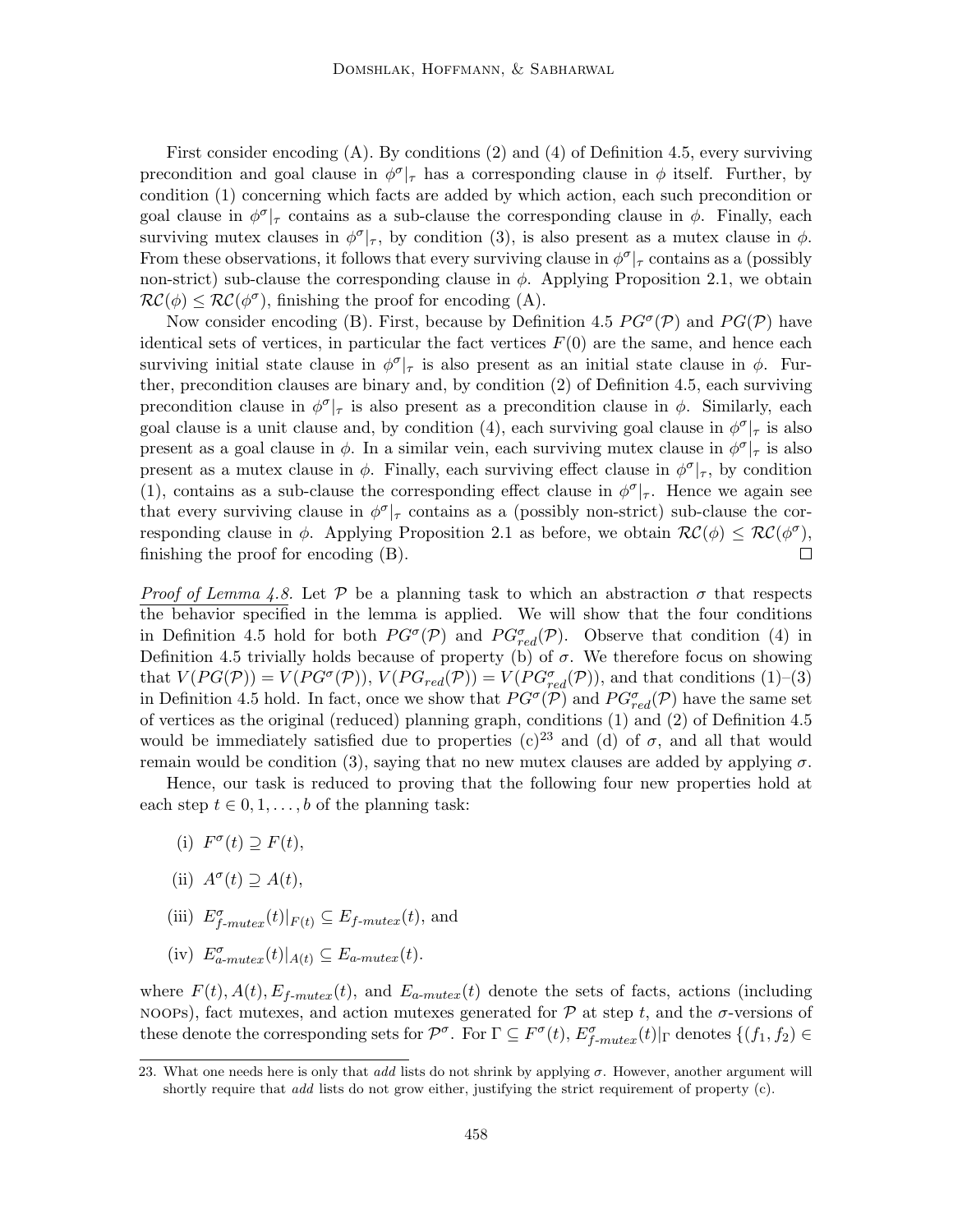$E_{f-mutex}^{\sigma}(t) | f_1, f_2 \in \Gamma$ , the subset of  $E_{f-mutex}^{\sigma}(t)$  restricted to the facts in  $\Gamma$ .  $E_{a-mutex}^{\sigma}(t)|_{\Gamma}$ is defined similarly for  $\Gamma \subseteq A^{\sigma}(t)$ .

In order to prove that these four properties hold, we give an inductive argument on  $t$ , alternating between  $F(t)$  and  $E_{f-mute}(t)$  on one hand, and  $A(t)$  and  $E_{a-mute}(t)$  on the other. For the base case of  $t = 0$ , note that  $F^{\sigma}(0) \supseteq F(0)$  by property (a) of  $\sigma$  and  $E_{f-mutex}^{\sigma}(0)|_{F(0)} \subseteq E_{f-mutex}(0)$  because both of these sets are empty.

In words, our goal is to prove that if certain facts and actions are available in  $P$  at a certain step, they remain available in  $\mathcal{P}^{\sigma}$ . Similarly, if two facts or actions are mutually compatible in  $P$ , they remain mutually compatible in  $P^{\sigma}$ . This seems intuitively justifiable given the properties of  $\sigma$ . The following argument formalizes this intuition. In terms of notation, we will use pre, del, and add to specify actions in  $P$  and pre<sup> $\sigma$ </sup>, del<sup> $\sigma$ </sup>, and add<sup> $\sigma$ </sup> to specify actions in  $\mathcal{P}^{\sigma}$ .

For the <u>first part of the inductive step</u>, suppose  $F^{\sigma}(t) \supseteq F(t)$  and  $E^{\sigma}_{f-mutex}(t)|_{F(t)} \subseteq$  $E_{f-mutex}(t)$ . We will show that  $A^{\sigma}(t) \supseteq A(t)$  and  $E_{a-mutex}^{\sigma}(t)|_{A(t)} \subseteq E_{a-mutex}(t)$ , inductively proving conditions (ii) and (iv).

Let  $a \in A(t)$ . Then  $pre^{\sigma}(a) \subseteq F(t) \subseteq F^{\sigma}(t)$ . Further,  $\forall f, f' \in pre^{\sigma}(a) \subseteq pre(a) \subseteq$  $F(t)$ , we have that  $(f, f') \notin E_{f-mutex}(t) \supseteq E_{f-mutex}^{\sigma}(t)|_{F(t)}$  and hence  $(f, f') \notin E_{f-mutex}^{\sigma}(t)$ . Therefore  $a \in A^{\sigma}(t)$ , proving that  $A^{\sigma}(t) \supseteq A(t)$ .

Now let  $a, a' \in A(t)$  be such that  $(a, a') \notin E_{a-mutex}(t)$ . For the reduced planning graph with only direct mutexes, we immediately have that  $(a, a') \notin E_{a-mutex}^{\sigma}(t)$  due to properties (c) and (d) of  $\sigma$ , and we are done proving that  $E_{a-mutex}^{\sigma}(t)|_{A(t)} \subseteq E_{a-mutex}(t)$ . Otherwise, for more general mutexes, several things hold. First, we have  $\text{pre}^{\sigma}(a) \subseteq \text{pre}(a) \subseteq F(t) \subseteq F^{\sigma}(t)$ , and the same for a'. Likewise, we have  $del^{\sigma}(a) \subseteq del(a)$  and  $del^{\sigma}(a') \subseteq del(a')$ . Finally, by property (c), we have  $add^{\sigma}(a) \subseteq add(a)$ . Hence  $(c.1) (pre^{\sigma}(a) \cup add^{\sigma}(a)) \cap del^{\sigma}(a') \subseteq$  $(pred(a) \cup add(a)) \cap del(a') = \emptyset$ ; the last equality holds because  $(a, a') \notin E_{a-mutes}(t)$ . Similarly,  $(c.2)$   $(\text{pre}^{\sigma}(a') \cup \text{add}^{\sigma}(a')) \cap \text{del}^{\sigma}(a) = \emptyset$ . Finally, for all  $f \in \text{pre}^{\sigma}(a) \subseteq \text{pre}(a) \subseteq F(t) \subseteq F^{\sigma}(t)$ and for all  $f' \in pre^{\sigma}(a') \subseteq pre(a') \subseteq F(t) \subseteq F^{\sigma}(t)$ , we have that  $(f, f') \notin E_{f-mutex}(t) \supseteq$  $E_{f-mutex}^{\sigma}(t)|_{F(t)}$ , which implies (c.3)  $(f, f') \notin E_{f-mutex}^{\sigma}(t)$ . From (c.1), (c.2), and (c.3), we have  $(a, a') \notin E_{a-mutex}^{\sigma}(t)$ , proving that  $E_{a-mutex}^{\sigma}(t)|_{A(t)} \subseteq E_{a-mutex}(t)$ .

For the second part of the inductive step, suppose  $A^{\sigma}(t) \supseteq A(t)$  and  $E^{\sigma}_{a-mutex}(t)|_{A(t)} \subseteq$  $E_{a-mutex}(t)$ . We will show that  $F^{\sigma}(t+1) \supseteq F(t+1)$  and  $E^{\sigma}_{f-mutex}(t+1)|_{F(t+1)} \subseteq E_{f-mutex}(t+1)$ 1), proving conditions (i) and (iii).

Let  $f \in F(t+1)$ . Then  $f \in \bigcup_{a \in A(t)} add(a) \subseteq \bigcup_{a \in A^{\sigma}(t)} add^{\sigma}(a)$ . (Recall that NOOP actions are included in  $A(t)$ , so that we need not explicitly include  $F(t)$  in  $F(t + 1)$ .) It follows that  $f \in F^{\sigma}(t+1)$ , proving that  $F^{\sigma}(t+1) \supseteq F(t+1)$ .

Now let  $f, f' \in F(t+1)$  be such that  $(f, f') \notin E_{f-mutex}(t+1)$ . Then there must exist  $a, a' \in A(t) \subseteq A^{\sigma}(t)$  such that  $(c.1)$   $f \in add(a) \subseteq add^{\sigma}(a)$ ,  $(c.2)$   $f' \in add(a') \subseteq add^{\sigma}(a)$ , and  $(a, a') \notin E_{a-mutex}(t) \supseteq E_{a-mutex}^{\sigma}(t)|_{A(t)}$ , which implies that  $(c.3)$   $(a, a') \notin E_{a-mutex}^{\sigma}(t)$ . From (c.1), (c.2), and (c.3), we have  $(f, f') \notin E_{f-mutex}^{\sigma}(t+1)$ , proving that  $E_{f-mutex}^{\sigma}(t+1)$  $1)|_{F(t+1)} \subseteq E_{f-mutex}(t+1).$ 

This finishes the inductive argument, showing that conditions (i)–(iv) outlined above hold. By our earlier reasoning, this proves both that the vertices of  $PG(\mathcal{P})$  and  $PG^{\sigma}(\mathcal{P})$ , as well as their reduced counterparts, are the same (so that conditions (1) and (2) of Definition 4.5 follow directly from properties (c) and (d) of  $\sigma$ ) and the mutex relations of  $\mathcal{P}^{\sigma}$  and  $\sigma_{red}(\mathcal{P})$ , restricted to the facts and actions of  $\mathcal{P}$ , are a subset of the mutex relations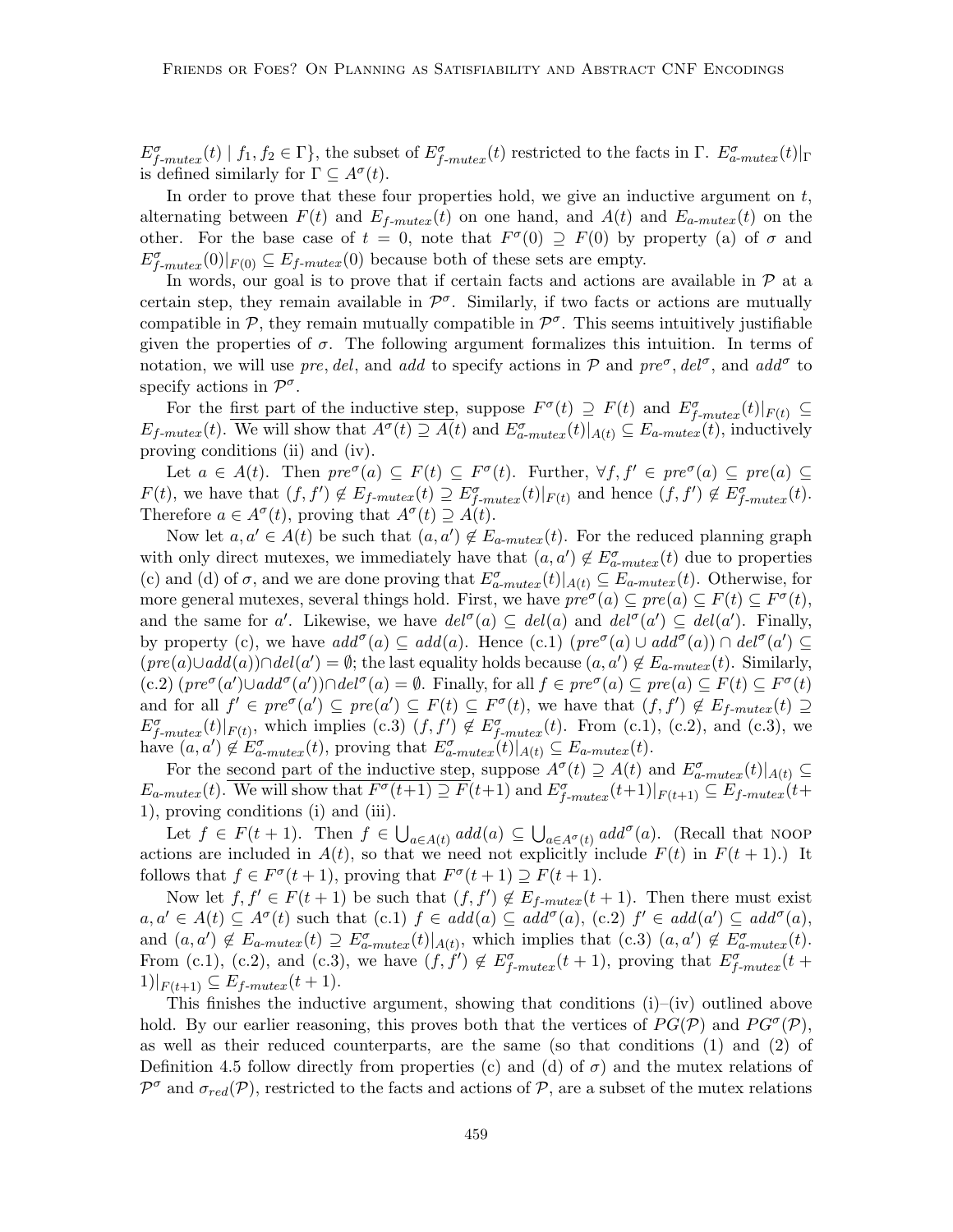and the reduced mutex relations, respectively, of  $P$  (so that condition (3) of Definition 4.5 holds). Hence  $\sigma$  abstracts the planning graph as well as the reduced planning graph of  $\Box$  $\mathcal{P}.$ 

*Proof of Lemma 4.10.* Let  $\sigma$  be the abstraction that removes p from the initial facts and the add lists of a given planning task  $P$  in which p does not appear in the goal facts and any of the pre or del lists. As in the proof of Lemma 4.6, let  $\phi, \phi^{\sigma}$  denote propositional encodings of  $P$  and  $P^{\sigma}$ , respectively, where we use one of the encodings (A), (B), (C), and (D) for both  $\phi$  and  $\phi^{\sigma}$ . We will show that for encodings (A) and (C),  $\phi^{\sigma}$  and  $\phi$  are in fact identical, and for encodings (B) and (D), differ only in clauses that cannot be part of any resolution proof.

To this end, we use the planning graph notation from the proof of Lemma 4.8 and begin by arguing by induction that  $F^{\sigma}(t) = F(t) \setminus \{p\}$ ,  $E^{\sigma}_{f-mutex}(t) = E_{f-mutex}(t) \setminus \{(p, p') \mid$  $p' \in F(t) \}$ ,  $A^{\sigma}(t) = A(t)$ , and  $E^{\sigma}_{a-mutex}(t) = E_{a-mutex}(t)$ . For the base case of  $t = 0$ ,  $F^{\sigma}(0) = F(0) \setminus \{p\}$  by the definition of  $\sigma$ , and  $E^{\sigma}_{f-mutex}(t) = E_{f-mutex}(0) \setminus \{(p, p') \mid p' \in F(0)\}$ because both these sets are empty. For the first part of the induction, suppose that the inductive conditions on F and  $E_{f-mutex}$  hold at time step t. Since p is not in any pre list, this implies that  $A^{\sigma}(t) = A(t)$  as well. Further, since p is not in any del list, we also have  $E_{a-mutex}^{\sigma}(t) = E_{a-mutex}(t)$ . Hence the conditions on A and  $E_{a-mutex}$  hold at time step t. For the second part of the induction, suppose that the inductive conditions on A and  $E_{a-mutex}$  hold at time step t. This implies that  $F(t + 1)$  consists of  $F^{\sigma}(t + 1)$  and possibly p. Further,  $E_{f-mutex}(t+1)$  and  $E_{f-mutex}^{\sigma}(t+1)$  are the same as far as mutexes not involving p are concerned. It follows that the conditions on F and  $E_{f-mutex}$  hold at time step  $t + 1$ , finishing the induction.

To summarize, we have shown that at every step, the sets  $A, A^{\sigma}$  and  $E_{a-mutex}, E^{\sigma}_{a-mutex}$ are exactly the same, and the sets  $F, F^{\sigma}$  and  $E_{f-mutex}, E^{\sigma}_{f-mutex}$  are the same up to facts or pairs of facts involving p. In other words, no new actions or facts become available or are mutually excluded in the planning graph because of  $\sigma$ , and everything not involving p remains unchanged. Given this, observe that with any of the four encodings, the goal and precondition clauses of  $\mathcal{P}^{\sigma}$  are exactly the same as those of  $\mathcal{P}$  because p does not appear in the goal or the pre lists at all. Similarly,  $E_{a-mutex}^{\sigma}(t) = E_{a-mutex}(t)$  and  $E_{f-mutex}^{\sigma}(t) = E_{f-mutex}(t)$ implies that the action mutexes of  $\mathcal{P}^{\sigma}$ , and fact mutexes if present in the encoding, are the same as those of P as well. Therefore, for encodings (A) and (C),  $\phi^{\sigma} = \phi$ .

Finally, for encodings (B) and (D), we have initial state, effect, and mutex clauses in  $\phi$  which do get removed by applying σ, i.e., which are not present in  $\phi^{\sigma}$ . However, these are the only clauses that mention propositional variables corresponding to  $p$ , and each of these variables appears only with one polarity throughout  $\phi$ . Namely, an initial state clause  $\{p(0)\}\$ is the only clause that may contain p in positive polarity; all effect and mutex clauses that contain p do so with a time index  $t > 0$ . Because of that, these clauses cannot be part of any resolution refutation of  $\phi$ —every variable appearing in a resolution refutation must eventually be resolved away in order to derive the empty clause. It follows that  $\phi^{\sigma}$  and  $\phi$ are the same with respect to resolution refutations.  $\Box$ 

*Proof of Lemma 4.12.* Let  $\mathcal P$  be a planning task to which  $\sigma$ , a variable domain abstraction, is applied.  $\sigma$  combines two persistently mutex facts p and p' into a single fact p. For brevity, let G denote  $PG(\mathcal{P})$ . Define G' to be the graph obtained by unifying any p and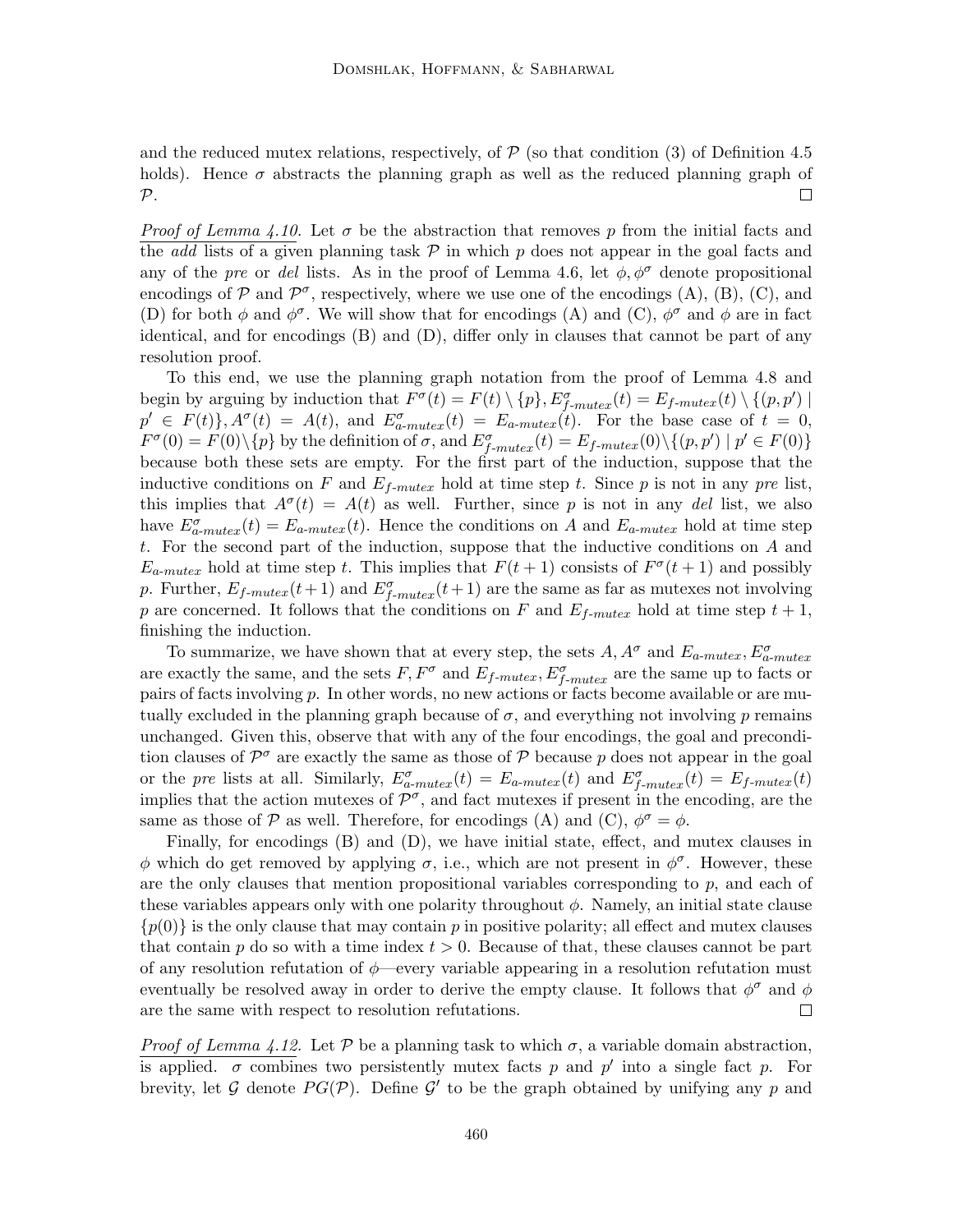p' fact vertices in each fact layer of G into a single vertex p in that layer, and similarly any NOOP $(p)$  and NOOP $(p')$  vertices in action layers. Finally, let  $\mathcal{G}^{\sigma}$  denote the subgraph of  $PG(\mathcal{P}^{\sigma})$  induced by the vertices of  $\mathcal{G}'$ . We will show that  $\mathcal{G}^{\sigma}$  is an abstracted planning graph in a sense very similar to Definition 4.5.

We begin by arguing that if an action pair  $(a, a')$  is mutex in  $\mathcal{P}^{\sigma}$ , then it is also mutex in P. To see this, observe that the only way for  $(a, a')$  to become mutex per  $\sigma$  requires, w.l.o.g., that in  $P, p \in del(a) \subseteq pre(a)$  and  $p' \in pre(a') \cup add(a')$ . Suppose for the sake of contradiction that  $(a, a')$  is not already mutex in  $P$ . In particular, this means that  $p \notin del(a')$  and p is not mutex with any fact in  $pre(a')$ . This, however, implies that (NOOP $(p), a'$ ) is not mutex in P so that the fact pair  $(p, p')$  is not mutex in the next layer of  $PG(\mathcal{P})$ , a contradiction because p and p' are persistently mutex. It follows that edges  $E_{a-mutex}$  in  $\mathcal{G}^{\sigma}$  are a subset of those in  $\mathcal{G}$ .

Since  $\mathcal{G}'$  and  $\mathcal{P}^{\sigma}$  have the same initial facts, the above argument implies that all actions and facts available at any layer of  $\mathcal{G}'$  are also available at that layer of  $PG(\mathcal{P}^{\sigma})$ . In particular,  $\mathcal{G}^{\sigma}$ , by construction, has exactly the same set of vertices as  $\mathcal{G}'$ . Further, since  $\sigma$  is a variable domain abstraction, edges  $E_{add}$  and  $E_{pre}$  in  $\mathcal{G}'$  and  $\mathcal{G}^{\sigma}$  are exactly the same.

Define  $\phi, \phi^{\sigma}, U$ , and  $\tau$  as in the proof of Lemma 4.6.  $\phi^{\sigma}|_{\tau}$  is the CNF encoding (A) of the planning graph  $\mathcal{G}^{\sigma}$ , and all clauses of  $\phi^{\sigma}$  corresponding to actions and facts not in  $\mathcal{G}^{\sigma}$  are trivially satisfied by  $\tau$ . Call the remaining clauses in  $\phi^{\sigma}|_{\tau}$  the *surviving* clauses as before.

By our observation about edges  $E_{a-mutex}$  in  $\mathcal{G}^{\sigma}$  and  $\mathcal{G}$ , the surviving mutex clauses of  $\phi^{\sigma}|_{\tau}$  are also mutex clauses of  $\phi$ . The surviving precondition and goal clauses not involving p appear unchanged in  $\phi$ . Since we are considering a variable domain abstraction, the actions achieving p in  $\mathcal{G}^{\sigma}$  are precisely the actions achieving either of p and p' in  $\mathcal{G}$ . Hence, the surviving precondition and goal clauses of  $\phi^{\sigma}|_{\tau}$  involving p contain as a sub-clause a precondition or goal clause of  $\phi$  itself. It follows from Proposition 2.1 that  $\mathcal{RC}(\phi) \leq$  $RC(\phi^{\sigma}).$  $\Box$ 

*Proof of Proposition 4.13.* The same example planning task, denoted  $P$ , works for both encoding (C) and encoding (D). Let  $\sigma$  denote the variable domain abstraction to be applied. The example uses the following six facts: facts p and  $p'$ , which will be glued together by  $\sigma$ ; goal facts  $g_1$  and  $g_2$ ; and helper facts x, y. Based on these facts, the task P is defined as follows:

- Initial state  $\{p\}$ ; Goal  $\{q_1, q_2\}$
- Action set A containing five actions:  $getx = (\{p\}, \{x\}, \{p\}),$  $gety = (\emptyset, \{y\}, \emptyset),$  $getg_1 = (\{x\}, \{g_1, p'\}, \{x\}),$  $getg_2 = (\{p, y\}, \{g_2\}, \{p\}),$  $getp = (\{p'\}, \{p\}, \{p'\}).$

The plan length bound is 2, which makes the problem infeasible: the shortest (parallel) plan requires 4 steps:  $\{getx, gety\}$ ,  $\{getg1\}$ ,  $\{getp\}$ ,  $\{getg2\}$ . Observe that all pairs of actions—except  $(getg_1, getg_2)$  and any pair that involves  $gety$ —directly interfere with each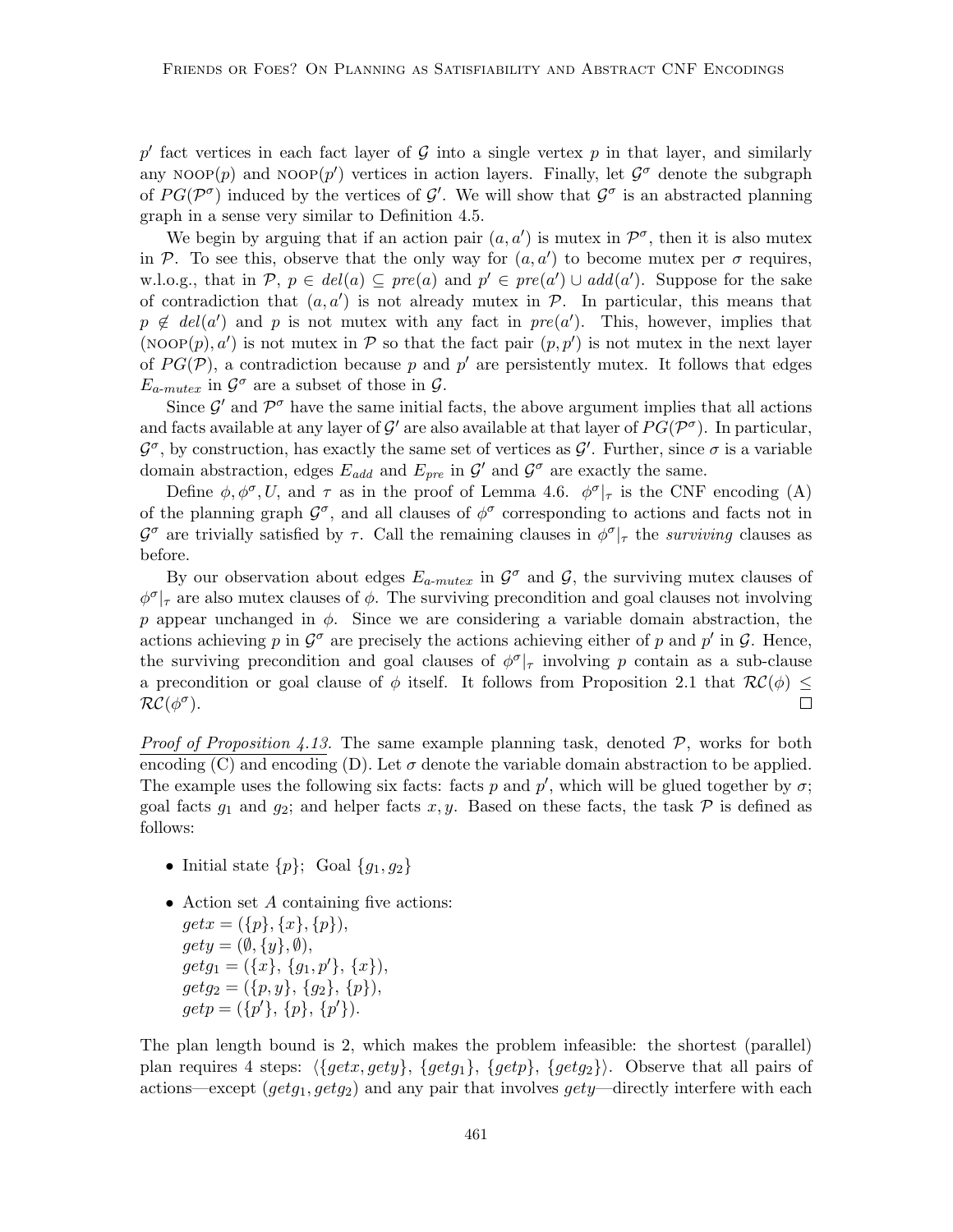other and are therefore mutex. In  $PG(\mathcal{P})$ , we get the following fact and action sets up to step 2:

- $F(0) = \{p\}, A(0) = \{\text{NoOP}(p), getx, gety\}$
- $F(1) = \{p, x, y\}, A(1) = \{Noop(p), Noop(x), Noop(y), getx, gety, getg_1, getg_2\}$
- $F(2) = \{p, x, y, q_2, q_1, p'\}$

It is easy to verify, iteratively, that, in  $PG(\mathcal{P})$ : p and x are mutex in  $F(1)$ ; p and x are mutex in  $F(2)$ ; p and p' are mutex in  $F(2)$ ; x and p' are mutex in  $F(2)$ ; all these mutexes we get also in  $F(3)$ , where the planning graph reaches its fixpoint. In particular, we have that  $getg_1$  and  $getg_2$  are always (indirectly) mutex because their preconditions x and p are persistently mutex. The variable domain abstraction  $\sigma$  will glue p and  $p'$ , converting the conflict between  $getg_1$  and  $getg_2$  into a direct interference, thereby allowing a shorter resolution refutation.

Consider encoding (C) of  $PG(\mathcal{P})$ . It contains two goal clauses:  $\{getg_1(1)\}\$  and  $\{getq_2(1)\}\.$  These clauses clearly must be used in any resolution refutation of the formula, because it is possible to achieve each goal individually within the given time bound, but not both together. Hence, a shortest refutation must involve at least two steps. We argue that such a shortest refutation *can* be achieved in the abstracted task  $\mathcal{P}^{\sigma}$  but not in  $P$  itself.

In  $\mathcal{P}^{\sigma}$ , we get the same fact and action sets in the planning graph, except that  $F(2) =$  $\{p, x, y, g_1, g_2\}$ , i.e., p' is of course not present, and both  $A(0)$  and  $A(1)$  contain also getp that acts here similarly to  $NOP(p)$ . The corresponding encoding (C) consists of exactly the same clauses as before (plus clauses with  $NOP(p)$  being mirrored with  $qetp$ ), except that we get the additional clause  $\{\neg getg_1(1), \neg getg_2(1)\}\.$  This mutex clauses arises because  $getg_1$  interferes directly with  $getg_2$  (rather than only indirectly through incompatible preconditions), because now  $getg_1$  adds p instead of p', and p is deleted by  $getg_2$ . This yields a trivial two-step (tree-like) resolution proof for  $\mathcal{P}^{\sigma}$ , using the two goal clauses and the mutex clause (namely, resolve the second goal clause and the mutex clause deriving  $\{\neg getg_1(1)\}\$ , and then resolve this clause with the first goal clause). On the other hand, in the original task P, getg<sub>1</sub> and getg<sub>2</sub> are not marked mutex in layer  $A(1)$ , because they don't directly interfere. Therefore, the corresponding mutex clause is not immediately available, and any resolution proof takes more than two steps because it must reason about and involve x.

Encoding (D) works similarly, and  $\sigma$  lets us derive the new mutex clause discussed above. The goal clauses in this case are simply  $\{g_1(2)\}\$  and  $\{g_2(2)\}\$ . From these, using the two corresponding effect clauses, we can derive the two goal clauses of encoding (C) in two steps. From here, the two-step refutation discussed above derives the empty clause. Thus, we have a four-step resolution refutation for  $\mathcal{P}^{\sigma}$  in encoding (D). There is no similarly small resolution refutation in  $\mathcal P$  itself, because any such refutation must, as mentioned earlier, reason on x to figure out that  $getg_1(1)$  and  $getg_2(1)$  cannot both be True.  $\Box$ 

Proof of Theorem 4.15. We construct a family of STRIPS tasks whose CNF encodings are very similar to the "pigeon hole problem" formula  $PHP(i)$ . It is well known that any resolution proof of  $PHP(i)$  must be of size exponential in i (Haken, 1985). Concretely,  $PHP(i)$  is an unsatisfiable formula encoding the fact that there is no way to assign  $i + 1$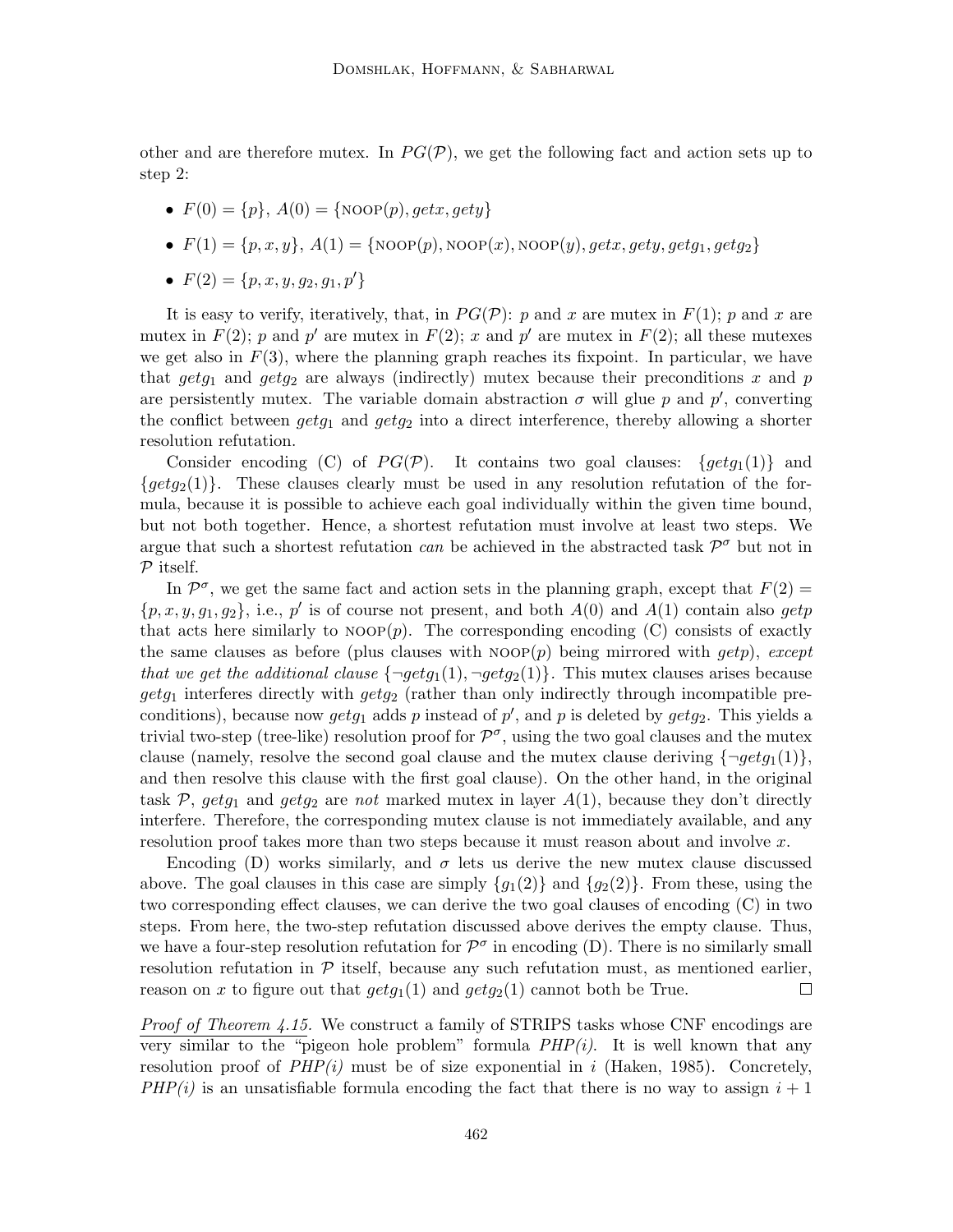pigeons to  $i$  holes such that each pigeon is assigned to at least one hole and no hole gets more than one pigeon. The formula has  $i(i+1)$  variables  $x_{p,h}$  where  $p \in \{1, \ldots, i+1\}, h \in$  $\{1,\ldots,i\}$ . For each pigeon p, there is a pigeon clause  $(x_{p,1}, x_{p,2}, \ldots, x_{p,n})$ , and for each pair of pigeons  $\{p,q\}$  and hole h, there is a hole clause  $\{\neg x_{p,h}, \neg x_{q,h}\}.$ 

The pigeon hole planning task  $\mathcal{P}_{PHP}(i)$  is defined as follows. For each pigeon p, there is a fact assigned(p). For each hole h, there is a fact free(h). The initial state contains all i free facts but no *assigned* facts. The goal state contains all  $i+1$  *assigned* facts. The only available actions (other than NOOPs) are  $put(p, h)$ , which puts pigeon p into a free hole h, after which h no longer remains free. Formally,  $put(p, h) = (\{free(h)\}, \{assigned(p)\}, \{free(h)\})$ . The plan length bound  $b(i)$  is set to 1.

Consider any one of the four encoding methods  $(A)$ –(D), and let  $\phi(i)$  be the encoding of  $\mathcal{P}_{PHP}(i)$ . Restrict  $\phi(i)$  by setting all noop variables to False; this has no real "restrictive" implication in terms of planning since the plan length bound is 1 and none of the goal facts are available at time step 0. For the action-only encodings  $(A)$  and  $(C)$ , identifying the action variables  $put(p, h)$  with the  $PHP(i)$  variables  $x_{p,h}$  immediately yields precisely the clauses of  $PHP(i)$ : the goal clauses of  $\phi(i)$  become the pigeon clauses of  $PHP(i)$  and the action mutex clauses become the hole clauses. For the action-fact encodings (B) and (D), fix all free fact variables at time step 0 as well as all assigned fact variables at time step 1 to True, and identify  $put(p, h)$  action variables as above with  $x_{p,h}$ . This again yields precisely the clauses of  $PHP(i)$ . It follows from the resolution hardness of  $PHP(i)$  and Proposition 2.1 that any resolution proof of the fact that the planning task  $\mathcal{P}_{PHP}(i)$  does not have a plan of length 1 must require size exponential in  $i$ .

The claim now follows from a planning task  $\mathcal{P}'(i)$  which consists of a combination of two disconnected pigeon hole planning sub-tasks,  $\mathcal{P}_{PHP}(i)$  and  $\mathcal{P}_{PHP}(1)$ , over two separate sets of pigeon and hole objects. The goal for  $\mathcal{P}'(i)$  is naturally defined as follows: put the first set of  $i+1$  pigeons into the first set of i holes and put the second set of two pigeons into the second set of holes (which consists of only a single hole). The overall CNF encoding  $\phi'(i)$  of  $\mathcal{P}'(i)$  is the logical conjunction of the encodings  $\phi(i)$  and  $\phi(1)$  (on disjoint sets of variables) of  $\mathcal{P}_{PHP}(i)$  and  $\mathcal{P}_{PHP}(1)$ . Observe that  $\phi'(i)$  can be proved unsatisfiable by proving unsatisfiability of either of the two pigeon hole problems. In particular, there is a constant size resolution refutation of  $\phi'(i)$  which involves refuting the  $\phi(1)$  component.

On the other hand, we argue that all of the listed abstractions can make the one-hole component of  $\mathcal{P}'(i)$  trivially satisfiable, so that a resolution refutation of the abstracted task must resort to a proof of unsatisfiability of the *i*-hole component  $\phi(i)$  of  $\mathcal{P}'(i)$ , which we have shown requires exponential size. Hence the single example  $\mathcal{P}'(i)$  serves to show the claim for all combinations of abstraction method and CNF encoding.

It is easily verified that  $\mathcal{P}_{PHP}(1)$  becomes solvable when ignoring the precondition  $free(1)$  of both  $put(1, 1)$  and  $put(2, 1)$ : we can then put both pigeons into the single hole. The same happens when ignoring the delete effect free(1) of both  $put(1, 1)$  and  $put(2, 1)$ . When ignoring the goal assigned(2), or when inserting assigned(2) into the initial state, or when completely removing *assigned*(2), the one-hole component of  $\mathcal{P}'(i)$  requires to assign only one pigeon, which is of course possible. Finally, for variable domain abstraction, note that assigned(1) and assigned(2) are persistently mutex in  $\mathcal{P}_{PHP}(1)$  because the only actions achieving them are  $put(1, 1)$  and  $put(2, 1)$ , respectively. According to Definition 2.2, we can hence replace assigned(2) with assigned(1). In the resulting planning task, we have the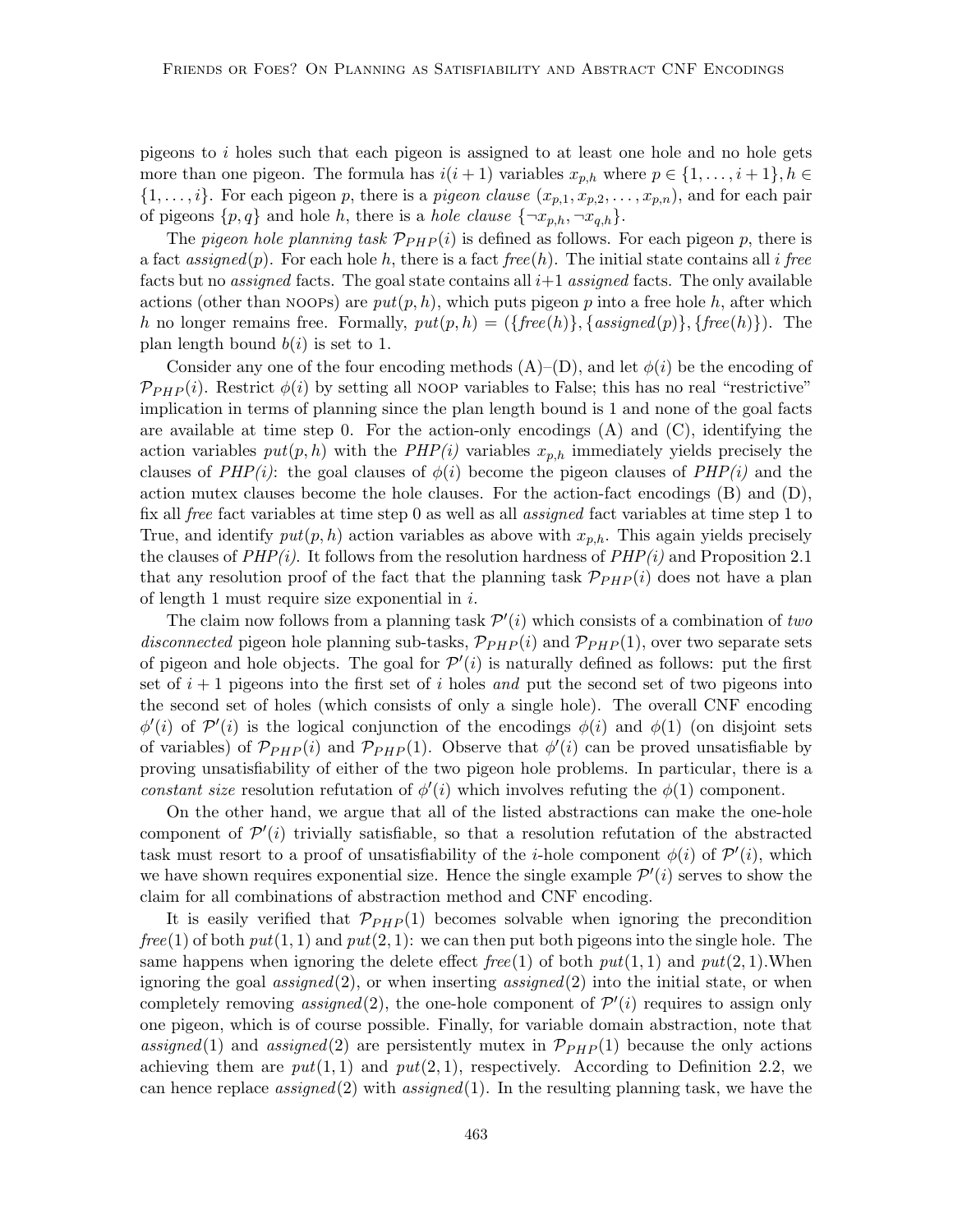single goal assigned(1) which can be achieved in 1 step by, for example, the  $put(1, 1)$  action. This concludes the argument.  $\Box$ 

*Proof of Proposition 4.16.* We first consider removal of duplicate actions. The same example planning task, denoted  $\mathcal{P}'$ , works for all four encodings;  $\mathcal{P}'$  is defined as follows:

- Fact set  $\{r_1, r_2, g_1, g_2, g_3\}$
- Initial state  $\{r_1, r_2\}$ ; Goal  $\{q_1, q_2, q_3\}$
- Action set A containing seven actions:

 $1_1 = (\{r_1\}, \{g_1\}, \{r_1\}),$  $1-2 = (\{r_1\}, \{g_2\}, \{r_1\}),$  $1.3 = (\{r_1\}, \{g_3\}, \{r_1\}),$  $2.1 = (\{r_2\}, \{g_1\}, \{r_2\}),$  $2.2 = (\{r_2\}, \{g_2\}, \{r_2\}),$  $2.3 = (\{r_2\}, \{g_3\}, \{r_2\}),$  $help = (\{g_1, g_2\}, \{g_3\}, \emptyset).$ 

In this planning task, all actions that are applicable in the initial state "consume" one of the two resources  $r_1$  or  $r_2$ . Each of the actions achieves just one of the goals, so each pair of goals can be reached, but not all three of them. The only solution is to perform two steps, in the second of which the *help* action serves to accomplish  $g_3$ . We set the plan length bound to 1.

The planning graph  $PG(\mathcal{P}')$  up to step 1 has no mutex relations other than the direct mutexes between actions competing for the same resource. Hence, encoding (A) is identical to encoding (C), and encoding (B) is identical to encoding (D). The same properties clearly hold also for the planning task  $P$  that is like  $P'$  except that it has an additional action 1.1' identical to 1<sub>-1</sub>.

Consider encoding (A) of  $\mathcal{P}'$ . The goal clauses are  $\{1.1(0), 2.1(0)\}, \{1.2(0), 2.2(0)\},$ and  $\{1.3(0), 2.3(0)\}\.$  The only other clauses are mutex clauses of the form  $\{\neg i\_, j, \neg i\_\& k\}.$ It is not difficult to verify that a shortest resolution refutation involves 12 steps. One such derivation proceeds via deriving  $\{2.2(0), 2.1(0)\}, \{2.3(0), 2.1(0)\}, \{1.2(0)\}, \{1.2(0)\}\$  $\{1.3(0)\}\$ ,  $\{\}$ ; each of these can be derived, in this sequence, with 2 steps involving resolution against one mutex clause. For  $P$ , the only thing that changes is that we now have the clause  ${1.1(0), 1.1'(0), 2.1(0)}$  instead of  ${1.1(0), 2.1(0)}$ , plus the additional mutex clauses. Now, obviously every resolution refutation must resolve on all three goal clauses. To end up with an empty clause, we hence additionally need to get rid of the literal  $1.1'(0)$ . Clearly, there is no way to do this other than to resolve that literal away with an additional step involving one of the new mutex clauses. Hence the shortest possible resolution refutation now has  $\geq 13$  steps.

For encoding (B), the resolution proofs first need to make three steps resolving the goal clauses  $\{g_1(1)\}\$ ,  $\{g_2(1)\}\$ , with the respective effect clauses  $\{\neg g_1(1), 1.1(0), 2.1(0)\}\$ ,  $\{\neg g_2(1), 1.2(0), 2.2(0)\}\$ , and  $\{\neg g_3(1), 1.3(0), 2.3(0)\}\$ ; thereafter, matters are the same as before.

To show the claim for removal of redundant add effects, we slightly modify the example, and define  $\mathcal{P}'$  as follows: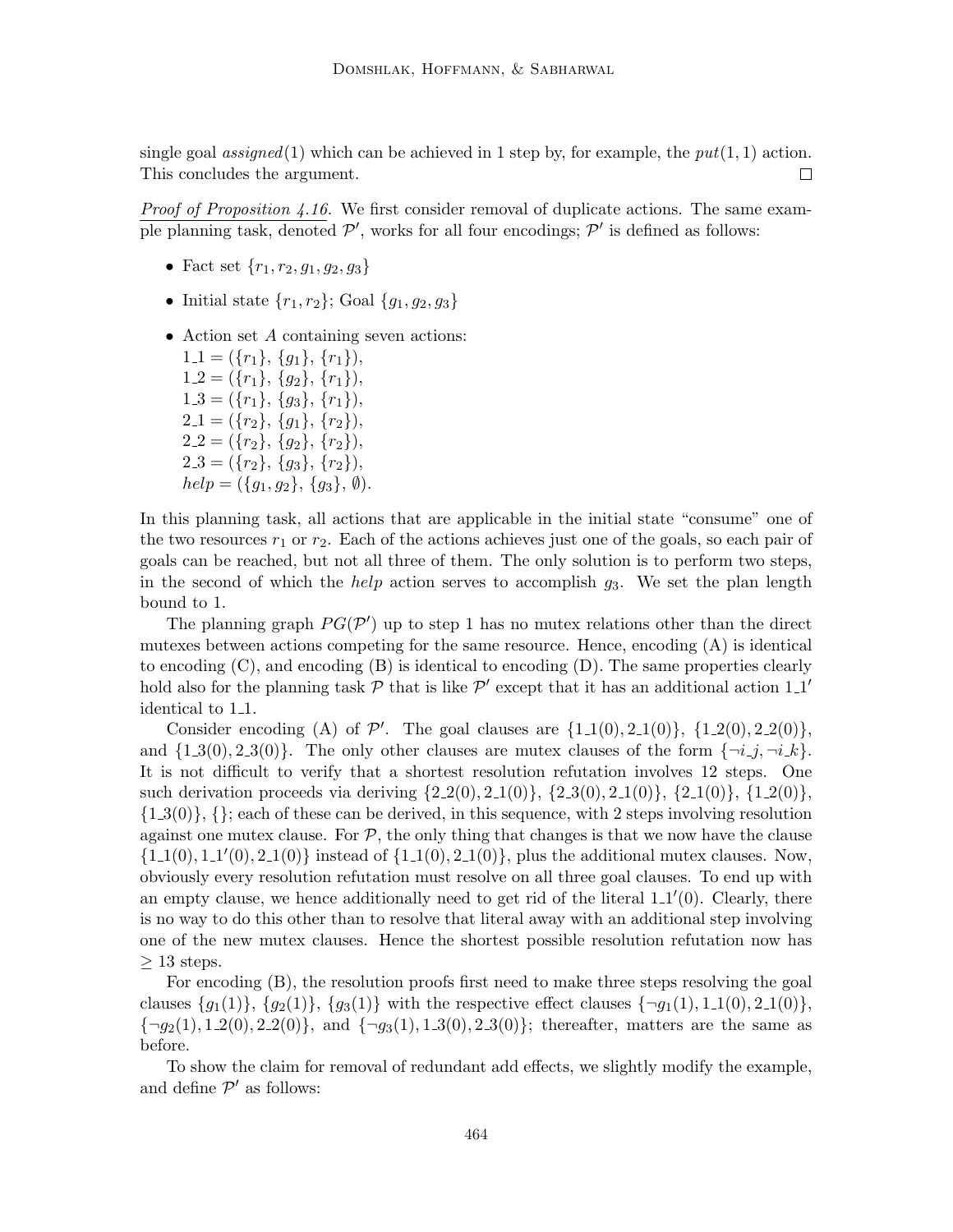- Fact set  $\{r_1, r_2, g_1, g_2, g_3, x\}$
- Initial state  $\{r_1, r_2\}$ ; Goal  $\{g_1, g_2, g_3\}$
- Action set  $A$  containing eight actions:

 $1-1 = (\{r_1\}, \{g_1\}, \{r_1\}),$  $1.2 = (\{r_1\}, \{g_2\}, \{r_1\}),$  $1.3 = (\{r_1\}, \{g_3\}, \{r_1\}),$  $2.1 = (\{r_2\}, \{g_1\}, \{r_2\}),$  $2.2 = (\{r_2\}, \{g_2\}, \{r_2\}),$  $2.3 = (\{r_2\}, \{g_3\}, \{r_2\}),$  $help_1 = (\{g_1, g_2\}, \{x\}, \emptyset),$  $help_2 = (\{x\}, \{g_3\}, \emptyset).$ 

In this task, the single help action from before is replaced with two help actions that need to be applied consecutively. We set the plan length bound to 2. As before, the planning graph  $PG(\mathcal{P}')$  has no mutex relations other than the direct mutexes between actions competing for the same resource; encodings  $(A)/(C)$  and  $(B)/(D)$  respectively are identical. The same properties clearly hold also for the planning task  $P$  that is like  $P'$  except that  $help_1$  has the additional add effect  $g_1$ .

Consider encoding (A) of  $\mathcal{P}'$ . The goal clauses are  $\{1.1(1), 2.1(1), \text{noop}(g_1)(1)\}, \{1.2(1),$  $2.2(1)$ , NOOP $(g_2)(1)$ , and  $\{1.3(1), 2.3(1),$  NOOP $(g_3)(1)\}$ . Refuting this now involves showing that the three goals cannot all be achieved in step 1, nor in step 0, nor in a combination of the two. Any refutation needs to resolve on all three clauses. As before, for  $\mathcal P$  we get an additional literal in the first clause, which is now  $\{1_1(1), 2_1(1), \text{help}_1, \text{NoOP}(q_1)(1)\}.$ Clearly, getting rid of that additional literal involves at least one more resolution step. For encoding (B), matters are essentially the same except that we first need to resolve the goal fact clauses against the respective effect clauses.  $\Box$ 

## References

- Ball, T., Majumdar, R., Millstein, T., & Rajamani, S. (2001). Automatic predicate abstraction of C programs. In PLDI'2001: Programming Language Design and Implementation, pp. 203–213.
- Beame, P., Kautz, H., & Sabharwal, A. (2004). Towards understanding and harnessing the potential of clause learning. Journal of Artificial Intelligence Research, 22, 319–351.
- Beck, C., Hansen, E., Nebel, B., & Rintanen, J. (Eds.). (2008). Proceedings of the 18th International Conference on Automated Planning and Scheduling (ICAPS-08). AAAI Press.
- Blum, A., & Furst, M. (1997). Fast planning through planning graph analysis. Artificial *Intelligence*,  $90(1-2)$ ,  $279-298$ .
- Blum, A. L., & Furst, M. L. (1995). Fast planning through planning graph analysis. In Mellish, S. (Ed.), Proceedings of the 14th International Joint Conference on Artificial Intelligence (IJCAI-95), pp. 1636–1642, Montreal, Canada. Morgan Kaufmann.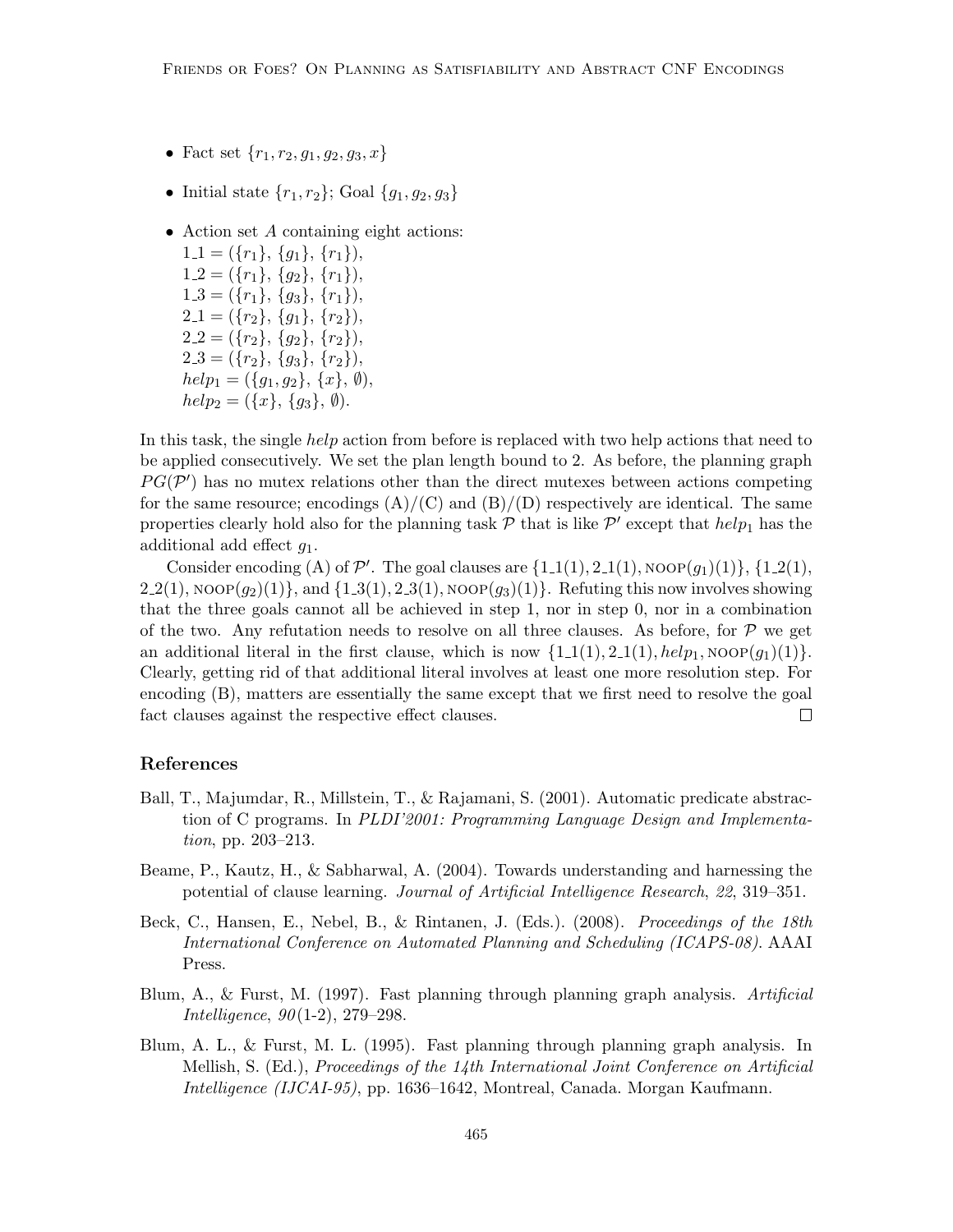- Boddy, M., Fox, M., & Thiébaux, S. (Eds.). (2007). Proceedings of the 17th International Conference on Automated Planning and Scheduling (ICAPS-07). AAAI Press.
- Bonet, B., & Geffner, H. (2001). Planning as heuristic search. Artificial Intelligence, 129(1– 2), 5–33.
- Bonet, B., & Geffner, H. (2008). Heuristics for planning with penalties and rewards formulated in logic and computed through circuits. Artificial Intelligence, 172(12-13), 1579–1604.
- Brafman, R. (2001). On reachability, relevance, and resolution in the planning as satisfiability approach. Journal of Artificial Intelligence Research, 14, 1–28.
- Chaki, S., Clarke, E., Groce, A., Jha, S., & Veith, H. (2003). Modular verification of software components in C. In ICSE'2003: Int. Conf. on Software Engineering, pp. 385–395.
- Chen, Y., Huang, R., Xing, Z., & Zhang, W. (2009). Long-distance mutual exclusion for planning. Artificial Intelligence, 173 (2), 365–391.
- Clarke, E. M., Biere, A., Raimi, R., & Zhu, Y. (2001). Bounded model checking using satisfiability solving. Formal Methods in System Design,  $19(1)$ , 7–34.
- Clarke, E. M., Grumberg, O., Jha, S., Lu, Y., & Veith, H. (2003). Counterexample-guided abstraction refinement for symbolic model checking. Journal of the Association for Computing Machinery,  $50(5)$ ,  $752-794$ .
- Davis, M., Logemann, G., & Loveland, D. (1962). A machine program for theorem proving. Communications of the ACM,  $5(7)$ , 394-397.
- Davis, M., & Putnam, H. (1960). A computing procedure for quantification theory. Journal of the Association for Computing Machinery,  $7(3)$ , 201–215.
- Edelkamp, S. (2001). Planning with pattern databases. In Cesta, A., & Borrajo, D. (Eds.), Recent Advances in AI Planning. 6th European Conference on Planning (ECP'01), pp. 13–24, Toledo, Spain. Springer-Verlag.
- Edelkamp, S. (2003). Promela planning. In Ball, T., & Rajamani, S. (Eds.), Proceedings of the 10th International SPIN Workshop on Model Checking of Software (SPIN-03), pp. 197–212, Portland, OR. Springer-Verlag.
- Edelkamp, S., & Helmert, M. (1999). Exhibiting knowledge in planning problems to minimize state encoding length. In Biundo, S., & Fox, M. (Eds.), Recent Advances in AI Planning. 5th European Conference on Planning (ECP'99), Lecture Notes in Artificial Intelligence, pp. 135–147, Durham, UK. Springer-Verlag.
- Ernst, M., Millstein, T., & Weld, D. (1997). Automatic sat-compilation of planning problems. In Pollack, M. (Ed.), Proceedings of the 15th International Joint Conference on Artificial Intelligence (IJCAI-97), pp. 1169–1176, Nagoya, Japan. Morgan Kaufmann.
- Fikes, R. E., & Nilsson, N. J. (1971). STRIPS: A new approach to the application of theorem proving to problem solving. Artificial Intelligence, 2 (3–4), 198–208.
- Gerevini, A., Saetti, A., & Serina, I. (2003). Planning through stochastic local search and temporal action graphs. Journal of Artificial Intelligence Research, 20, 239–290.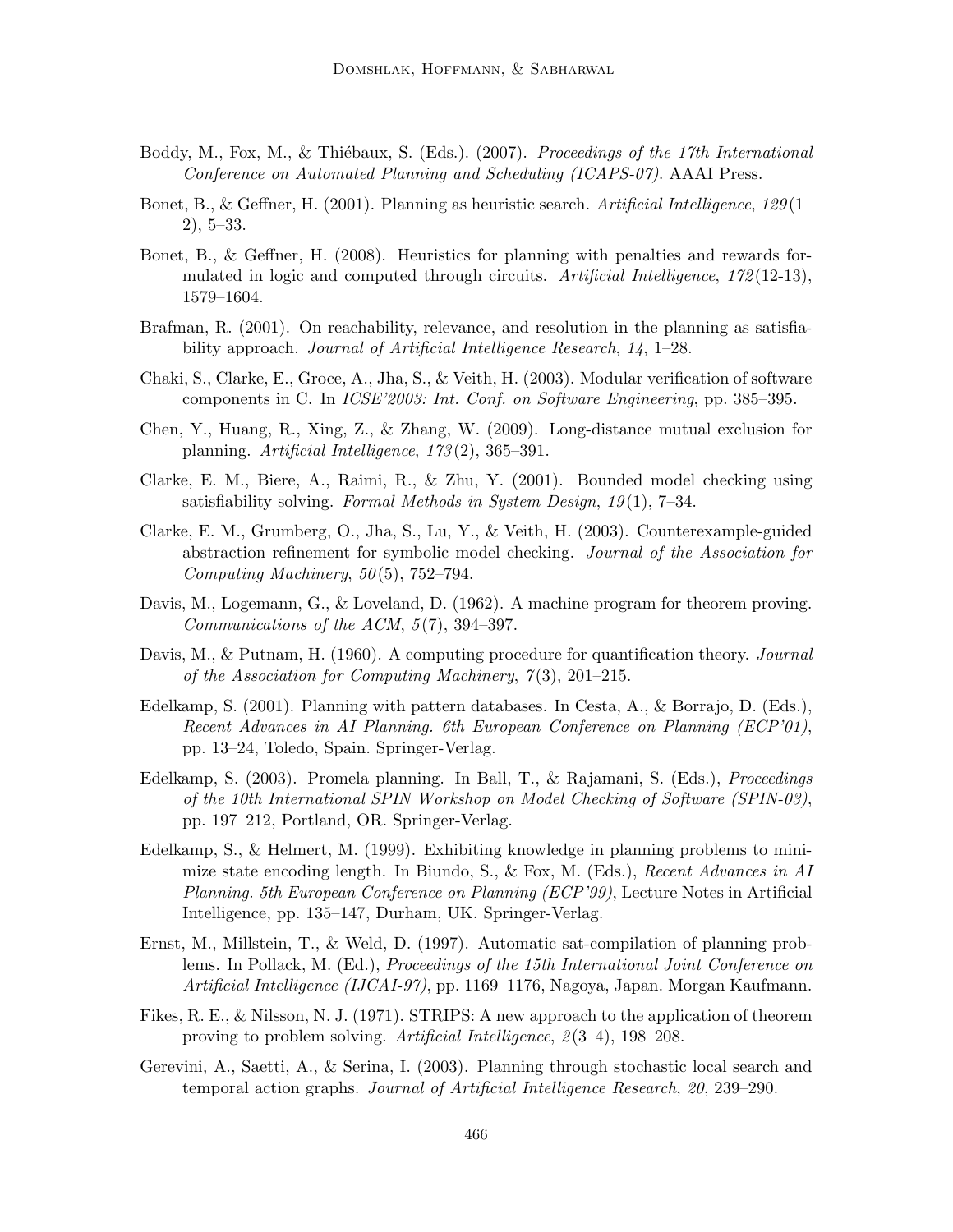- Graf, S., & Saïdi, H. (1997). Construction of abstract state graphs with PVS. In CAV'1997: Computer Aided Verification, pp. 72–83.
- Gupta, A., & Strichman, O. (2005). Abstraction refinement for bounded model checking. In Etessami, K., & Rajamani, S. (Eds.), Proceedings of the 17th International Conference on Computer Aided Verification  $(CAV'05)$ , Lecture Notes in Computer Science, pp. 112–124, Edinburgh, UK. Springer-Verlag.
- Haken, A. (1985). The intractability of resolution. *Theoretical Computer Science*, 39, 297– 308.
- Haslum, P., & Geffner, H. (2000). Admissible heuristics for optimal planning. In Chien, S., Kambhampati, R., & Knoblock, C. (Eds.), Proceedings of the 5th International Conference on Artificial Intelligence Planning Systems (AIPS-00), pp. 140–149, Breckenridge, CO. AAAI Press, Menlo Park.
- Haslum, P., Botea, A., Helmert, M., Bonet, B., & Koenig, S. (2007). Domain-independent construction of pattern database heuristics for cost-optimal planning. In Proceedings of the Twenty-Second AAAI Conference on Artificial Intelligence (AAAI-2007), pp. 1007–1012. AAAI Press.
- Helmert, M., & Mattmüller, R.  $(2008)$ . Accuracy of admissible heuristic functions in selected planning domains. In Proceedings of the 23rd AAAI Conference on Artificial Intelligence, pp. 938–943, Chicago, IL. AAAI Press.
- Helmert, M., Haslum, P., & Hoffmann, J. (2007). Flexible abstraction heuristics for optimal sequential planning.. In Boddy et al. (Boddy, Fox,  $&$  Thiébaux, 2007), pp. 176–183.
- Henzinger, T., Jhala, R., Majumdar, R., & McMillan, K. (2004). Abstractions from proofs. In POPL'2004: Principles of Programming Languages, pp. 232–244.
- Hernadvölgyi, I., & Holte, R. (1999). PSVN: A vector representation for production systems. Tech. rep. 1999-07, University of Ottawa.
- Hoffmann, J., & Edelkamp, S. (2005). The deterministic part of IPC-4: An overview. *Journal* of Artificial Intelligence Research, 24, 519–579.
- Hoffmann, J., & Nebel, B. (2001). The FF planning system: Fast plan generation through heuristic search. Journal of Artificial Intelligence Research, 14, 253–302.
- Hoffmann, J. (2005). Where 'ignoring delete lists' works: Local search topology in planning benchmarks. Journal of Artificial Intelligence Research, 24, 685–758.
- Hoffmann, J., Gomes, C., & Selman, B. (2007). Structure and problem hardness: Goal asymmetry and dpll proofs in sat-based planning. Logical Methods in Computer Science,  $3(1:6).$
- Hoffmann, J., Sabharwal, A., & Domshlak, C. (2006). Friends or foes? an AI planning perspective on abstraction and search.. In Long, & Smith (Long & Smith, 2006), pp. 294–303.
- Katz, M., & Domshlak, C. (2008). Structural pattern heuristics via fork decomposition.. In Beck et al. (Beck, Hansen, Nebel, & Rintanen, 2008), pp. 182–189.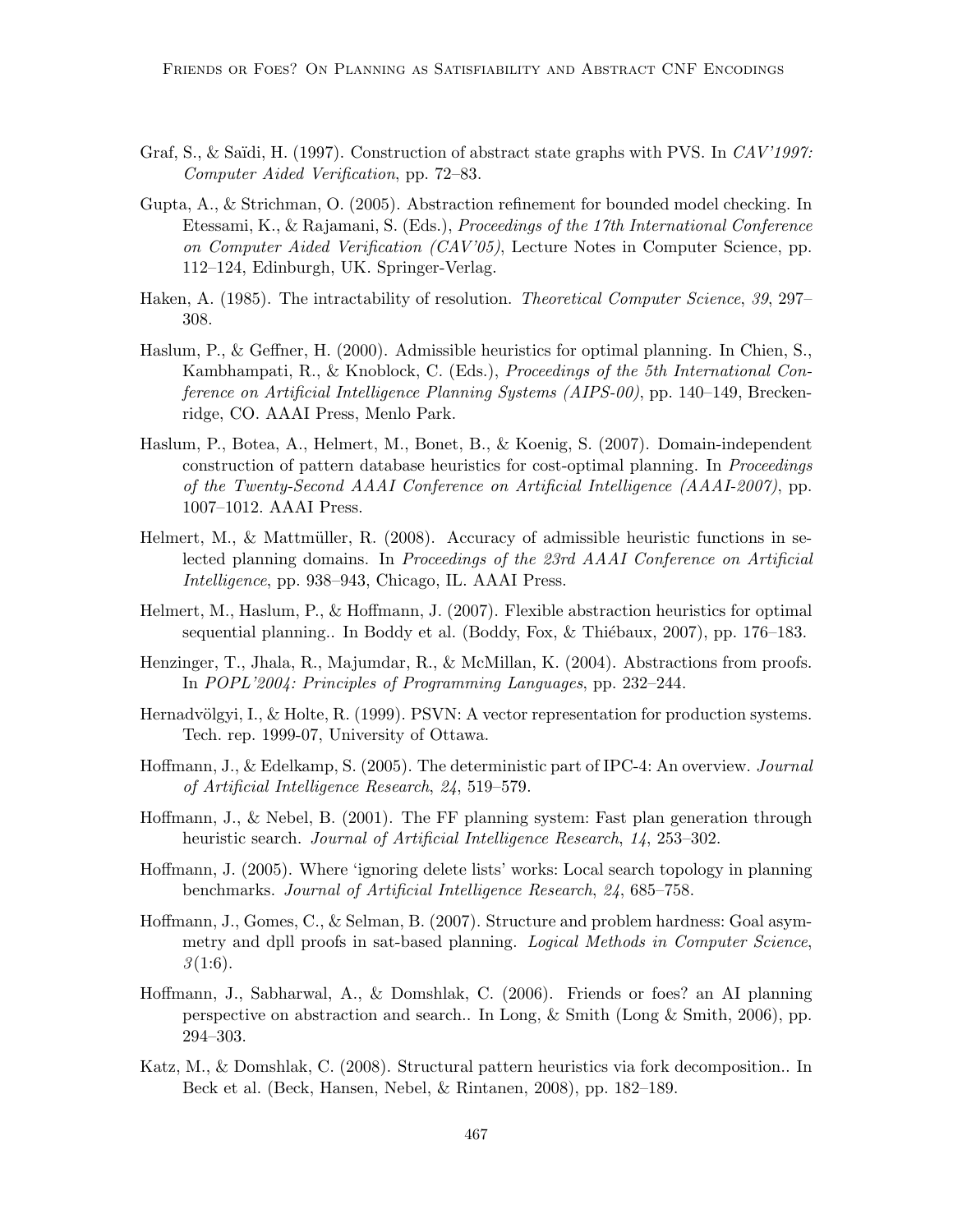- Kautz, H., & Selman, B. (1999). Unifying SAT-based and graph-based planning. In Pollack, M. (Ed.), Proceedings of the 16th International Joint Conference on Artificial Intelligence (IJCAI-99), pp. 318–325, Stockholm, Sweden. Morgan Kaufmann.
- Kautz, H. (2004). SATPLAN04: Planning as satisfiability. In Edelkamp, S., Hoffmann, J., Littman, M., & Younes, H. (Eds.), Proceedings of the 4th International Planning Competition (IPC-04), Whistler, BC, Canada.
- Kautz, H., Selman, B., & Hoffmann, J. (2006). SATPLAN: Planning as satisfiability. In Gerevini, A., Dimopoulos, Y., Haslum, P., Saetti, A., Bonet, B., & Givan, B. (Eds.), Proceedings of the 5th International Planning Competition (IPC-06), Ambleside, UK.
- Kautz, H. A., McAllester, D., & Selman, B. (1996). Encoding plans in propositional logic. In Aiello, L. C., Doyle, J., & Shapiro, S. (Eds.), Principles of Knowledge Representation and Reasoning: Proceedings of the 5th International Conference (KR-96), pp. 374–384, Cambridge, MA. Morgan Kaufmann.
- Kautz, H. A., & Selman, B. (1992). Planning as satisfiability. In Neumann, B. (Ed.), Proceedings of the 10th European Conference on Artificial Intelligence (ECAI-92), pp. 359–363, Vienna, Austria. Wiley.
- Kautz, H. A., & Selman, B. (1996). Pushing the envelope: Planning, propositional logic, and stochastic search. In Proceedings of the 13th National Conference of the American Association for Artificial Intelligence (AAAI-96), pp. 1194–1201, Portland, OR. MIT Press.
- Knoblock, C. A. (1990). Learning abstraction hierarchies for problem solving. In *Proceedings* of the 8th National Conference of the American Association for Artificial Intelligence (AAAI-90), pp. 923–928, Boston, MA. MIT Press.
- Koehler, J., Nebel, B., Hoffmann, J., & Dimopoulos, Y. (1997). Extending planning graphs to an ADL subset.. In Steel, & Alami (Steel & Alami, 1997), pp. 273–285.
- Koehler, J., & Hoffmann, J. (2000). On reasonable and forced goal orderings and their use in an agenda-driven planning algorithm. Journal of Artificial Intelligence Research, 12, 338–386.
- Long, D., Kautz, H. A., Selman, B., Bonet, B., Geffner, H., Koehler, J., Brenner, M., Hoffmann, J., Rittinger, F., Anderson, C. R., Weld, D. S., Smith, D. E., & Fox, M. (2000). The aips-98 planning competition. AI Magazine,  $21(2)$ , 13–33.
- Long, D., & Smith, S. (Eds.)., ICAPS-06 (2006). Proceedings of the 16th International Conference on Automated Planning and Scheduling (ICAPS-06), Ambleside, UK. Morgan Kaufmann.
- McDermott, D. (1999). Using regression-match graphs to control search in planning. Artificial Intelligence,  $109(1-2)$ , 111-159.
- Meuleau, N., Brafman, R., & Benazera, E. (2006). Stochastic over-subscription planning using hierarchies of MDPs.. In Long, & Smith (Long & Smith, 2006), pp. 121–130.
- Nebel, B., Dimopoulos, Y., & Koehler, J. (1997). Ignoring irrelevant facts and operators in plan generation.. In Steel, & Alami (Steel & Alami, 1997), pp. 338–350.